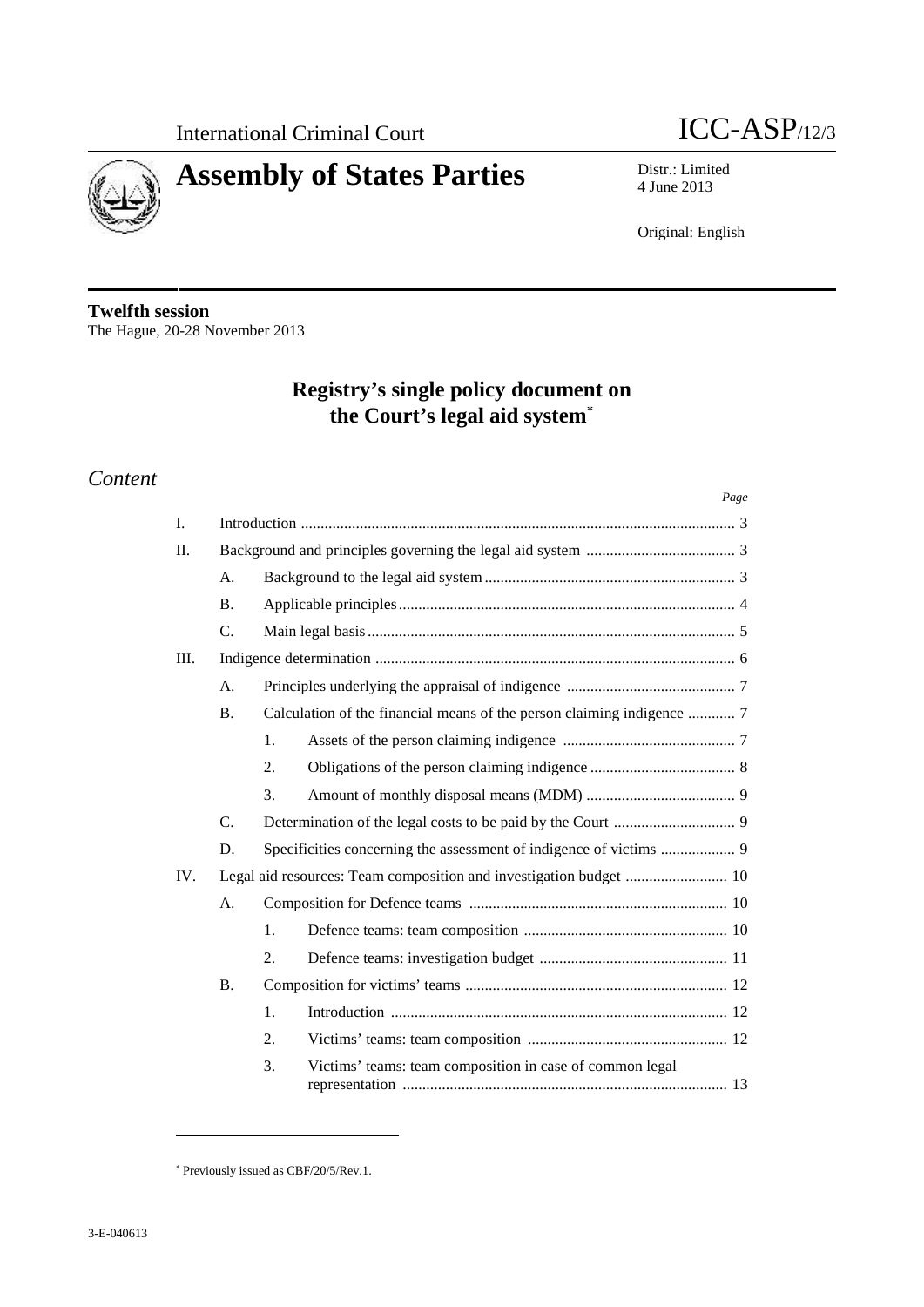| 5.<br>V.<br>VI.<br>Remuneration of team members under the Adjustment Report  16<br>А.<br>B.<br>Revised remuneration of team members pursuant to the Decision<br>1.<br>Implementation of the revised system of remuneration  19<br>2.<br>(a)<br>(b)<br>(c)<br>C.<br>1.<br>2.<br>D.<br>E.<br>${\bf F}.$<br>VII.<br>VIII.<br>IX.<br>Annex I: List of relevant documents governing the Court's legal aid system 27 |  | Victims' teams: resources to facilitate communications with<br>4. |            |
|----------------------------------------------------------------------------------------------------------------------------------------------------------------------------------------------------------------------------------------------------------------------------------------------------------------------------------------------------------------------------------------------------------------|--|-------------------------------------------------------------------|------------|
|                                                                                                                                                                                                                                                                                                                                                                                                                |  |                                                                   |            |
|                                                                                                                                                                                                                                                                                                                                                                                                                |  |                                                                   |            |
|                                                                                                                                                                                                                                                                                                                                                                                                                |  |                                                                   |            |
|                                                                                                                                                                                                                                                                                                                                                                                                                |  |                                                                   |            |
|                                                                                                                                                                                                                                                                                                                                                                                                                |  |                                                                   |            |
|                                                                                                                                                                                                                                                                                                                                                                                                                |  |                                                                   |            |
|                                                                                                                                                                                                                                                                                                                                                                                                                |  |                                                                   |            |
|                                                                                                                                                                                                                                                                                                                                                                                                                |  |                                                                   |            |
|                                                                                                                                                                                                                                                                                                                                                                                                                |  |                                                                   |            |
|                                                                                                                                                                                                                                                                                                                                                                                                                |  |                                                                   |            |
|                                                                                                                                                                                                                                                                                                                                                                                                                |  |                                                                   |            |
|                                                                                                                                                                                                                                                                                                                                                                                                                |  |                                                                   |            |
|                                                                                                                                                                                                                                                                                                                                                                                                                |  |                                                                   |            |
|                                                                                                                                                                                                                                                                                                                                                                                                                |  |                                                                   |            |
|                                                                                                                                                                                                                                                                                                                                                                                                                |  |                                                                   |            |
|                                                                                                                                                                                                                                                                                                                                                                                                                |  |                                                                   |            |
|                                                                                                                                                                                                                                                                                                                                                                                                                |  |                                                                   |            |
|                                                                                                                                                                                                                                                                                                                                                                                                                |  |                                                                   |            |
|                                                                                                                                                                                                                                                                                                                                                                                                                |  |                                                                   |            |
|                                                                                                                                                                                                                                                                                                                                                                                                                |  |                                                                   |            |
|                                                                                                                                                                                                                                                                                                                                                                                                                |  |                                                                   |            |
|                                                                                                                                                                                                                                                                                                                                                                                                                |  |                                                                   |            |
|                                                                                                                                                                                                                                                                                                                                                                                                                |  |                                                                   |            |
|                                                                                                                                                                                                                                                                                                                                                                                                                |  |                                                                   |            |
|                                                                                                                                                                                                                                                                                                                                                                                                                |  |                                                                   | 3-E-040613 |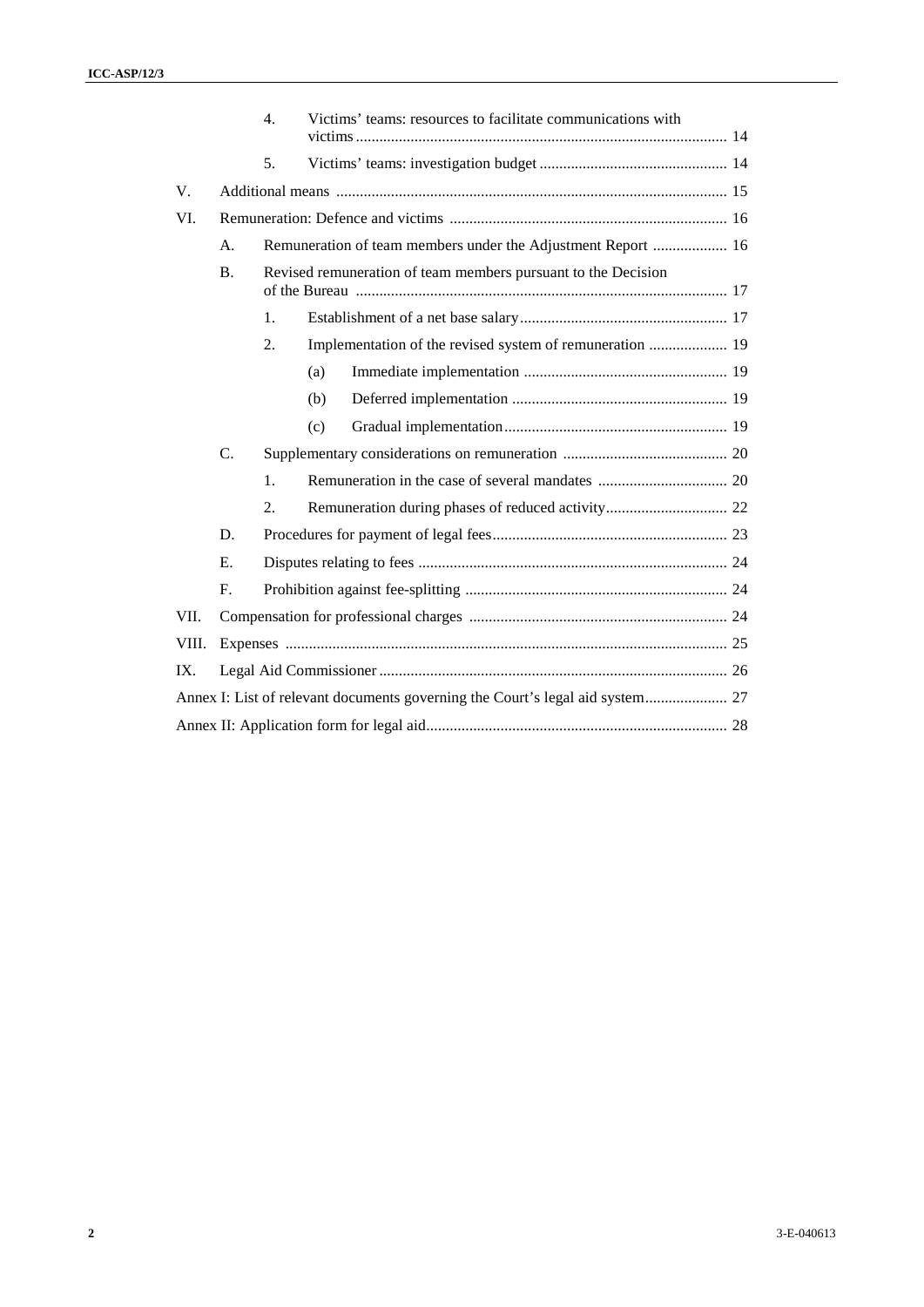## **I. Introduction**

1. Pursuant to Resolution ICC-ASP/11/Res.1, during its eleventh session, the Assembly of States Parties (hereinafter "the Assembly") requested the International Criminal Court (hereinafter "the Court") to submit to the Bureau and the Committee on Budget and Finance (hereinafter "the Committee"), by 1 March 2013, a single policy document on the legal aid system (hereinafter the "ICC Legal Aid Policy").

2. The ICC Legal Aid Policy is the combined updated effect of relevant resolutions adopted to date by the Assembly on the question of legal aid as listed in annex I, the applicable legal provisions governing legal aid as stipulated in the Court's legal instruments and internal Registry guidelines and standard operating procedures. For all intents and purposes, this document constitutes the legal aid scheme of the Court.

3. The Registry however recalls that, as indicated in, *inter alia*, the "Supplementary Report of the Registry on four aspects of the Court's legal aid system" (hereinafter the "Supplementary Report"), $\frac{1}{1}$  the Court's legal aid scheme is not set in stone and is a living system, which is constantly monitored, scrutinized and moulded or perfected, to reflect the experience gained from the application of the system in practice. That is, while the ICC Legal Aid Policy is in force as *the* document of reference outlining the Court's legal aid scheme, future reviews may implement new amendments to the policy.

## **II. Background and principles governing the legal aid system**

#### **A. Background to the legal aid system**

4. The Court has in place a comprehensive legal aid scheme which balances the requirements for adequate, effective and efficient legal representation of indigent clients with the budgetary constraints of a publicly funded legal aid scheme. The existing legal aid system is the by-product of extensive and multiple consultations conducted by the Registry in accordance with rule 20.3 of the *Rules of Procedure and Evidence* (hereinafter the "RPE").

**I.** Introduction<br>
1. Latroduction: We Assembly Page 16 sing a sistema means that has only a sing a sing of the simulation of the formation of the simulation of the simulation of the simulation of the simulation of the si 5. The Court's first legal aid policy was instituted following direct consultation with over 50 experts comprising the Court's external partners, independent bodies representing the legal profession and *ad hoc* tribunals, *inter alia*, in a process that commenced in January 2003. In addition, Court officials undertook exploratory missions to national bars and countries such as the United Kingdom, which have in place well established domestic legal aid systems, with a view to developing a comprehensive legal aid scheme for the Court. A seminar of counsel, which has since become an annual event, was organised by the Court in October 2003, and was attended by more than 40 experts and representatives of lawyers' associations who provided feedback and comments enabling the Registry to formulate a proposal on the Court's first legal aid system and to submit the same to the Committee in August 2004.

6. The Registry continued to monitor the legal aid scheme assiduously with a view to reflecting the actual needs of its end-users. A mere nine months into the first proceedings before the Court, the Registrar commenced a performance review of the legal aid scheme on a *proprio motu* basis in order to propose to the Assembly amendments intended to hone the Court's legal aid policy on the basis of the experience gained.

7. The 2007 review process also involved comprehensive consultation and contributions were received from lawyers on the List of Counsel created and maintained by the Registrar, who submitted comments on the operation of the existing system, notably counsel in the case of *The Prosecutor v. Thomas Lubanga Dyilo*.<sup>2</sup> The Registry distributed an initial working paper to a number of partners – both internal and external – and received helpful responses from various lawyers' associations, including the International Bar

<sup>1</sup> Supplementary Report of the Registry on four aspects of the Court's legal aid system (ICC-ASP/11/43). <sup>2</sup> See *The Prosecutor v. Thomas Lubanga Dyilo*, Case No. ICC-01/04-01/06.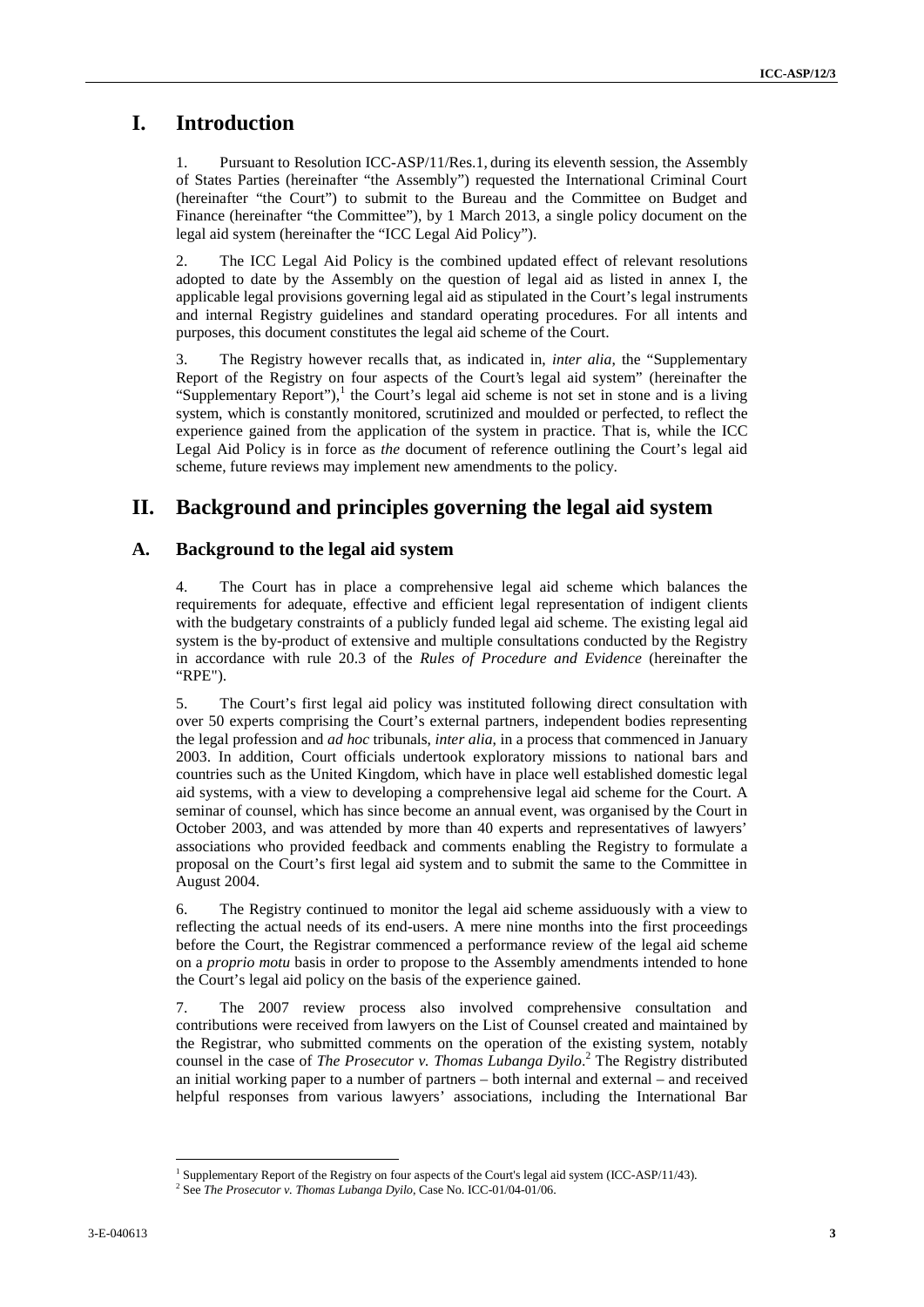A section of the factorization (C) channel Hat.<sup>3</sup> The Region is exposited in the Learn Control of the comparison of the comparison of the comparison of the comparison of the comparison of the comparison of the comparison Association and the International Criminal Bar.<sup>3</sup> The Registry incorporated further lessons learnt from the *ad hoc* tribunals, and Registry staff undertook missions to London (United Kingdom) and Madrid (Spain) to exchange experiences with the institutions responsible for the management of legal aid programmes and lastly held meetings, including with external partners, to discuss the proposals at the Court's headquarters on 23 February 2007.<sup>4</sup> All contributions were taken into consideration, wherever possible, and the final report adopted by the Assembly of States Parties added more resources and introduced significant changes to the existing system.<sup>5</sup>

8. The adjusted system adopted has been in operation since 1 January 2008. The subsequent "Decision of the Bureau on legal aid"<sup>6</sup> (hereinafter the "Decision of the Bureau") dated 23 March 2012, introduced substantial changes to the remuneration scheme under the Court's legal aid system. Following that Decision, the Registry engaged in further consultation concerning four aspects of the legal aid system, in conformity with the lessons learnt on implementation of the legal aid scheme, and presented a Supplementary Report to the Committee. The Supplementary Report was adopted as presented without any changes by the Assembly at its eleventh session.

#### **B. Applicable principles**

9. The following principles govern the application of the Court's legal aid system  $\delta$  and related decisions of the Registrar. The principles listed below apply to the consideration and management of legal aid afforded to both indigent defendants and victims involved in proceedings before the Court with the exception of Principle 1 ("equality of arms") which is applicable only to indigent defendants.

**Principle 1** | *Equality of arms*: The payment system must contribute to maintaining a balance between the resources and means of the accused and those of the prosecution;

**Principle 2 |** *Objectivity*: The payment system allocates resources on the basis of the requirements of the case and not on the basis of subjective requirements;

**Principle 3** | *Transparency*: The payment system is structured and operated in such a way that it complies with the requirements of budgetary oversight and auditing in the management of public funds without interfering with the confidentiality of the work undertaken or the autonomy of counsel or legal team members;

**Principle 4 |** *Continuity and flexibility*: The payment system must provide for mechanisms that are flexible enough to adapt to situations as they arise in order to preclude any paralysis prejudicial to the interests of the due administration of justice;

**Principle 5** | *Economy*: In conformity with the legal texts of the Court, specifically, regulation 83(1) of the Regulations of the Court (hereinafter, "the RoC")*,* the legal aid system covers only costs that are reasonably necessary for an effective and efficient legal representation.

<sup>&</sup>lt;sup>3</sup> Report on the operation of the Court's legal aid system and proposals for its amendments", No. ICC-ASP/6/4, 31 May 2007, para. 26 (hereinafter "Adjustment Report"). <sup>4</sup> *Ibid* para. 27.

<sup>5</sup> *Ibid* para. 29.ff. In short, the new revisions provided higher salaries for all members of legal teams; supplemented the investigation budget with more funds; provided for a specific provision for victims investigation budget; added additional staff members to the pre-trial phase team structure under the Court's legal aid system, and established a detailed module system, which counsel must use to justify requests for additional resources based on objective criteria. <sup>6</sup> The Decision of the Bureau on legal aid (ICC-ASP-2012).

<sup>7</sup> The Supplementary Report, *supra,* footnote 1.

<sup>&</sup>lt;sup>8</sup> Report to the Assembly of States Parties on options for ensuring adequate defence counsel for accused persons, No. ICC-ASP/3/16, 17 Aug. 2004, para.16.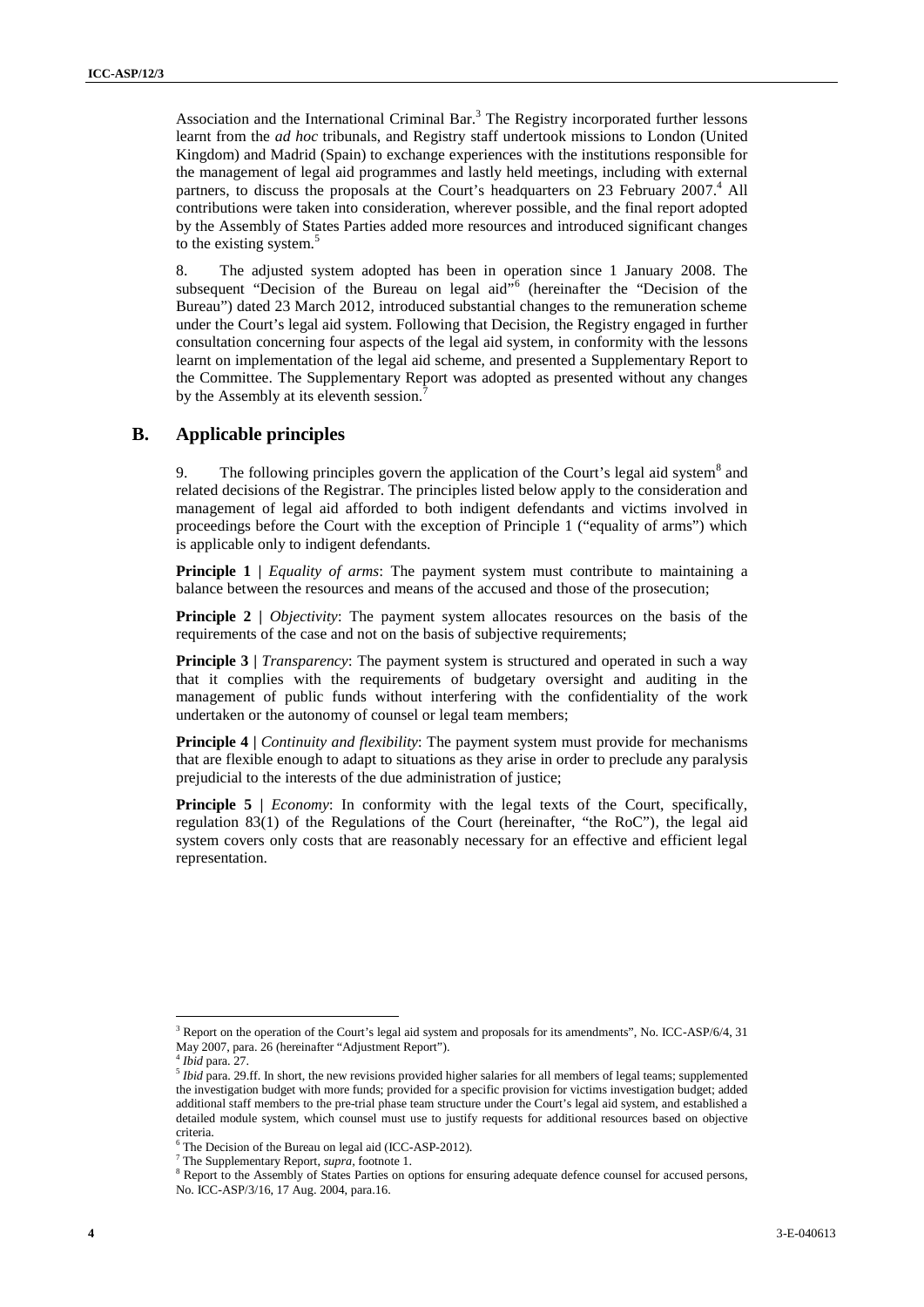### **C. Main legal basis**

10. Article 43(1) of the Rome Statute establishes the Registry as the organ responsible for the non-judicial aspects of the administration and servicing of the Court. Management of the Court's legal aid scheme falls within the ambit of the Registrar with the beneficiaries of the Court's legal aid system having recourse to judicial review of administrative decisions of the Registrar concerning legal aid.

11. Similar to the jurisprudence rendered by the *ad hoc* tribunals, the Chambers and the Presidency of the Court have confirmed that it is "the Registrar in whom primary responsibility for managing the legal assistance scheme of the Court is vested, including overseeing the scheme of legal assistance by the Court [...]".<sup>9</sup>

12. The Court's legal texts, including its founding instrument, are replete with provisions governing the Court's legal aid system. The main provisions of interest are highlighted below.

13. Articles 55(2)(c) and 67(1)(d) of the Statute establish the legal grounds for entitlement, for persons about to be questioned by the Prosecutor or by national authorities under Part 9 of the Statute, and accused persons respectively, to legal assistance, or, if the person does not have legal assistance, for legal assistance to be assigned to him or her, in any case where the interests of justice so require, and *without payment by the person in any such case if he or she does not have sufficient means to pay for it*.

14. Rule 21(1) of the RPE stipulates that the criteria and procedures for assignment of legal assistance shall be established in the Regulations, based on a proposal by the Registrar, following consultations with any independent representative body of counsel or legal associations, as referred to in Rule 20(3) of the RPE.

15. In terms of the application of the legal aid system, regulation 83 of the RoC is the most pertinent in providing the Registry with the necessary guidance. The provision stipulates:

(1) Legal assistance paid by the Court shall cover all costs reasonably necessary as determined by the Registrar for an effective and efficient defence, including the remuneration of counsel, his or her assistants as referred to in regulation 68 and staff, expenditure in relation to the gathering of evidence, administrative costs, translation and interpretation costs, travel costs and daily subsistence allowances.

(2) The scope of legal assistance paid by the Court regarding victims shall be determined by the Registrar in consultation with the Chamber, where appropriate. […]

16. The 'determination of means' finds its legal basis mainly in regulation 84 of the RoC, where it is stated:

(1) Where a person applies for legal assistance to be paid by the Court, the Registrar shall determine the applicant's means and whether he or she shall be provided with full or partial payment of legal assistance.

**C.** Main legal hasks <br>10. Main legal hasks <br>10. Actual 2011 of the back being considered the figures who represented of the Contribution<br>of the Contribution and the back contribution and the back contribution<br>of the Cont (2) The means of the applicant shall include means of all kinds in respect of which the applicant has direct or indirect enjoyment or power freely to dispose, including, but not limited to, direct income, bank accounts, real or personal property, pensions, stocks, bonds or other assets held, but excluding any family or social benefits to which he or she may be entitled. In assessing such means, account shall also be taken of any transfers of property by the applicant which the Registrar considers relevant, and of the apparent lifestyle of the applicant. The Registrar shall allow for expenses claimed by the applicant provided they are reasonable and necessary.

17. Regulation 85 of the RoC in turn specifies the procedure for the Registrar to decide on a legal aid application. The regulation stipulates:

In accordance with the procedure set out in the Regulations of the Registry, the Registrar shall decide within one month of the submission of an application or, within one month of expiry of a time limit set in accordance with the Regulations of the Registry,

<sup>9</sup> The Presidency, *Prosecutor v. Thomas Lubanga Dyilo*, Case No. ICC-01/04-01/06-937, 29 June 2007, para. 16.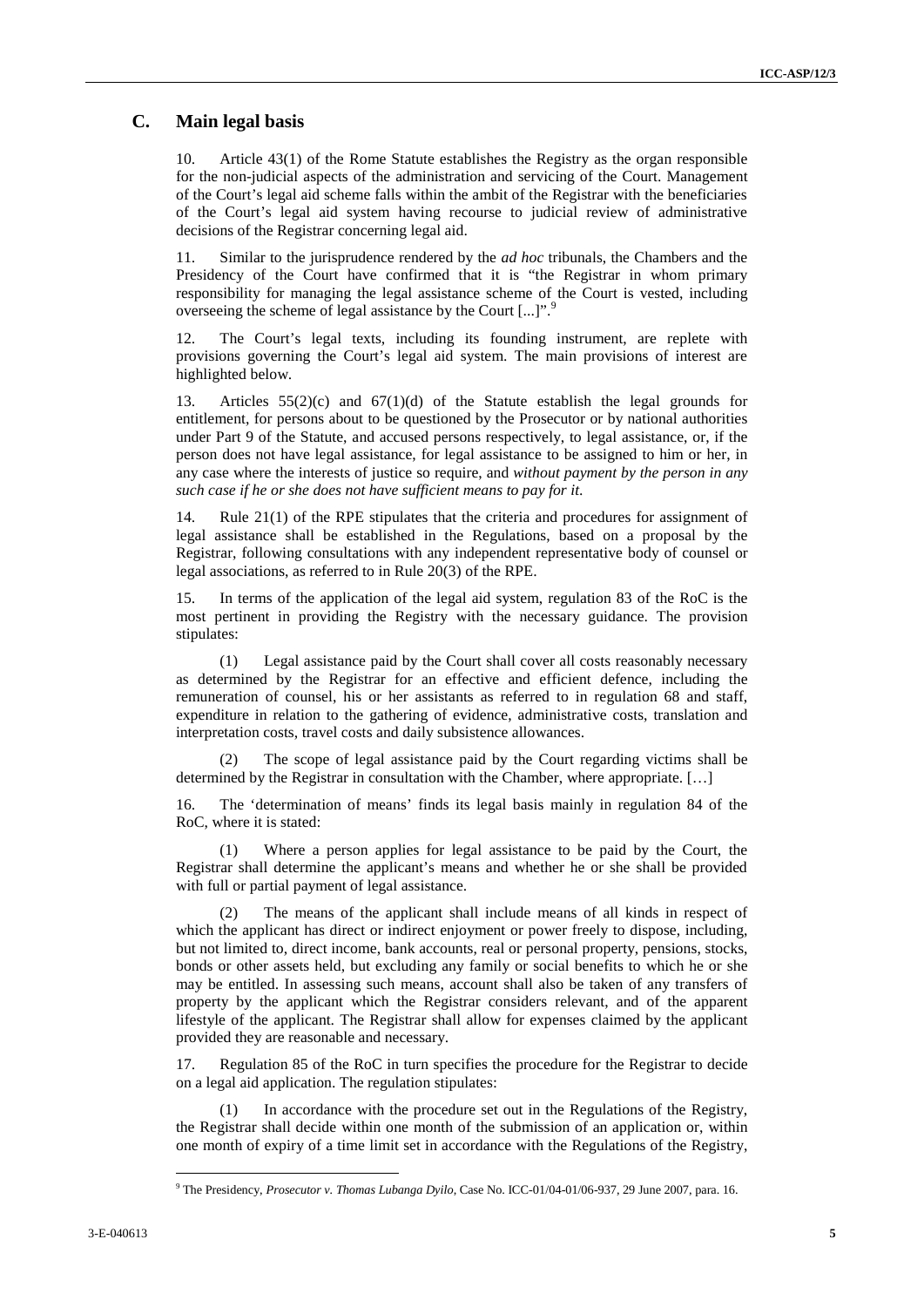(hereinafter, "RoR"), whether legal assistance should be paid by the Court. The decision shall be notified to the applicant together with the reasons for the decision and instructions on how to apply for review. The Registrar may, in appropriate circumstances, make a provisional decision to grant payment of legal assistance.

(2) The Registrar shall reconsider his or her decision on payment of legal assistance if the financial situation of the person receiving such legal assistance is found to be different than indicated in the application, or if the financial situation of the person has changed since the application was submitted. Any revised decision shall be notified to the person together with the reasons for the decision and instructions on how to apply for review.

(3) Persons as referred to in sub-regulations 1 and 2 may seek review of the decisions described in those provisions by the Presidency within 15 days of notification of the relevant decision. The decision of the Presidency shall be final.

Subject to rule 21, sub-rule 5, where legal assistance has been paid by the Court and it is subsequently established that the information provided to the Registrar on the applicant's means was inaccurate, the Registrar may seek an order from the Presidency for recovery of the funds paid from the person who received legal assistance paid by the Court. The Registrar may seek the assistance of the relevant States Parties to enforce that order.

18. Chapter 4, Section 3 of the RoR (regulations 130 to 136) provide additional legal bases and guidance to the Registry on management of the Court's legal aid system.

19. As regards victims' legal aid entitlements, while the Statute does not expressly provide for legal assistance to be paid by the Court as a matter of right for victims, rule 90(5) of the RPE provides that "a victim or group of victims who lack the necessary means to pay for a common legal representative chosen by the Court *may* receive assistance from the Registry, including, as appropriate, financial assistance." [italics are ours]

**6** 3. The studies  $\sim 26.4\%$  and statistic spatial method between the first the method in the statistic method in the statistic method in the statistic method in the statistic method in the statistic method in the stat 20. As regards to the scope of legal aid to be provided, regulation 83(2) of the RoC provides simply that "the scope of legal assistance paid by the Court regarding victims shall be determined by the Registrar in consultation with the Chamber, where appropriate." In short, the legal basis for funding legal representation of victims is not as clearly defined as that for the defence. Nevertheless, experience before the Court has demonstrated that in order to ensure the effective exercise of the rights afforded to victims under the Court's legal framework, the Court must ensure that legal aid resources are made available to indigent victims.

### **III. Indigence determination**

21. The Court's publicly funded legal aid system covers the costs of legal representation of indigent persons – those who lack sufficient means, in part or in whole to assume such costs – and ensures that indigent beneficiaries receive adequate resources to cover "all costs reasonably necessary as determined by the Registrar for an effective and efficient" legal representation as stipulated in regulation 83 of the RoC.

22. The principles and criteria for the determination of indigence are defined in the *"*Report on the principles and criteria for the determination of indigence for the purposes of legal aid (pursuant to paragraph 116 of the Report of the Committee on Budget and Finance of 13 August 2004)"<sup>10</sup> complemented by the Amendment to principles governing the determination of indigence contained in annex I of the "Report on the operation of the Court's legal aid system and proposals for its amendment.*"* 11

 $10$  Report on the principles and criteria for the determination of indigence for the purposes of legal aid (pursuant to paragraph 116 of the report of the Committee on Budget and Finance of 13 August 2004), no. ICC-ASP/6/INF.1, 31 May 2007. <sup>11</sup> The Adjustment Report, *supra* footnote 3, page 13.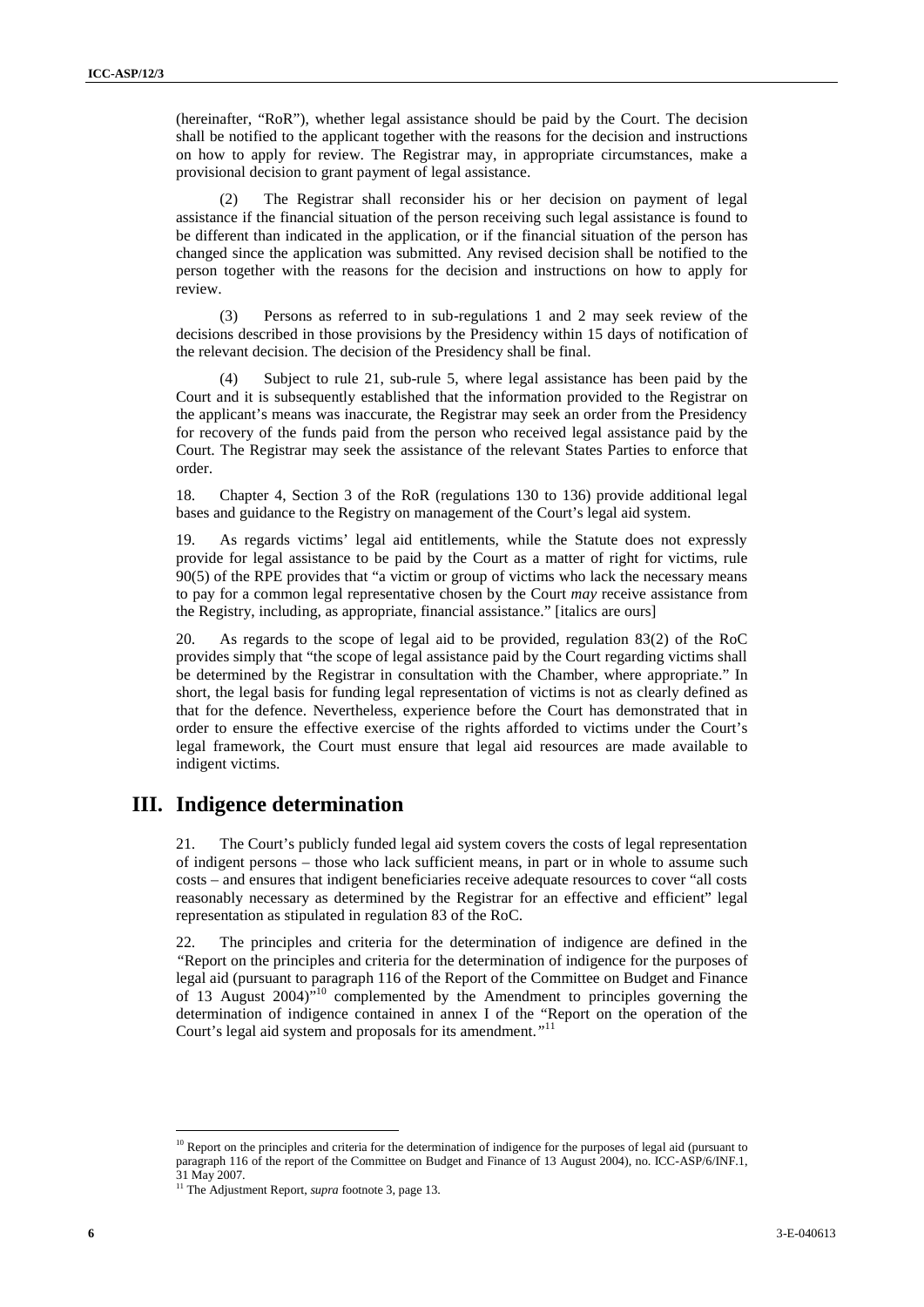## A. **Principles underlying the appraisal of indigence**<sup>12</sup>

23. The appraisal of indigence at the Court is based on several important principles. These are outlined below:

**Principle 1 |** The system is based on *objective criteria* for calculating both the means at the disposal of the person requesting payment of legal assistance by the Court and the scale of admissible expenses, thereby reducing, if not avoiding, the risk of error in the assessment of either:<sup>13</sup>

**Principle 2** | The system enables the person requesting legal assistance to honour his or her *obligations to dependants*. To this effect, the financial information form (annex II), which is the standard form for legal aid applications, contains several slots in which the occupation, salary and other sources of income of these dependants must be stated in order to allow the Registry to calculate the amount of the obligations owed to them, if any, by the person requesting the payment of legal assistance from the Court;

**3.** Principles underlying the appeals of indigence<sup>12</sup><br>
71. The constraint of subgroup of the Characteristics of the Characteristics of the characteristics of the constraints are equilibrium to the distinct of the constr The financial information form is designed to enable a person seeking legal aid to properly inform the Registry of the income and assets at his or her own disposal and at the disposal of the persons living in his or her household. The purpose of this declaration is to commit the person claiming indigence to full cooperation with the Registry in the financial investigation process in order to facilitate the speedy completion of the initial phase of the financial investigation, allowing the Registrar, within one month, $14$  to make a provisional determination of eligibility and, in the event of a positive determination, to determine the extent of the Court's contribution to the cost of the person's legal representation. The information is checked by the financial investigator in order to properly asses the application for legal aid and to avoid undue use of legal aid funds;<sup>15</sup>

**Principle 3** | To comply with fairness requirements, the system is also *flexible*, allowing account to be taken of any changes in the financial status of the person and his or her dependants; $^{16}$ 

**Principle 4** | Finally, to facilitate understanding and management of the system, excessive complexity has been avoided, enabling the Registry to present a *simple* yet comprehensive mechanism that fully complies with all the aforementioned principles.<sup>17</sup>

#### **B. Calculation of the financial means of the person claiming indigence**

#### **1. Assets of the person claiming indigence**

24. Upon submission of the application form,  $18$  an estimation of the value of assets, excluding those deemed necessary for the normal living expenses of the person and his or her dependants, needs to be made to determine the person's disposable means. In particular:

(1) *The person's residence* will be excluded from the disposable means, to the extent considered reasonable in light of the needs of the dependants living in it.<sup>19</sup> The value considered reasonable will be calculated as follows: the Estimated Monthly Rent (EMR), as determined by the relevant housing authority of the place where the residence is located, or

<sup>&</sup>lt;sup>12</sup> *Supra* footnote 10, paras. 8 -11.<br><sup>13</sup> *Ibid.* para. 8.

<sup>&</sup>lt;sup>14</sup> Regulations of the Court No. ICC-BD/01-03-11, adopted by the judges of the court on 26 May 2004, regulation 85(1) and also Regulations of the Registry No. ICC-BD/03-01-06-rev.1, date of entry into force, 6 March 2006, regulation 132 of the RoR.

<sup>&</sup>lt;sup>15</sup> In accordance with rule 21(5) of the RPE, "[w]here a person claims to have insufficient means to pay for legal assistance and this is subsequently found not to be so, the Chamber dealing with the case at that time may make an order to recover the cost of providing counsel."

<sup>16</sup> *Supra*, footnote 10, para. 10.

<sup>17</sup> *Ibid.* para. 11.<br><sup>18</sup> Annex I.

<sup>&</sup>lt;sup>19</sup> In accordance with annex I of the ICC-ASP/6/4 (the Adjustment Report), when assessing the needs of persons dependent on the applicant, the Registry will base its calculations on the following sources, in order of priority: official statistics relating to living expenses in the State of residence of each dependent; official statistics published by the International Civil Service Commission; other statistics relating to living expenses in the dependents' place of residence; and the rate of daily subsistence allowance set by the International Civil Service Commission for stays lasting more than one month.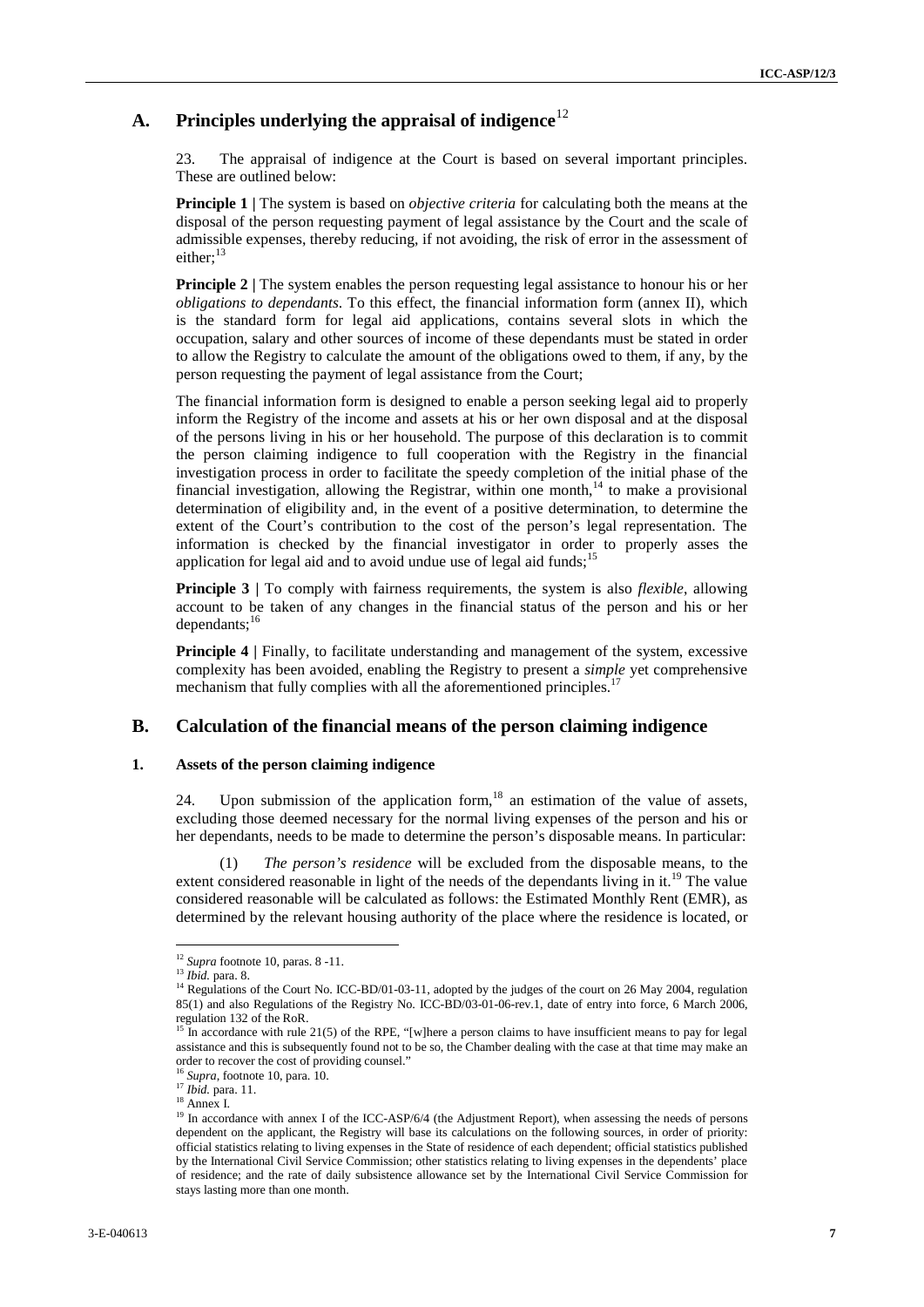by an independent taxation service, will be deducted from the Monthly Subsistence Allowance (MSA) payable to the dependants actually living in the residence.<sup>20</sup> In addition, by considering the residence as belonging to the applicant, the estimated rental value would be deducted from the estimated needs of the dependants living there; if the rent was higher than the needs of those persons, the difference would be treated as a disposable asset of the applicant.<sup>21</sup>

(2) *The furnishings* contained in the principal family home, and the property of the person claiming indigence, will be excluded from the disposable means, except for luxury items of extraordinary value, including but not limited to art and antique collections. The value of these items will be estimated by a certified expert.

(3) *Motor vehicles* that are the property of the person claiming indigence will be excluded from the disposable means, up to a maximum of two. The value of vehicles considered as disposable means will be estimated according to any available official scale, or with the help of a certified expert.<sup>22</sup> No vehicle which, in the opinion of the Registry, is of a lavish or ostentatious nature would be excluded from the calculation of indigence.<sup>23</sup>

All other assets, including real estate, owned by the person claiming indigence, as well as assets transferred to another person for the purpose of concealment, will be included among the person's disposable means. These assets include, among others, stocks, bonds or bank accounts. Family or social benefits to which the person claiming indigence may be entitled are excluded.

25. For all assets included under paragraphs (2), (3) and (4) above, a *monthly value* will be determined:

(a) In the case of real estate, by calculating the estimated monthly rent, as provided for in point (1) above related to the person's residence; and

(b) For other assets, by dividing the assessed total value by 60, which is the depreciation period calculated for the assets.

26. Assets owned by dependants will only be taken into account to determine the existence and extent of the obligations to such dependants of the person claiming indigence and cannot be considered as disposable means, subject to point (4) above under this section dealing with the calculation of the financial means of the person claiming indigence.

#### **2. Obligations of the person claiming indigence**

15  $\mu$  are independent models, will be colonized them the Monday, Statistical<br>Also shows that the system is a statistical particle of the system is a statistical particle in the system is a statistical particle in the s 27. The obligations of the person claiming indigence to dependants will be calculated on a monthly basis.In accordance with annex I of the ICC-ASP/6/4 (the Adjustment Report), when assessing the needs of persons dependent on the applicant, the Registry will base its calculations on the following sources, in order of priority: official statistics relating to living expenses in the State of residence of each dependent; official statistics published by the International Civil Service Commission; other statistics relating to living expenses in the dependents' place of residence, and the rate of daily subsistence allowance set by the UN International Civil Service Commission for stays lasting more than one month.

28. Where the value of the  $EMR<sup>24</sup>$  in respect of the residence of any of these dependants is higher than the  $MSA$ :<sup>25</sup>

(a) If the residence is the property of the dependant, the monthly rent may be deducted from the MSA of that dependant and, if applicable, any other dependant living in the same residence up to a maximum of 100 per cent of the MSA. In this context, it is noted that for the residence belonging to a dependant, the estimated rental value would be

<sup>20</sup> *Supra* footnote 10, para. 13 (a).

<sup>&</sup>lt;sup>21</sup> The Adjustment Report, *supra* footnote 3, annex I, point 2.<br><sup>22</sup> *Supra* footnote 10, para. 13(c).

<sup>&</sup>lt;sup>23</sup> The Adjustment Report, *supra* footnote 3, annex I, point 2.<sup>24</sup> Estimated monthly rent.

 $25$  Monthly subsistence allowance.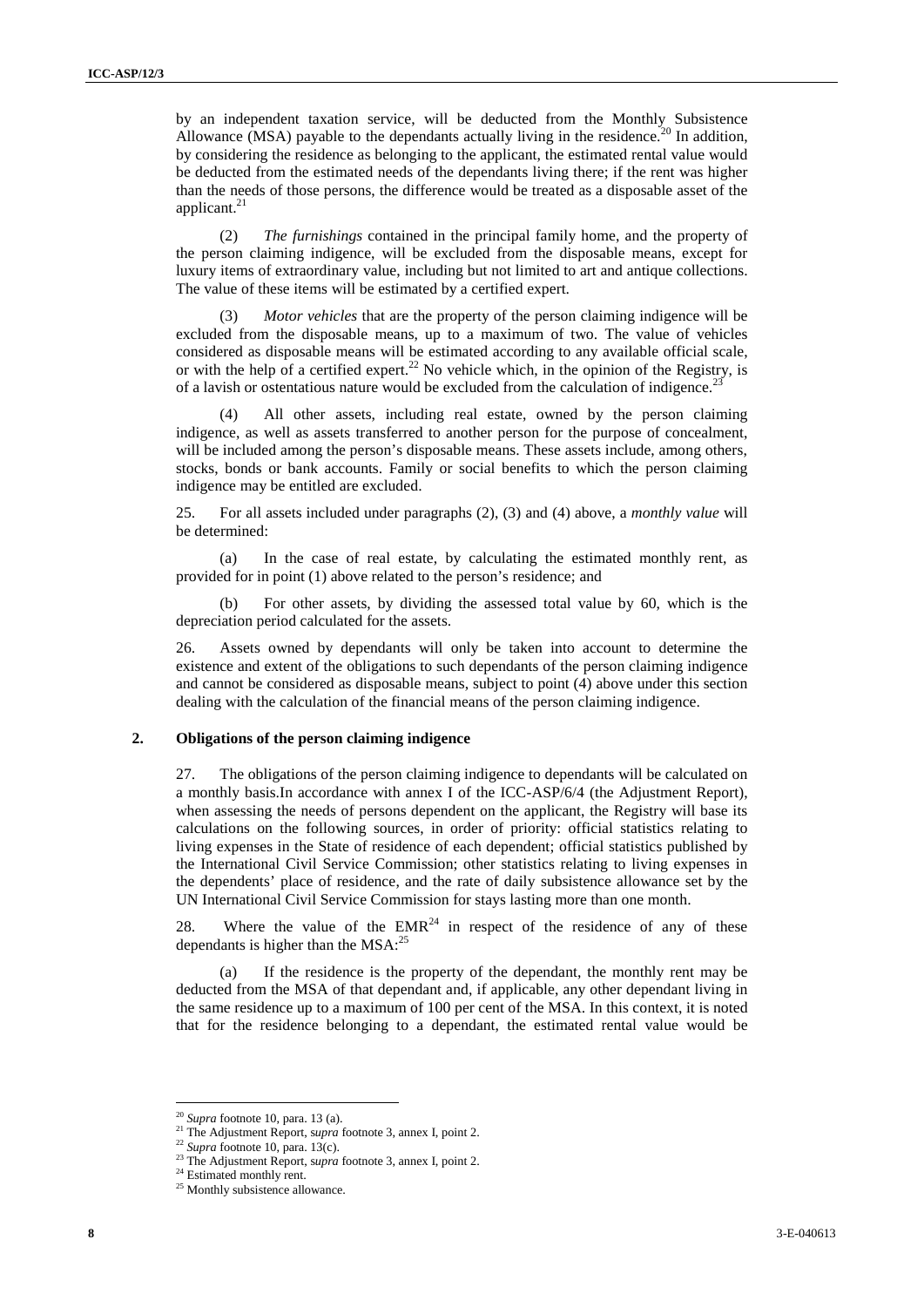deducted from the estimated needs of the person in question (and, if necessary, those of other dependants living with the latter) up to the estimated value of those needs; $^{26}$  and

(b) If the residence is the property of the person claiming indigence, the difference will be taken into account as assets of that person.

#### **3. Amount of monthly disposal means (MDM)**

29. The MDM is calculated by subtracting the obligations of the person claiming indigence from the assets calculated as explained above in the subsection on 'Assets of the person claiming indigence.' It will be used to determine indigence for the purpose of according legal aid to be paid by the Court.

#### **C. Determination of the legal costs to be paid by the Court**

30. The starting point for the determination of indigence is that, where the MDM is higher than the monthly cost of defence for the most onerous phase of the proceedings i.e. that of the trial, when the maximum extent of the legal team is in place, the person will be deemed not indigent and his or her request will be refused. On the other hand, where the MDM is <0, indigence will be recognized to the full extent, i.e. the Court will pay all costs in conformity with regulation 83 of the RoC.

dentard from the calculated statistic of the press in quasition (i.e.) the set of dependent of the set of the set of the set of the set of the set of the set of the set of the set of the set of the set of the set of the s 31. The issue of partial indigence is approached cautiously: the practical impossibility of forecasting the length of the proceedings makes calculation of their total cost a very risky proposition. The fair and effective solution is the appraisal for each phase in respect of which the allocation of funds by the Registry changes, i.e.: pre-trial, trial and appeals phase. In addition, during the first 12 months of the procedure, one twelfth of the sum allocated for investigations will be included in the cost of the defence. Where the MDM is sufficient to meet the cost of representation during one or more of these stages, as calculated in the system established by the Registry above, indigence will not be recognized for the stage or stages concerned. Where the MDM is insufficient to satisfy this cost, the person will pay the MDM to the defence team on a monthly basis and the Court will contribute the rest.

#### **D. Specificities concerning the assessment of indigence of victims**

32. There is no distinction made in the determination of means under regulation 84 of the RoC between the defence and victims when it comes to the types of means to be taken into account and the nature of the assessment.

33. All legal aid applicants are required to sign a declaration authorizing the Registry to investigate their assets. A prima facie determination is then made, based on an applicant's apparent circumstances (for example, where the applicant is a child or is living in a displaced persons' camp), which may conclude that the applicant is either indigent, or that he or she ought to furnish additional information to enable the Registrar to make an informed decision on the indigence of the person(s) concerned.<sup>2</sup>

34. Some individualized assessment of each victim's means is conducted, but the Court does not ask each victim to fill in a detailed financial information form, particularly where it is evident that the victim is far from being able to contribute to the costs of legal representation.

35. The Presidency of the Court has endorsed this approach, finding it to be in accordance with the current legal framework governing the legal assistance scheme as it relates to victims. In particular, the Presidency of the Court has found that in subjecting victims to a financial assessment based upon their individual means whilst taking into account their specific situation, rather than acting upon a presumption of indigence, the

<sup>26</sup> The Adjustment Report, *supra,* footnote 3, annex I, point 2.

<sup>27</sup> *Supra*, footnote 10, paras. 19-26.

<sup>&</sup>lt;sup>28</sup> Report of the Court on legal aid: Legal and financial aspects of funding victims' legal representation before the Court, No. ICC-ASP/8/25, 5 October 2009, para. 17.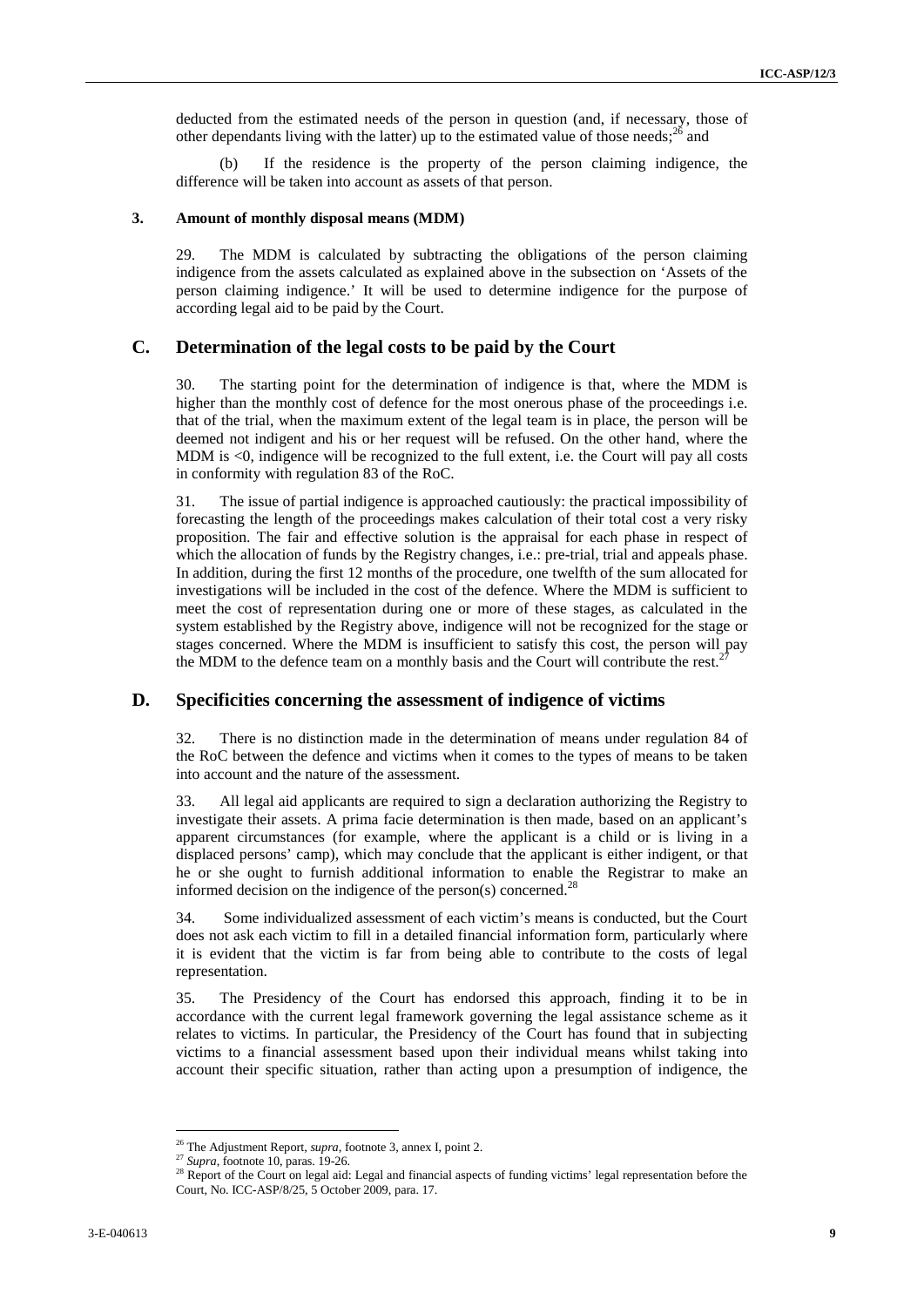Registrar acts in accordance with the legal framework.<sup>29</sup> The legal framework referred to is regulation 84 of the RoC and regulation 132 of the RoR, which do not permit a full presumption of indigence to be applied.

36. The consequences of the application of this procedure is that where one or more members of a group of victims represented by a common legal representative are found not to be indigent, the non-indigent member(s) is assessed on the basis of the ability to meet a relevant proportion of the costs rather than the entire cost. $30$ 

37. In short, the assessment of indigence of victims for the purpose of determining their entitlement to legal aid is on the basis of a prima facie financial assessment based on individual means. A member of a group of victims is assessed on the basis of ability to meet the relevant proportion of the cost of representing the group, which is thus linked to the size of the group.

## **IV. Legal aid resources: Team composition and investigation budget**

#### **A. Composition for defence teams**

38. The Court's legal aid system provides resources to defence and victims' teams based on the concept of a core team.

#### **1. Defence teams: team composition**

39. A defence team operating under the Court's legal aid scheme is provided resources for a core team. This core team operates throughout the proceedings with the exception of two periods when counsel is required to act alone. These instances are: the period from the start of the investigation phase of the proceedings until the first appearance before the Pre- Trial Chamber, and the period between the conclusion of the closing statements and the judgment.<sup>31</sup>

40. The core legal defence team is composed of: one counsel, one legal assistant and one case manager.<sup>32</sup>

**<sup>10</sup>** 3-E-040613 ICC-ASP/9/[…] Page - <sup>10</sup> - 41. An additional resource in the form of funds to remunerate an associate counsel is automatically provided during the trial phase. The associate counsel is eligible to commence his or her intervention in the team as soon as a definite decision has been taken relating to the confirmation of charges.<sup>33</sup> This provides the associate counsel sufficient time to become acquainted with the case before the commencement of the trial. $34$  The resources furnished for an associate counsel intervenes in the team until the conclusion of the closing statements of the case.<sup>35</sup>

42. The core composition of the team (one counsel, one legal assistant and one case manager) is immediately reinstated when the case progresses to the Appeals phase.<sup>36</sup>

43. The varying composition of defence team under the Court's legal aid system throughout the proceedings is set out in the following diagram:

<sup>&</sup>lt;sup>29</sup> Reasons for the Decision on the "Request for Review of the Registrar's Decision of 28 March 2008 on the Application for Legal Assistance …",18 Feb. 2009 (ICC-01/04-559). <sup>30</sup> *Supra,* footnote 28, para. 20.

<sup>&</sup>lt;sup>31</sup> The Adjustment Report, *supra*, footnote 3, para. 29.<br><sup>32</sup> Ibid, para. 32(a).

<sup>&</sup>lt;sup>33</sup> Amendments to the RoC, which entered into force on 29 June, 2012, provide the *possibility* for the associate counsel to be appointed after the first appearance pursuant to Rule 121 of a person subject to a warrant of arrest or summons to appear under Article 58 of the Statute, and to have the costs of this intervention covered by the Court's legal aid system when the person in question has been found to be indigent. This exception to the rule is however not automatic and may, on a case-by-case basis, be applied on a request and needs basis (see regulation 83 of the RoC: ICC-BD/01-03-11). In the first instance, it is for the Registrar to gauge the appropriateness of the request and whether the intervention of associate counsel after the first appearance is justified on the merits.

 $^{34}$  *Ibid*, para. 32 (b).<br><sup>35</sup> See rule 142 of the RPE.

<sup>&</sup>lt;sup>36</sup> The Adjustment Report, *supra*, footnote 3, annex IV.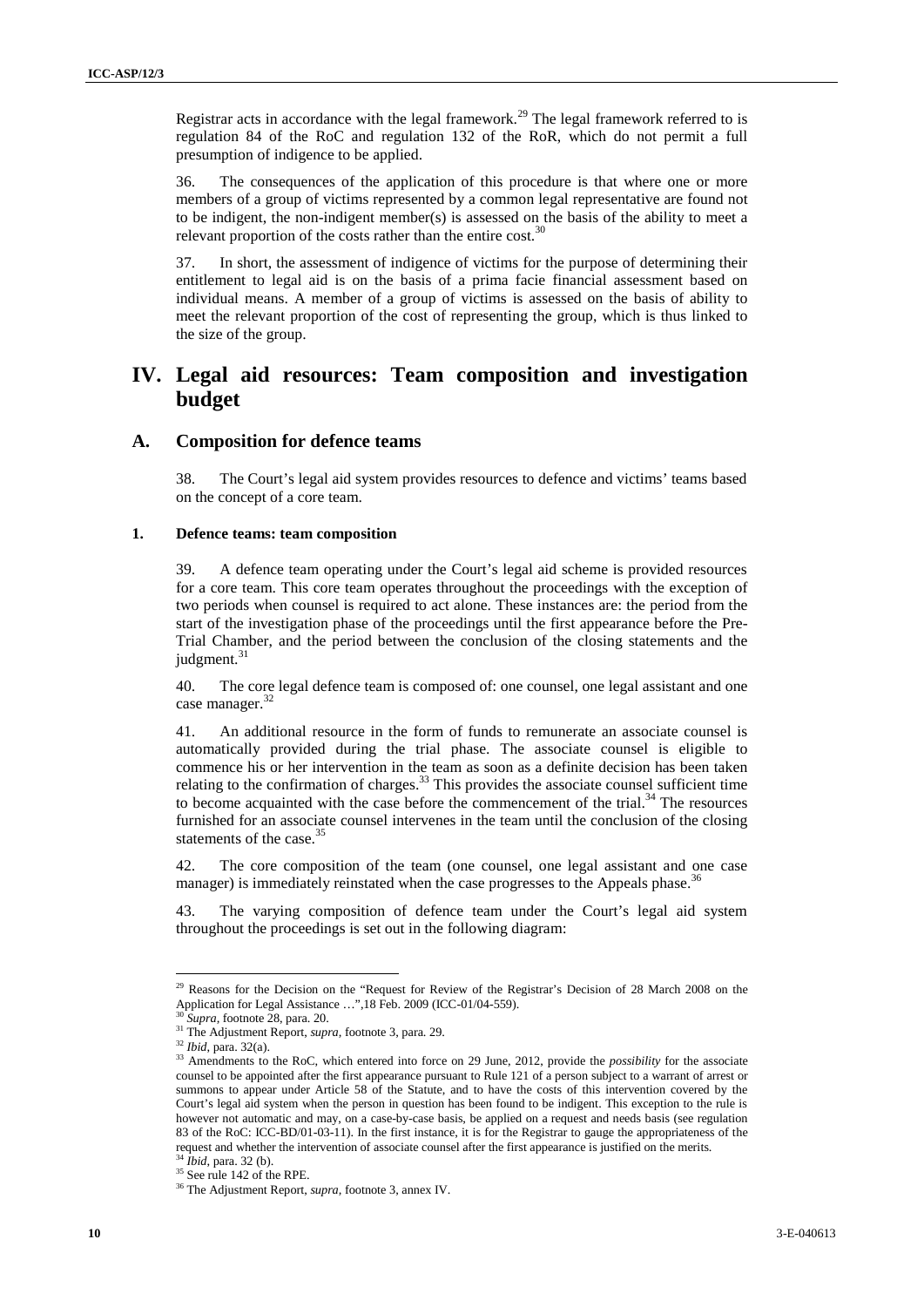

#### **Diagram 1: Composition of the core defence team for each phase of the proceedings**

44. Counsel may exercise the flexibility principle of the Court's legal aid system to utilize the resources provided to structure the team in a manner that both best serves the interests of the indigent client and is compatible with the judicious financial use of legal aid funds. For instance, the resources made available under the Court's legal aid system for one legal assistant can be used to recruit several team members who are instead remunerated at a lower monthly rate than the system has foreseen, provided the maximum monthly cap is not surpassed.<sup>37</sup>

45. The Court's legal aid entitlements do not, in principle, extend to proceedings brought before national jurisdictions on the basis of Article 59 of the Statute seeking a ruling on arrest proceedings in the custodial State.<sup>38</sup>

#### **2. Defence teams: investigation budget**

46. The Court's legal aid system provides each defence team with an investigation budget in the amount of  $\epsilon$ 73,006 to be used for the entirety of the case. This budget, which is held in trust by the Registry for the benefit of the team, is managed by counsel. The budget provides the legal team with the financial resources necessary to conduct effective investigations in the field.

47. All costs associated with the investigation requirements of the defence team are assumed by this budget and accordingly deducted. Such costs include the hourly fees of the professional investigator(s) or resource person(s) assigned to the team to conduct investigative work in the field; travel expenses, and the daily subsistence allowance of all team members in connection with in situ investigation work in the field.

48. The amount of  $\epsilon$ 73,006 allocated to the defence for investigations is determined on the basis of the equivalent of 90 days' of fees for one professional investigator (corresponding to the remuneration of an investigator in the Office of the Prosecutor at the P-4 level), the remuneration of one resource person for the same period (corresponding to the remuneration of an assistant investigator in the Office of the Prosecutor at the G-5 level), the daily subsistence allowance for the same period ( $\epsilon$ 20,970) and  $\epsilon$ 13,000 for travel costs. This budget is considered to be a core budget covering the investigative needs of the defence, for example, for identifying potential witnesses and reaching a decision regarding their testimony, or acquiring relevant evidence for an average of 30 prosecution witnesses.

49. The investigation budget may be increased in response to a successful request for additional means made pursuant to regulation 83(3) of the RoC, where justified by relevant factors in the case, particularly in the following cases and under the following conditions:

<sup>&</sup>lt;sup>37</sup> *Ibid*, para. 33. In such cases, the Registrar ensures that she is satisfied that the team member(s) concerned has given his or her voluntary consent to the tailored remuneration arrangement.<br><sup>38</sup> ICC-ASP/6/7, para. 29.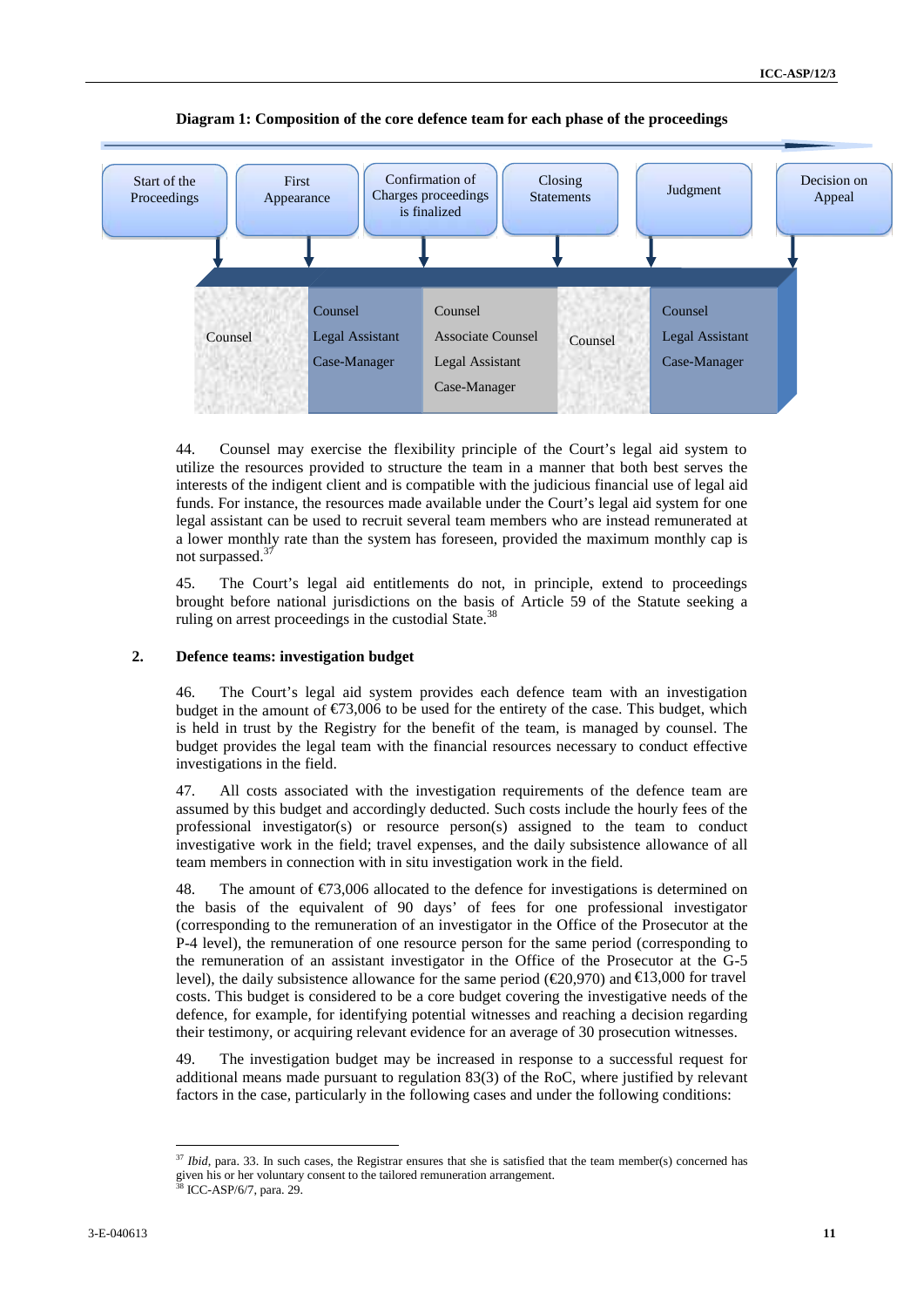(a) For each supplementary witness called by another participant: 0.5 day of investigations would be added; and

- (b) Travel costs would be increased at the following rate:
	- (i) For every 10 days of additional investigations: one national/regional trip;
	- (ii) For every 30 days of additional investigations: one intercontinental trip.

50. Other factors may have an impact on the teams' investigation work and in turn, their needs. The Registry takes this fact into account when assessing requests for additional investigation resources.

#### **B. Composition of victims' teams**

#### **1. Introduction**

10 1 For such supplementary with as of the bytother problem 10 day of Exception conditions of the solution of the form of the solution of the solution of the solution of the solution of the solution of the solution of the 51. The principles underlying legal aid for victims take into account the fact that legal representation of victims involves two equally important elements. One is the representation of clients' interests before the Court, through personal appearance at hearings and the filing of written documents. The second is contact with clients, including keeping them informed of developments, taking instructions, and ascertaining their interests in order to be able to represent them effectively before the Court. The second element goes to the very core of the participation of victims in proceedings, which requires the victims to maintain regular communication with their lawyers. The different Chambers of the Court have also underlined in their decisions the importance of keeping victims informed of judicial developments before the Court. This difference requires some adaptation of the legal aid scheme in order to ensure that legal representatives of victims are able to fully implement both aspects.

52. While the principles that underlie the legal aid scheme for victims are broadly the same as those for the defence, there are certain differences that need to be taken into account in conceptualizing and implementing the legal aid system for victims. These differences arise from the different role played by victims in the proceedings, the greater number and distant geographical location of the victims and the need to enable legal representatives to maintain regular contact with them.

53. Further, the design and implementation of the legal aid scheme for victims has followed the evolution of decisions of Chambers defining the scope of participation of victims in the proceedings. The decisions of the Chambers have, in turn, responded to the numbers of victims who have applied to participate in the proceedings.

54. The legal aid policy for victims was first stipulated in the Adjustment Report<sup>39</sup> in which the Assembly adopted the core resources to be availed to legal representatives for victims during trial and reparations proceedings before the Court. At that time, due to the absence both of established precedents and confirmed jurisprudence on the procedures for participation by victims, and of sufficiently reliable parameters relating to this, no legal aid policy was established for the pre-trial phase.

#### **2. Victims' teams: team composition**

55. After four confirmation of charges hearings,  $40$  a greater degree of predictability was developed for the scope of legal assistance. The policy adopted for the composition of the teams representing victims at the pre-trial stage of a case, depending on the nature and scope of participation permitted by the Chambers, is for counsel to act alone and to include a case manager in a legal team during the actual confirmation of charges hearing. *The resources during the pre-trial stage* of a case therefore generally cover the costs of one counsel to attend status conferences, conduct missions for the purpose of consulting with his/her clients, and prepare for and attend the confirmation of charges hearing, with the

<sup>39</sup> , The Adjustment Report, s*upra* footnote 3, para. 55.

<sup>40</sup> The hearings in the *Lubanga* case of November 2006, *Katanga and Ngudjolo* cases of July 2008 and the *Bemba* case in January 2009.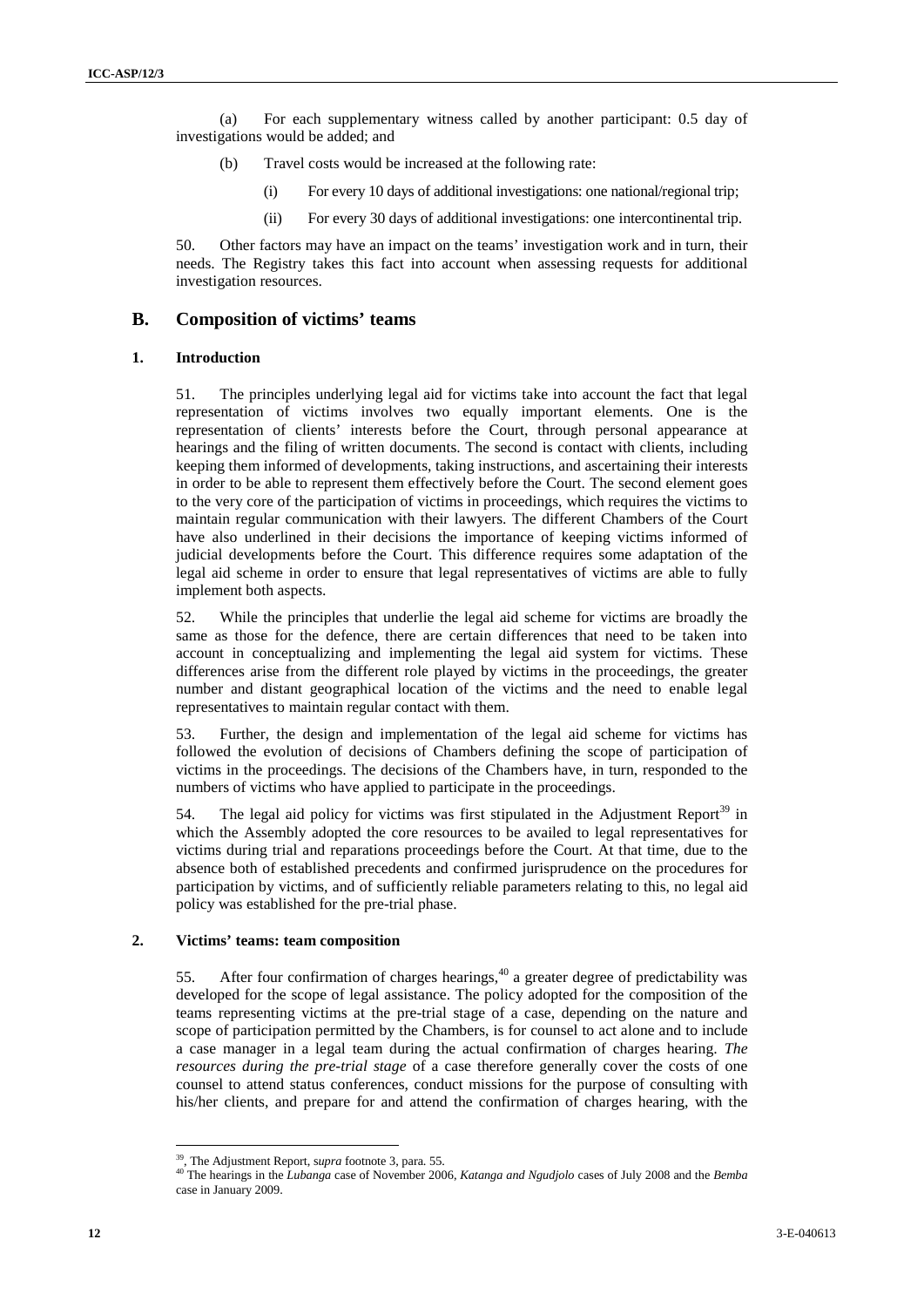addition of a case manager during the period immediately surrounding the confirmation of charges hearing itself.

56. *The resources for the trial phase* cover a core team of one counsel and one case manager, which can be reduced or increased at the Registrar's discretion in the light of the actual participation procedures decided by the Chambers and other relevant factors.

57. *The resources for the reparations phase*, the resource available to the legal teams representing victims is supplemented by an additional resource of one legal assistant at the Registrar's discretion and subject to the oversight of the relevant Chamber. The resources forecast at this phase is based on the presumption that the legal representative of the victims plays a leading role in the proceedings, presenting the requests of their clients in accordance with Article 75 of the Statute. Given that to date, there has not yet been a full cycle of a case including the reparations phase, and that the Chamber has considerable options under the framework established by Article 75 of the Statute, and bearing in mind the difficulties in making assumptions in the absence of any experience of a reparations phase, the policy during the reparations phase is currently that there should be a core team composed of one counsel, one legal assistant and one case manager, which can be increased or reduced at the Registrar's discretion.

58. The composition of legal representative of victims' teams under the Court's legal aid system throughout the proceedings is set out in the following diagram.



#### **Diagram 2: Composition of the core victims' team for each phase of the proceedings**

#### **3. Victims' teams: team composition in case of common legal representation**

59. In accordance with regulation 80(1) of the RoC, a Chamber, following consultation with the Registrar, may appoint a legal representative of victims where the interests of justice so require. The role of the Registry in cases where the Chamber is contemplating the appointment of common legal representatives is merely to assist the relevant Chamber, guided by the interests of the victims in need of legal representation through the provision of relevant information on a case-by-case basis so as to enable the Chamber to make an informed appointment. The Registry, if possible, consults the victims prior to any recommendation to the Chamber on common legal representation. Other sections of the Registry are also consulted and often local legal and other organizations in the area where the victims are located. Any recommendation on common legal representation is based on facts, after careful assessment of all legal and factual parameters of the case and of the information available to the Registry.

60. Consequently the decisions by the Chambers on common legal representation affects the level of resources to be availed to the legal teams, and the Registry accordingly uses several objective parameters to determine the level of resources to be provided for an effective and efficient representation of victims. The parameters considered by the Registry

<sup>41</sup> The Adjustment Report, *supra,* footnote 3, para. 55 and *supra,* footnote 28, para. 11.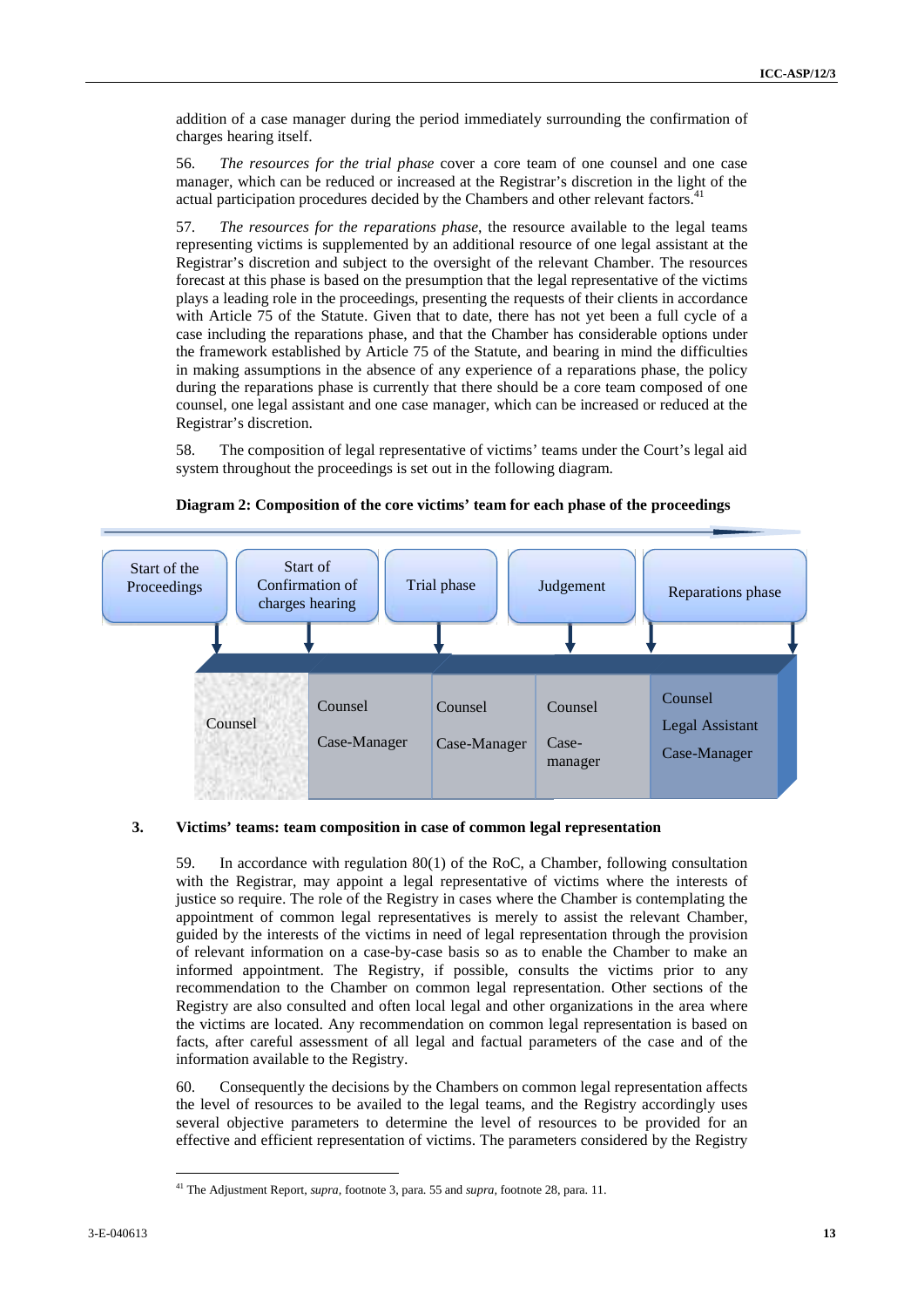include, amongst others, the number and locations of victims and their indigence status, the stage of the proceedings, the specific request of the relevant Chamber, the specific need of the team, the availability and or possibility of the Office of Public Counsel for Victims to intervene and/or provide assistance. Furthermore, and if necessary, the Registry consults with the relevant Chamber, the Office of Public Counsel for Victims and the common legal representative and victims in order to arrive at an informed decision on the scope and structure of support to be provided to the legal team.

61. The management of legal aid for victims and for the defence is closely coordinated in order to ensure consistency in implementation. In accordance with rule 90(6), a legal representative for victims shall have the qualifications set forth in rule 22(1) of the RPE. Counsel for victims must meet the same qualifications as those for the Defence, to ensure effective representation. Therefore, generally, the remuneration of legal teams under the legal aid scheme in terms of fees and expenses is on the same basis as for the defence. $42$ 

#### **4. Victims' teams: resources to facilitate communication with victims**

**14** 3-14  $\mu$ ,  $\mu$ ,  $\mu$ ,  $\mu$ ,  $\mu$ ,  $\mu$ ,  $\mu$ ,  $\mu$ ,  $\mu$ ,  $\mu$ ,  $\mu$ ,  $\mu$ ,  $\mu$ ,  $\mu$ ,  $\mu$ ,  $\mu$ ,  $\mu$ ,  $\mu$ ,  $\mu$ ,  $\mu$ ,  $\mu$ ,  $\mu$ ,  $\mu$ ,  $\mu$ ,  $\mu$ ,  $\mu$ ,  $\mu$ ,  $\mu$ ,  $\mu$ ,  $\mu$ ,  $\mu$ ,  $\mu$ ,  $\mu$ ,  $\mu$ ,  $\mu$ , 62. As stated in the introduction in part B on the composition of victims' teams, the importance of keeping victims informed of judicial developments before the Court is of critical importance – a notion repeatedly confirmed by the Chambers of the Court.<sup>43</sup> The post of field assistant is specifically created to assist the legal representative of victims, on an *ad hoc* basis, "to facilitate the communication of the views and preoccupations of victims and assist a counsel to fully represent the views and concerns of victims before the Chamber."<sup>44</sup> To the extent possible and within the limits of the available legal aid structure, field assistants also assist the common legal representative to keep his or her clients informed about the progress of the proceedings in accordance with Article 15 of the Code of Professional Conduct for counsel.

63. As for the qualifications of field assistants, pursuant to the Court's jurisprudence, field assistants should preferably have an established relationship with the victims in question, possess "a background in outreach or victim support" and familiarity with the work of the Court;<sup>46</sup> and be able to communicate with victims in a language they understand.<sup>47</sup>The remuneration of field assistants, due to the nature of their work which is comparable to resource persons,<sup>48</sup> is paid on an hourly basis up to a maximum of  $64$ , 047 per month and deducted from the investigation budget allocated to the team.

#### **5. Victims' teams: investigation budget**

64. The budget allocated for investigations for victims' teams is  $\epsilon$ 43,752 for the duration of the proceedings of the case, including the reparations phase. This budget is established on the basis of the equivalence of 60 days' fees for one professional investigator (corresponding to the remuneration of an investigator in the Office of the Prosecutor at the P-4 level), the daily subsistence allowance for the same period ( $\in \{5,840\}$ ) and  $\in \{10,000\}$  for travel costs. The investigation budget is held in trust by the Registry for use by the legal representative of victims.

65. The Registry continues to monitor and adjust as necessary the legal aid resources required for an effective and efficient legal representation of victims in all phases of proceedings.

 $42$ Victim's teams under the legal aid system of the Court receive a monthly allotment of  $6,600$ , and the maximum monthly remuneration is set at the same level as for the defence. It is worth noting however that while the remuneration of legal representatives of victims and their team members is based on a lump-sum monthly cap, the modalities of payment are based on actual hours worked on the cases as reviewed and approved by the Registry.

<sup>&</sup>lt;sup>43</sup> Order on the organisation of common legal representation of victims (Case No. ICC-01/04-01/07-1328) dated 22 July 2009; Proposal for the common legal representation of victims (Case No. ICC-01/09-02/11-214) dated 5 August 2011. Proposal for the common legal representation of victims ICC-02/05-03/09-203 adopted by decision ICC-02/05-03/09-209 dated 7 September 2011.

<sup>&</sup>lt;sup>44</sup> The Supplementary Report, para. 55.<br><sup>45</sup> ICC-01/04-01/07/1328, dated 22 July 2009, para. 17(a).

<sup>46</sup> ICC-02/09-01/11-214, dated 5 Aug. 2011, para. 34 (3).

<sup>47</sup> ICC-01/04-01/07-1328. <sup>48</sup> ICC-ASP/8/25.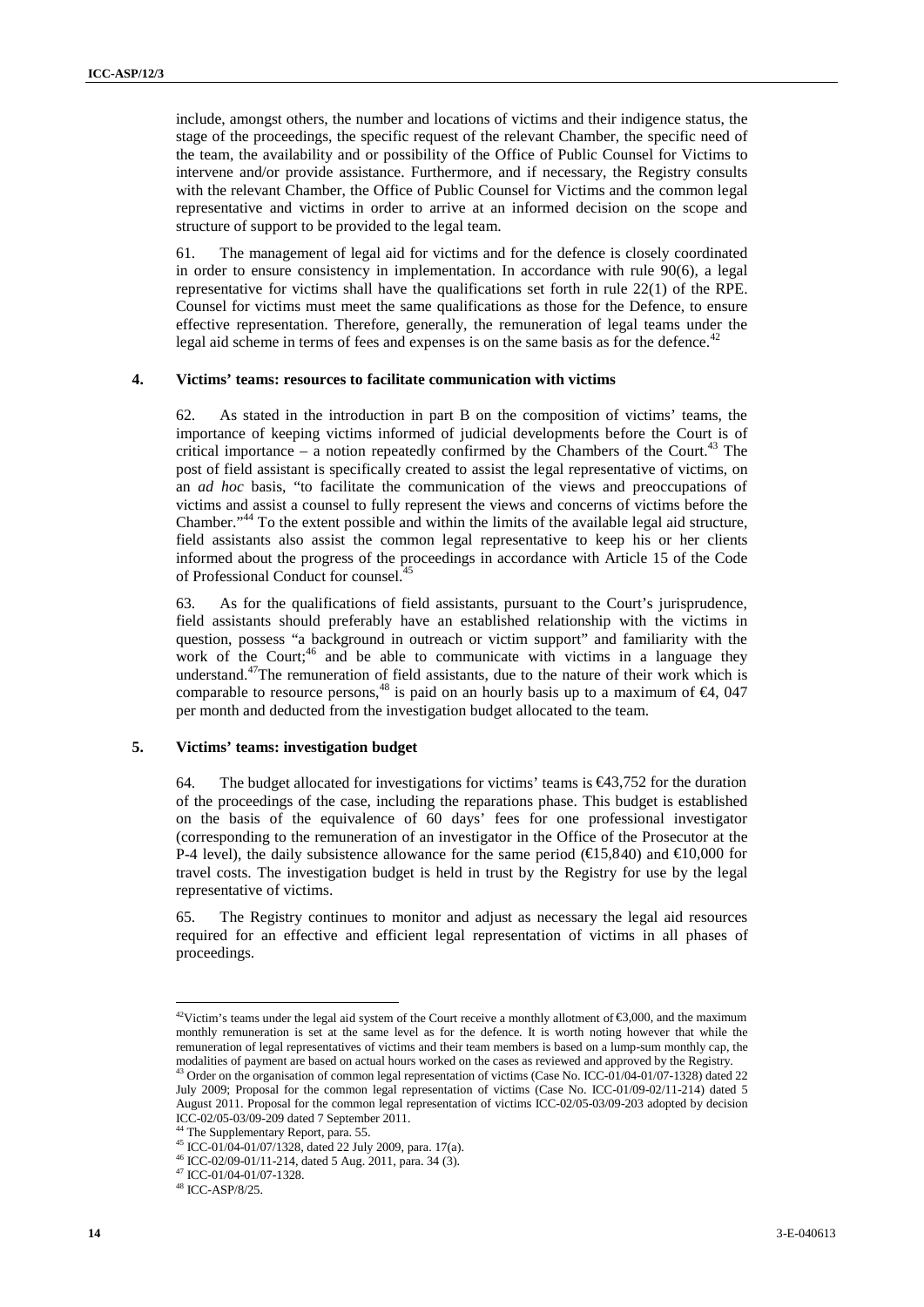## **V. Additional means**

66. As indicated above, pursuant to regulation 83(3) of the RoC, a person receiving legal assistance paid by the Court may personally or through his counsel apply to the Registrar for "additional means which may be granted depending on the nature of the case." Additional resources are *not* granted automatically. They have to be specifically requested by defence counsel or the legal representative of victims, who have to submit to the Registrar a substantiated request for additional means.

67. Decisions of the Registrar in response to regulation 83(3) of the RoC requests for additional resources can be appealed before the relevant Chamber on a judicial review application pursuant to regulation 83(4) of the RoC.<sup>49</sup>

68. In view of the impossibility of predicting exactly which extra resources any given team may need at a given time in the course of the proceedings, a formula was established that allows the additional resources allocated to defence teams to be varied to match the sometimes considerable fluctuations which may occur during a case.

69. Without excluding other parameters which might justify the allocation of additional resources, the Registry has estimated and quantified a number of non-exhaustive parameters in order to arrive at equivalences which would allow counsel to recruit additional assistants, who would be paid from the Court's Contingency Fund. The unit adopted for this purpose is the "Full Time Equivalent" (FTE), corresponding to the amount of work performed by a team member working full-time:

(a) For each count submitted by the Prosecutor:  $0.025$  FTE (1 FTE = 40 counts);

(b) For each person submitting an application for participation in the proceedings:  $0.005$  FTE (1 FTE = 200 persons);

(c) For each victim or group of victims whose application for participation in the case is accepted by the Chamber:  $0.02$  FTE (1 FTE = 50 victims);

(d) For every 3000 pages added to the case file by other participants: 0.1 FTE  $(1 \text{ FTE} = 30,000 \text{ pages})$ ; and

(e) For every 3000 pages submitted by the Prosecutor:  $0.1$  FTE (1 FTE = 30,000) pages)

70. A team's accumulation of FTE would entitle it to recruit additional staff in accordance with the following scale:

- (a) For each FTE: One legal assistant; and
- (b) For each 3 FTE: One associate counsel

71. Defence counsel is able to distribute the accumulated FTEs as he or she deems appropriate in order to recruit additional team members in the interest of the client, within the limits of the additional resources granted.

72. The choice of the FTE as the work unit for the flexible recruitment of additional team members is consistent with the general approach adopted in the Court Capacity Model. It gives the system the flexibility required to adequately respond to actual needs of the defence and victims' teams as they arise in the course of the proceedings, while guaranteeing the necessary objectivity.

**Y. Additional means**<br>
1. Anditheonial means we also the signal means of the signal means of the signal means of the signal means of the signal means of the signal means of the signal means of the signal means of the sign  $49$  The standard of judicial review of an administrative decision of the Registrar – on legal aid or otherwise – has been defined by the Presidency of the Court, in conformity with a similar test applied at the UN *ad hoc* tribunals, as follows: "It is recalled that the judicial review of decisions of the Registrar concerns the propriety of the procedure by which the latter reached a particular decision and the outcome of that decision. It involves a consideration of whether the Registrar has: acted without jurisdiction, committed an error of law, failed to act with procedural fairness, acted in a disproportionate manner, taken into account irrelevant factors, failed to take into account relevant factors, or reached a conclusion which no sensible person who has properly applied his or her mind to the issue could have reached": see the decision of the Presidency of 20 December 2005, ICC-PresRoC72- 02-5, para. 16, and supplemented in its decision of 27 November 2006, ICC-01/04-01/06-731Conf, para. 24; the decision of 10 July 2008, ICC-Pres-RoC72-01-8-10, para. 20, as well as the decision on the "Request for Review of the Registrar's Decision of 25 Aug. 2008 on the Application for Legal Assistance Paid by the Court", ICC- RoC85-01/08-4.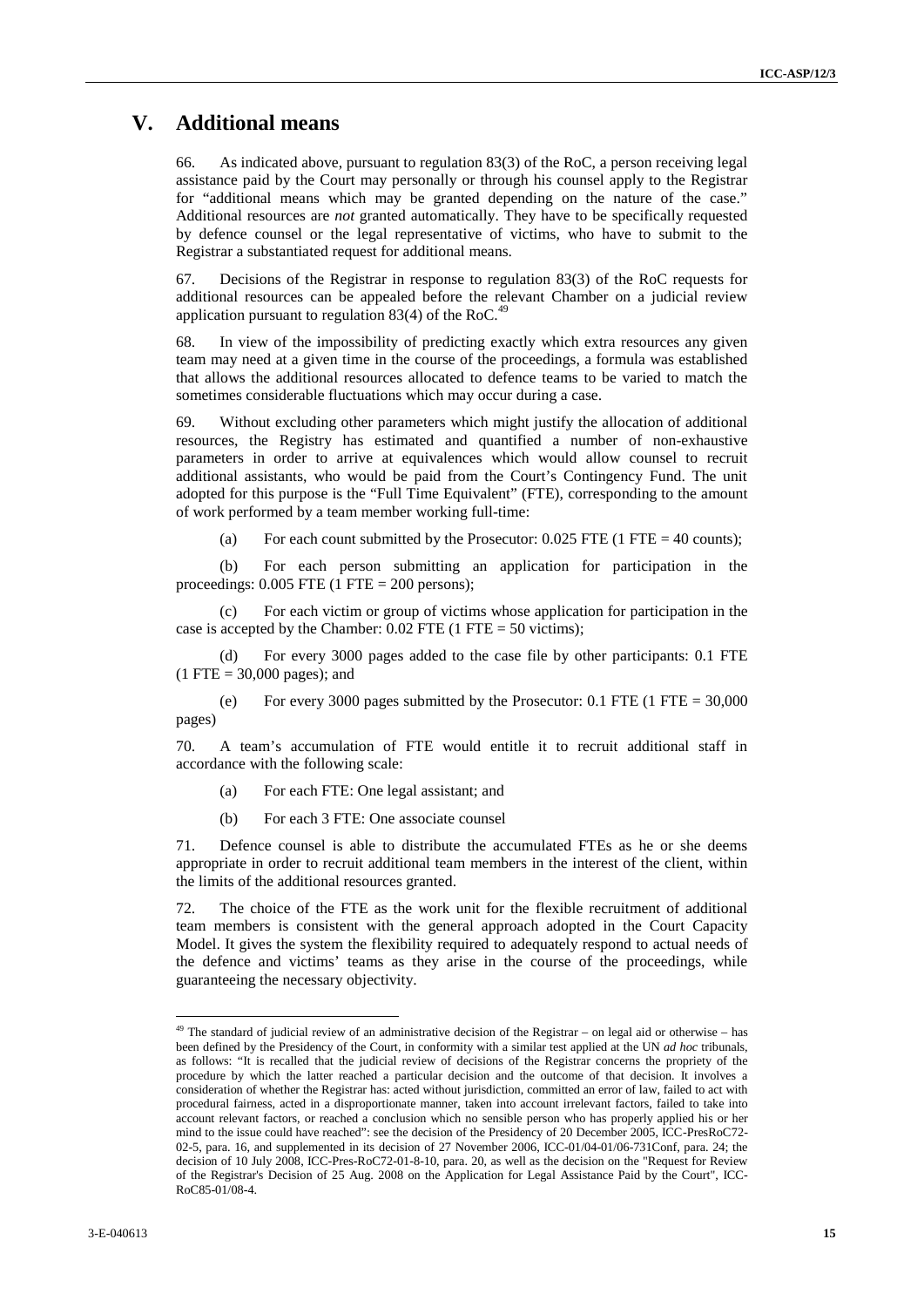73. However, an excessive increase in the size of a team owing to an accumulation of FTE might make the financial burden disproportionate to the real needs, which could create problems of team management and overburden the financial resources of the Court. In such extreme cases, the Registry will therefore set a limit on the variable additional resources which could be allocated.

17 Benevor, an extension because the best of a term orange of a reasonable of Channel and the Channel and Schwarz (Schwarz (Schwarz (Schwarz (Schwarz (Schwarz (Schwarz (Schwarz (Schwarz (Schwarz (Schwarz (Schwarz (Schwar 74. Moreover, the principle of variability of additional resources according to the above parameters presupposes that these resources will be reconsidered when the parameters are reduced or cease to have an impact on the defence's workload at a particular stage of the proceedings. For instance, in the case of the "Count" parameter, if a warrant of arrest incorporating a number of charges which had justified a certain FTE was amended during the proceedings by an amount equivalent to one or more FTE, the variable additional resource(s) allocated to that case would be reduced. In the same way, in the case of the parameter "Person submitting an application for participation in the proceedings," the variable resources allocated under that parameter would be reconsidered as soon as the Chamber had issued its decision on applications for participation. The variable additional resources allocated under the other parameters could continue until the closing arguments before the Trial Chamber.

75. Variable additional resources would not be granted automatically. They would have to be specifically requested by counsel, who would have to justify the need for them.

76. As stated earlier in this section, victims, through their legal representative(s), may also make a request for additional resources pursuant to regulation 83(3) of the RoC. As is the case for similar requests coming from the defence, the Registrar will review and consider such requests on a case by case basis and on the basis of objective criteria and the actual needs of the team in question. The possibility of providing additional resources for the legal representation team could be considered in the following non-exhaustive cases: for instance, when the number of victims in the group exceeds on average more than 50; when the reparation proceedings involve the need to request protective measures pursuant to Article 93(1) of the Statute; when the Chamber has decided that it will determine the extent of any damage; costs associated with consulting their clients during the trial with a view to keeping them informed and seeking their instructions.

### **VI. Remuneration: Defence and victims**

77. As previously stated, the legal aid system of the Court was engineered and later honed following consultations with the relevant stakeholders. As of the date of this policy document, the Registry implements two remuneration regimes as defined in the "Report on the operation of the Court's legal aid system and proposals for its amendments,"<sup>50</sup> and the Decision of the Bureau. Additionally, the Supplementary Report introduces a new remuneration regime in instances of multiple mandates falling under the Court's legal system and in phases in which activities are considerably reduced.

78. The remuneration scales defined in the said documents applies both to defence and victims' teams operating under the Court's legal aid system.

#### **A. Remuneration of team members under the Adjustment Report**<sup>51</sup>

79. The remuneration of all team members as established in the 2007 amendments has been calculated according to the gross pensionable salary of a staff member of the appropriate grade at step  $V^{52}$  within the Office of the Prosecutor of the International Criminal Court, following from the United Nations system salary table approved in autumn 2006.

80. The remuneration scheme for each external legal team member is defined in the table below.

<sup>50</sup> *Supra,* footnote 41. <sup>51</sup> *Idem*.

 $52$  The remuneration has been set at step V from the outset for team members, partly to account for the fact that while staff of the Court gain incremental steps each year they work at the Court, external team members who may work on any given case for years do not benefit from the same privileges.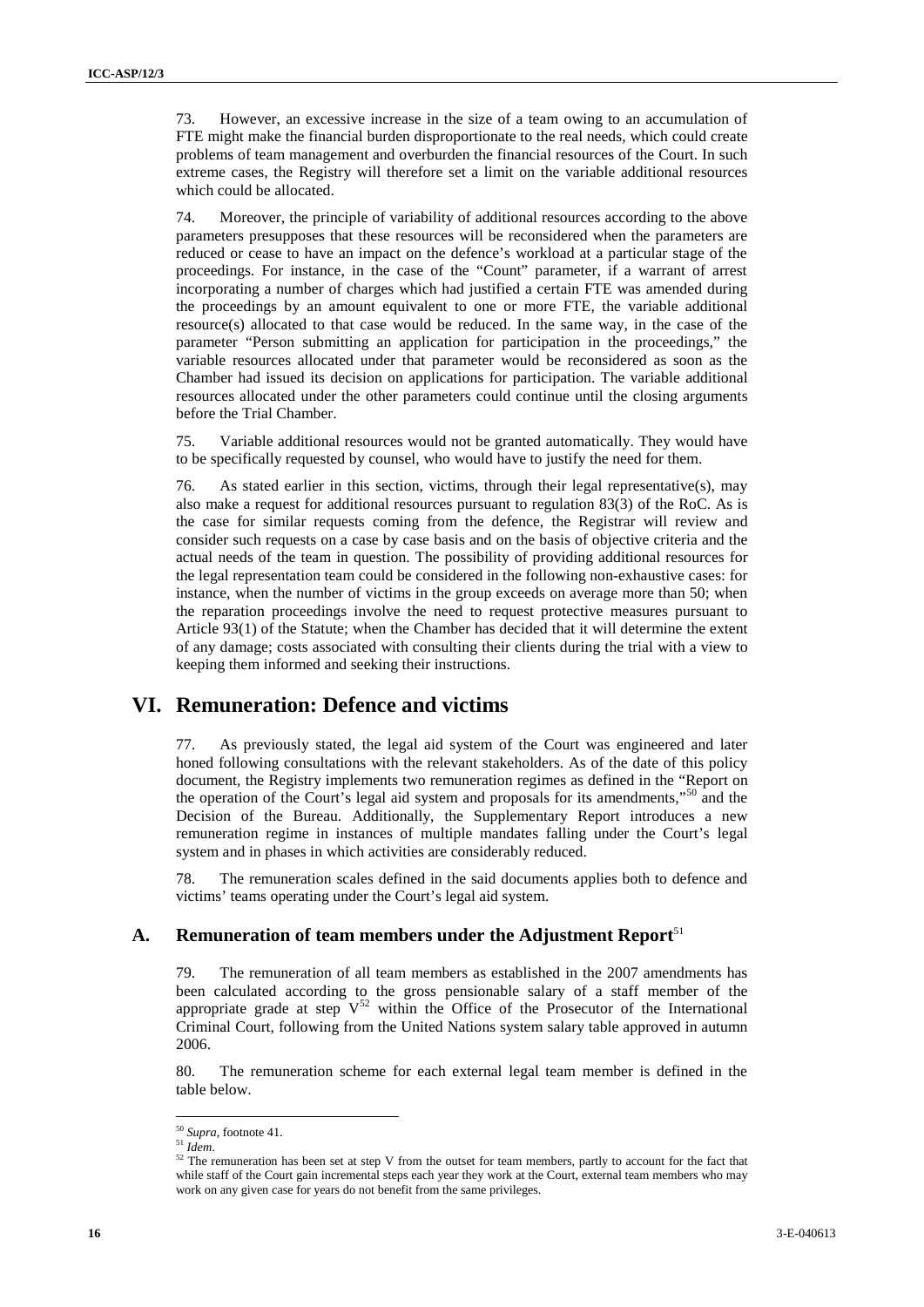|                                            | Gross base salary $(\epsilon)$ |  |  |
|--------------------------------------------|--------------------------------|--|--|
| Counsel / Legal Representative for Victims | 10,832                         |  |  |
| Associate counsel                          | 8,965                          |  |  |
| Legal assistant                            | 6,113                          |  |  |
| Case manager                               | 4,872                          |  |  |
| Professional Investigator*                 | 8,965                          |  |  |
| Resource Person*                           |                                |  |  |

**Table 1: Fee scheme based on gross salary. Remuneration under the adjustment report**

\* The monthly fees of professional investigators and resource persons are paid in accordance with the information provided in table 2.

81. The rates detailed in the above table are paid monthly as fees to team members. With the exception of the professional investigator and the resource person, payment for the other team members is based on the assumption that each team member guarantees a fulltime commitment to the case to which he or she has been appointed. This lump-sum payment policy has been set primarily with the interests of suspects, accused persons and victims in mind, and secondly, to reasonably justify a lump-sum payment scheme.

**Table 2: Monthly fees of professional investigators and resource persons**

| Professional Investigator         | Resource Person             |
|-----------------------------------|-----------------------------|
| 38 $\bigoplus$ hour, a maximum of | 17 $\in$ hour, a maximum of |
| 299 € day, a maximum of           | 135 € day, a maximum of     |
| 8,965 €month                      | $4.047 \in$ month           |

#### **B. Revised remuneration of team members pursuant to the Decision of the Bureau**

82. The Decision of the Bureau introduces news amendments to the legal aid remuneration regime. Under these revisions, the remuneration system is no longer calculated based on gross but rather net fees. The implementation of these new amendments is contingent upon the crystallization of certain conditions (detailed later in this document).

#### **1. Establishment of a net base salary**

83. The gross fees under the Adjustment Report were set taking into account imperatives related to, *inter alia*, taxation of counsel and/or pension contributions, as well as to ensure a degree of equivalence between counsel and members of the Office of the Prosecutor, so as to further uphold the principle of equality of arms.

**Table 1:** For scheme based on treves solary, **Economist these** these these particles these these these these these these these these these these these these these these these these these these these these these these the 84. However, the implementation of the Court's legal aid system in practice demonstrated that the reference to gross remuneration was not justified, as payment was duplicated by the granting of compensation for professional charges as described below. The difference between the gross salary and the net salary of a staff member employed by the Court is accounted for by the total deductions applicable to Court officials, which are irrelevant and duplicate the regime applicable to independent counsel. The amount of tax paid by counsel on their remuneration under the legal aid system has moreover proven to be recoverable through the compensation for professional charges scheme described above. The gross fee basis was hence no longer considered to be a relevant or reasonable criterion and is to be replaced in future situations and cases by a net fee payment scheme according to the conditions set out in the Decision of the Bureau.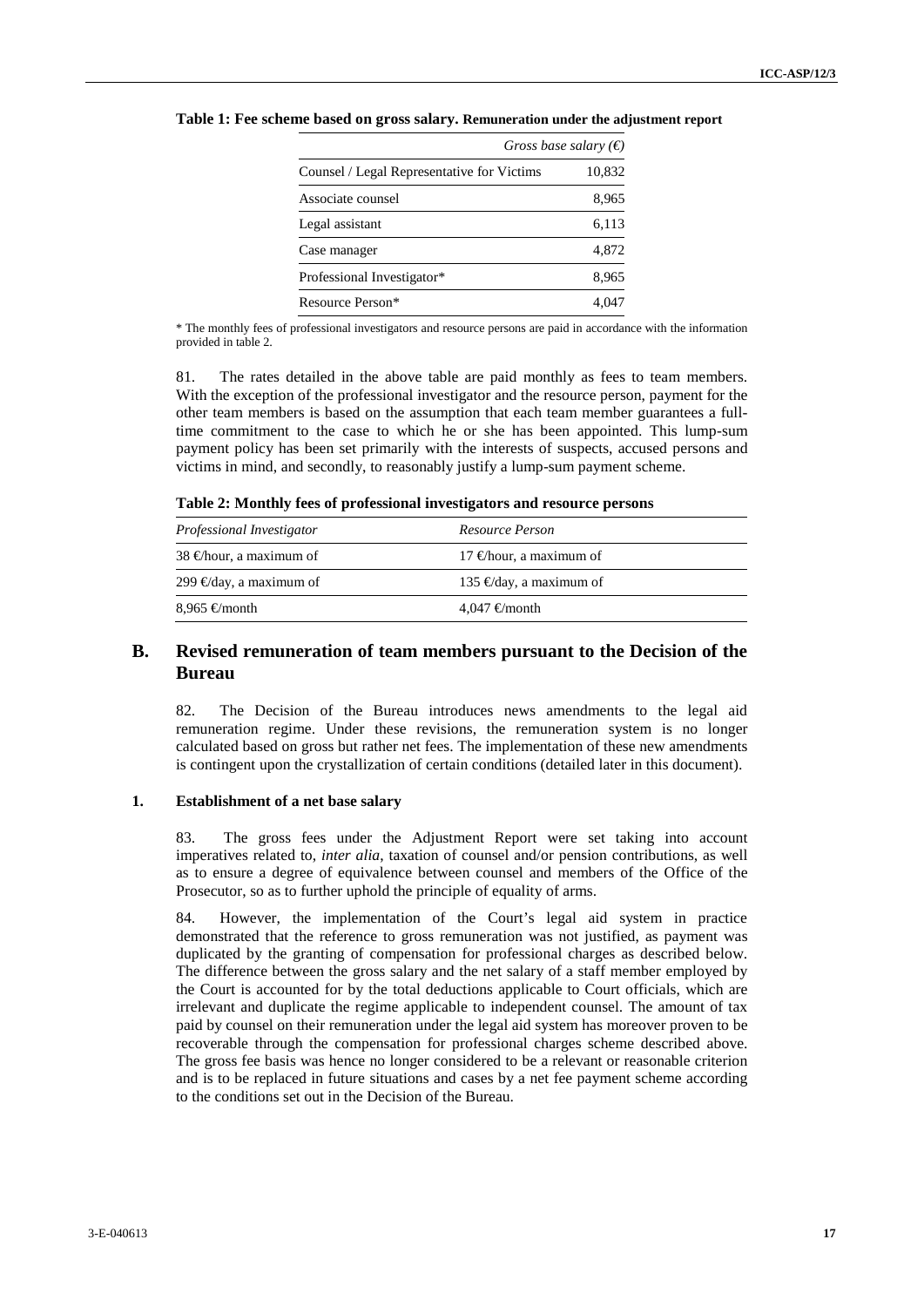| 85.                       | Table 3 below details the revised system of remuneration on the basis of a net fee<br>scheme <sup>53</sup> as approved by the Decision of the Bureau. The last column from the right also                                                                                                                                                                                                                                                                                                                                                                                                                                                                                                                                                                                                                                                                                                                                                                                                                                                  |                        |                              |            |  |
|---------------------------|--------------------------------------------------------------------------------------------------------------------------------------------------------------------------------------------------------------------------------------------------------------------------------------------------------------------------------------------------------------------------------------------------------------------------------------------------------------------------------------------------------------------------------------------------------------------------------------------------------------------------------------------------------------------------------------------------------------------------------------------------------------------------------------------------------------------------------------------------------------------------------------------------------------------------------------------------------------------------------------------------------------------------------------------|------------------------|------------------------------|------------|--|
|                           | provides a total amount for each team member who is also eligible and demonstrated to<br>have incurred professional charges to cover the totality of taxes or other relevant charges<br>payable due to their intervention before the Court and under the Court's legal aid system.<br>The percentage for professional charges would be included in this total global amount.                                                                                                                                                                                                                                                                                                                                                                                                                                                                                                                                                                                                                                                               |                        |                              |            |  |
|                           | Table 3: Revised fees scheme based on net base salary                                                                                                                                                                                                                                                                                                                                                                                                                                                                                                                                                                                                                                                                                                                                                                                                                                                                                                                                                                                      |                        |                              |            |  |
|                           |                                                                                                                                                                                                                                                                                                                                                                                                                                                                                                                                                                                                                                                                                                                                                                                                                                                                                                                                                                                                                                            | Max. percentage $(\%)$ | Maximum total                |            |  |
| Category                  | Net base salary $(\epsilon)$ compensation for charges                                                                                                                                                                                                                                                                                                                                                                                                                                                                                                                                                                                                                                                                                                                                                                                                                                                                                                                                                                                      |                        | monthly payment $(\epsilon)$ |            |  |
| Counsel                   | 8,221                                                                                                                                                                                                                                                                                                                                                                                                                                                                                                                                                                                                                                                                                                                                                                                                                                                                                                                                                                                                                                      | 30                     | 10,687                       |            |  |
| Associate counsel         | 6,956                                                                                                                                                                                                                                                                                                                                                                                                                                                                                                                                                                                                                                                                                                                                                                                                                                                                                                                                                                                                                                      | 30                     | 9,043                        |            |  |
| Legal assistant           | 4,889                                                                                                                                                                                                                                                                                                                                                                                                                                                                                                                                                                                                                                                                                                                                                                                                                                                                                                                                                                                                                                      | 15                     | 5,622                        |            |  |
| Case manager              | 3,974                                                                                                                                                                                                                                                                                                                                                                                                                                                                                                                                                                                                                                                                                                                                                                                                                                                                                                                                                                                                                                      | 15                     | 4,570                        |            |  |
| 86.<br>87.                | This revised system of remuneration (based on a net monthly fees payment) applies<br>only to the above-listed members of the legal team. It applies neither to the remuneration<br>of professional investigators nor resource persons.<br>The revised remuneration system also applies to duty and <i>ad hoc</i> counsel appointed<br>in accordance with the applicable legal texts of the Court.                                                                                                                                                                                                                                                                                                                                                                                                                                                                                                                                                                                                                                          |                        |                              |            |  |
| scheme will apply.<br>89. | Duty and ad hoc counsel are appointed in accordance with regulations 73 and 76 of<br>the RoC. Such appointments are by definition limited in both time and scope. Payments of<br>duty and ad hoc counsel who intervene in proceedings before the Court are ordinarily<br>deducted against the Court's publicly funded legal aid system. <sup>54</sup> When the Court's legal aid<br>system assumes the remuneration of duty and <i>ad hoc</i> counsel, the following payment<br>As it concerns remuneration, the duty or <i>ad hoc</i> counsel will be paid:                                                                                                                                                                                                                                                                                                                                                                                                                                                                               |                        |                              |            |  |
| (a)                       | $\text{\textcircled{486.53}}$ per hour, <sup>55</sup> with an upper limit of;                                                                                                                                                                                                                                                                                                                                                                                                                                                                                                                                                                                                                                                                                                                                                                                                                                                                                                                                                              |                        |                              |            |  |
| (b)                       | €649 per day, with an upper limit of; and                                                                                                                                                                                                                                                                                                                                                                                                                                                                                                                                                                                                                                                                                                                                                                                                                                                                                                                                                                                                  |                        |                              |            |  |
| (c)                       | $\bigoplus$ , 221 per month.                                                                                                                                                                                                                                                                                                                                                                                                                                                                                                                                                                                                                                                                                                                                                                                                                                                                                                                                                                                                               |                        |                              |            |  |
| 90.                       | The Court's policies for payment of duty and <i>ad hoc</i> counsel – for work carried out<br>in the field or at the Seat of the Court – cover the costs of travel; remuneration for expenses<br>of accommodation, a lump-sum terminal expense; visa and vaccination costs when<br>required, and legal fees for work actually conducted and directly linked to the purpose of<br>the mission and specific mandate of the duty counsel.                                                                                                                                                                                                                                                                                                                                                                                                                                                                                                                                                                                                      |                        |                              |            |  |
| 91.                       | The Court's policy does not remunerate counsel in the form of legal fees for the time<br>spent by counsel in connection with confirming his or her availability or related preliminary<br>engagements. Ordinarily, the policy limits payment for legal fees to the duration of the<br>mission in the field and exceptionally for pre-mission preparation work.                                                                                                                                                                                                                                                                                                                                                                                                                                                                                                                                                                                                                                                                             |                        |                              |            |  |
| 92.                       | In addition to legal fees, duty and <i>ad hoc</i> counsel are also entitled to reimbursement<br>of additional reasonable expenses incurred in the course of the execution of his or her<br>Court-granted mandate, provided that the expenses do not exceed the maximum monthly<br>allotment of $\epsilon$ ,000 for expenses. Duty and <i>ad hoc</i> counsel are provided with relevant<br>documentation and templates in order that payment may be effected on completion of their                                                                                                                                                                                                                                                                                                                                                                                                                                                                                                                                                         |                        |                              |            |  |
| Appendix II.              | <sup>53</sup> "Proposal for a review of legal aid system of the Court in accordance with resolution ICC-ASP/10/Res.4 of 21<br>December 2011" dated 15 February 2012, in Report of the Hague Working Group on legal aid, 23 March 2012,<br><sup>54</sup> There are situations where resort to the Court's legal aid system for remuneration of duty and ad hoc counsel<br>may not be justified. Two non-exhaustive examples include for instance, where the duty counsel assigned has been<br>appointed to assist a non-indigent suspect for the purposes of the initial appearance before the Court. Another<br>example is where a person being interviewed by the Office of the Prosecutor is not indigent, and duty counsel has<br>been appointed to assist that person pursuant to Article 55 of the Rome Statute.<br><sup>55</sup> This rate applies when the counsel works in his/her place of residence; when counsel is on mission and therefore<br>required to work outside his/her place of residence, the daily rate is applied. |                        |                              |            |  |
|                           |                                                                                                                                                                                                                                                                                                                                                                                                                                                                                                                                                                                                                                                                                                                                                                                                                                                                                                                                                                                                                                            |                        |                              | 3-E-040613 |  |

|  |  |  |  |  |  |  | Table 3: Revised fees scheme based on net base salary |  |
|--|--|--|--|--|--|--|-------------------------------------------------------|--|
|--|--|--|--|--|--|--|-------------------------------------------------------|--|

- (a)  $\bigoplus$  6.53 per hour,<sup>55</sup> *with an upper limit of*;
- (b) €649 per day, *with an upper limit of;* and
- (c) €8,221 *per month.*

<sup>53 &</sup>quot;Proposal for a review of legal aid system of the Court in accordance with resolution ICC-ASP/10/Res.4 of 21 December 2011" dated 15 February 2012, in *Report of the Hague Working Group on legal aid*, 23 March 2012, Appendix II.<br><sup>54</sup> There are situations where resort to the Court's legal aid system for remuneration of duty and ad hoc counsel

may not be justified. Two non-exhaustive examples include for instance, where the duty counsel assigned has been appointed to assist a non-indigent suspect for the purposes of the initial appearance before the Court. Another example is where a person being interviewed by the Office of the Prosecutor is not indigent, and duty counsel has been appointed to assist that person pursuant to Article 55 of the Rome Statute.<br><sup>55</sup> This rate applies when the second is a statute.

This rate applies when the counsel works in his/her place of residence; when counsel is on mission and therefore required to work outside his/her place of residence, the daily rate is applied.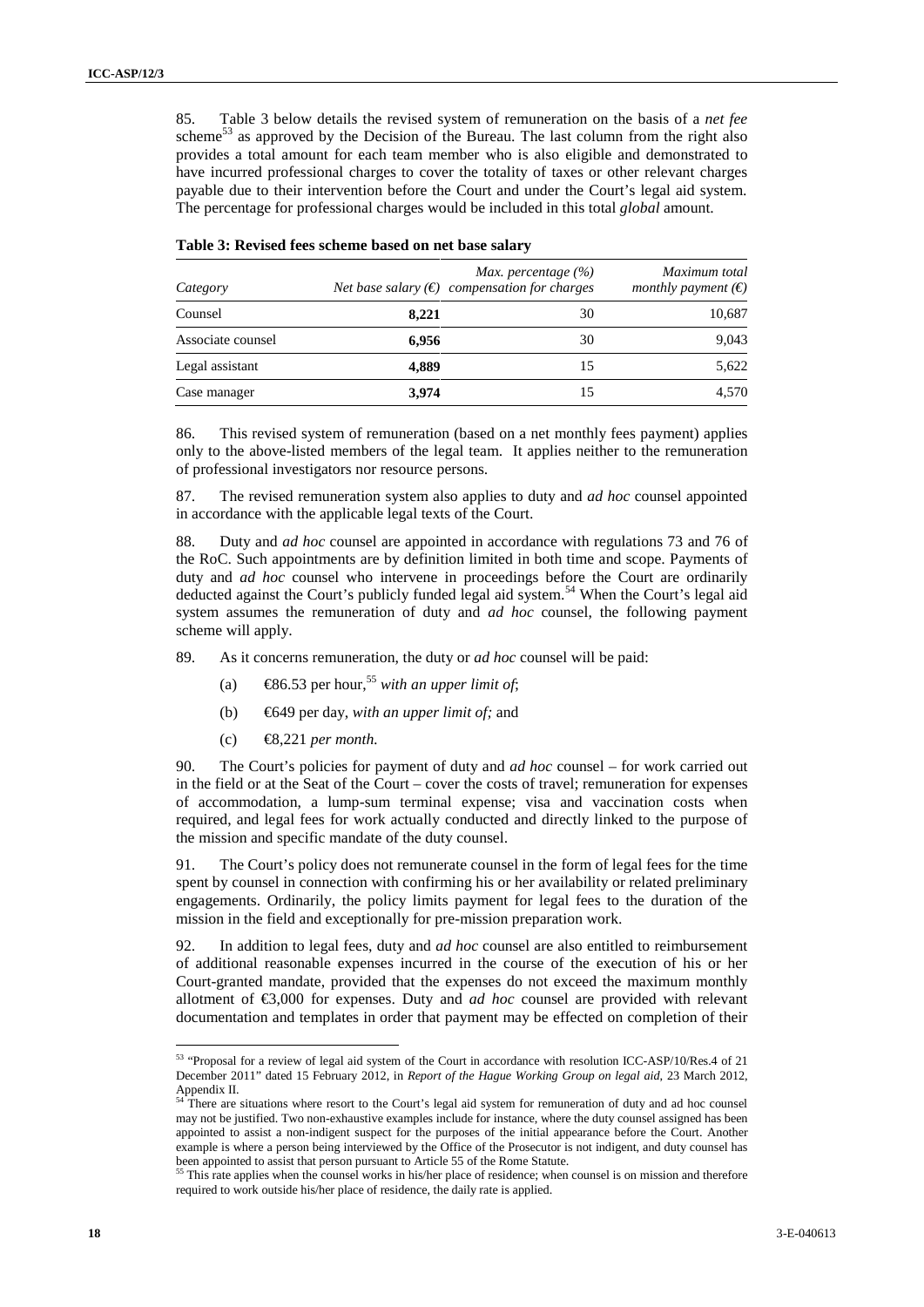intervention. The relevant templates provided are the time-sheets, expenses reimbursement and the requisite bank information forms.

#### **2. Implementation of the revised system of remuneration**

Since when The relevant tremplate provided as the first state, the provides are distinguished in the state of the control of the control of the control of the control of the control of the control of the control of the co 93. The Decision of the Bureau defines the manner in which the revised remuneration is implemented. The 2012 revised regime of remuneration took into account several factors, including the need to ensure effective legal representation and the importance of fair trials; the concerns of relevant stakeholders, in particular issues pertaining to fairness which may jeopardize the integrity of judicial proceedings; and the conclusions at the tenth session of the Assembly of States Parties which declared that there were no legal impediments to the implementation of the revised remuneration to the existing cases and teams.

94. In effect, the Decision of the Bureau introduces three major regimes for the implementation process of the 2012 revised remuneration system: (i) immediate implementation, (ii) deferred implementation, and (iii) gradual implementation.

#### **(a) Immediate implementation**

95. As of 1 April 2012, the revised remuneration system will apply immediately to (a) new teams appointed before the Court, and (b) any changes in the team composition during any stage of the proceedings, either by means of replacement of individual members or of whole teams, as well as in the case of appointments of additional team members. It is noted that any change by an individual member of a team shall not impact the status under which other team members are paid, unless the composition of the whole team changes.

#### **(b) Deferred implementation**

96. With respect to teams, which as of 1 April 2012, are operating in a case where the confirmation of charges hearing, as set out in Article  $61(1)$  of the Statute, has not yet commenced, the revised remuneration system applies only when the confirmation of charges hearing has started. Until such time, the team members' remuneration will be subject to the remuneration regime established in Table 1 above. For the purposes of determining the relevant period of time, the critical factor will be the date of commencement of the oral stage of the confirmation of charges hearing.

97. With respect to teams, which as of 1 April 2012, are operating in a case where the hearing of the trial has not yet commenced, the revised remuneration will only apply once the hearing of the trial has started. Until such time, the team members in the case will be subject to the remuneration regime established in Table 1 above. For the purposes of determining the period of time, the critical factor will be the date of commencement of the oral stage of the trial hearing.

#### **(c) Gradual implementation**

98. With respect to teams, which as of 1 April 2012, are operating in cases where the trial is on-going, the remuneration regime established in Table 1 above applies until such time proceedings before the Trial Chamber have been completed and the case is before the Appeals Chamber. Once proceedings before the Appeals Chamber commence, transitional remuneration, as described below, applies.

99. The first step involves the estimation of the length of time required for the case in question to be completed before the Appeals Chamber. This estimation exercise is the responsibility of the Registry, which shall consult with the Presidency and the relevant teams, where appropriate. This estimated length of time will be divided into three (A, B and C) equal segments of duration, each of which will be consecutive in order of time, starting from the day all relevant proceedings before the Trial Chamber have been completed. Each segment has its own remuneration scheme:

(a) The remuneration regime established in Table 1 above applies to the period of time in *segment A*;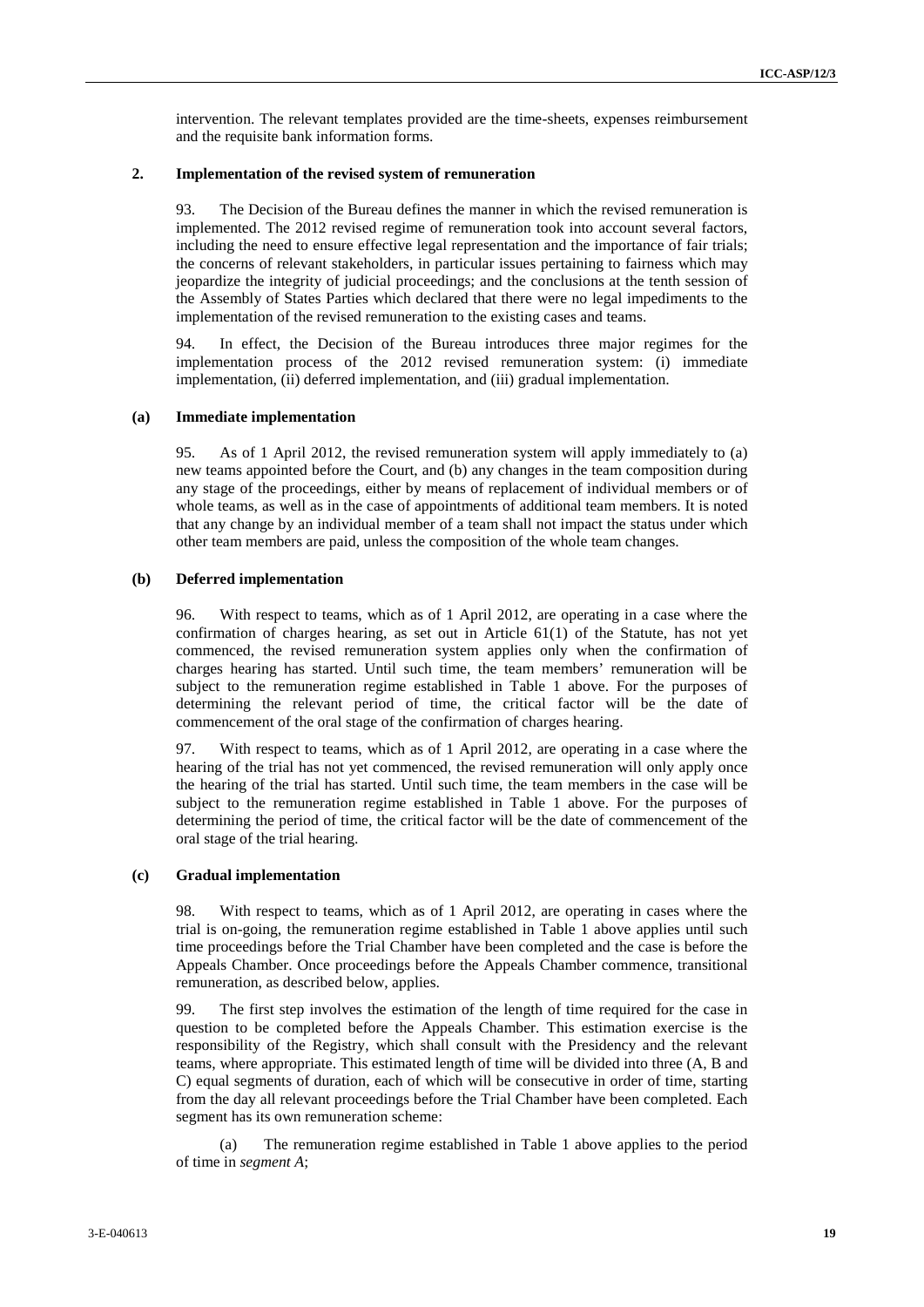(b) The period of time in *segment B* is subject to fees which are in- between the revised fees and the remuneration regime established in Table 1 above, and

(c) The period of time *segment C* is subject to the revised remuneration, as set out in Table 3 above.

100. Variances between the average length of time estimated by the Registry and the actual duration of the matter will be balanced out at the end of the case, so as to address any excess or reduced payments.

#### **C. Supplementary considerations on remuneration**

101. Following a request from the Bureau of the Assembly of States Parties<sup>56</sup> inviting the Court to continue developing the legal aid system, the Registry presented its proposals in the Supplementary Report<sup>57</sup> which was adopted by Resolution ICC-ASP/11/Res. 1 dated 22 November 2012*.* Two of the four adopted aspects of this Supplementary Report address issues related to payment for teams acting under the Court's legal aid scheme. These aspects concern remuneration: (a) in the case of several mandates, and (b) remuneration during phases of reduced activities.

#### **1. Remuneration in the case of several mandates**

102. In accordance with the Supplementary Report and the principles of judicious management of a publicly funded legal aid system, simultaneous mandates are limited to *no more than two cases*. As of 1 January 2013, the following fees arrangement applies when a counsel who has already been retained by one indigent client in Court proceedings is appointed to represent client(s) in a second case. The same regime of fees is applicable to duty and *ad hoc* counsel who may assume more than one mandate in proceedings before the Court.

#### **Table 4: Counsel Fees**

| $I^{st}$ Case | $2^{nd} Case$                                                                     |
|---------------|-----------------------------------------------------------------------------------|
|               | Counsel Fees 100% ( $\text{C}3,221$ per month) 50% ( $\text{C}4,110.5$ per month) |

**20** 30 - The probable of the strongent B is analysis to be a shift of the strongent B control the strong and the resulted in Table 12 above and the resulted in Table 12 above and the resulted in Table 12 above and the st 103. In the life of a permanent international judicial institution such as the Court, situations can arise where a counsel who is already representing a client in Court proceedings is freely chosen by another client wishing to be represented by the same counsel before the Court. Financial considerations arise when both clients in such a scenario are found by the Registrar to be indigent. Furthermore, in such cases the question of whether the quality of legal representation is not adversely affected to the detriment of the clients by the fact that counsel has to divide his or her time between two cases also raises important considerations on the merits of simultaneous mandates.

104. Ordinarily, should a *non-indigent* person choose to have a counsel represent him or her knowing full well that counsel is engaged in another case before the Court that is a prerogative that rightly belongs to the non-indigent client, who will equally have to face and accept the consequences of that decision. Conversely, the Registry can exercise control over payment of counsel and the appointment of the latter in cases of simultaneous mandates that fall under the Court's legal aid system.

105. The right to freely choose counsel is firmly entrenched in Article 67(1)(d) of the Statute and rule 21(2) of the RPE. The Registry is fully committed to this principle, and its *modus operandi* to date confirms this commitment. However, this right is not absolute.<sup>58</sup> Under appropriate circumstances, the right can be circumscribed, when this is not arbitrary, and it is reasonable to do so. This is in accordance with seminal authorities, both international and domestic, as well as with rulings of the Court's Presidency, entrenching

<sup>56</sup> The Decision of the Bureau, *supra* footnote 6, annex.

<sup>57</sup> The Supplementary Report, *supra* footnote 1.

<sup>58</sup> See *e.g.* Khan et al., *Archbold International Criminal Courts: Practice, Procedure & Evidence*, 3rd ed. (Sweet

<sup>&</sup>amp; Maxwell) ("Archbold"), at pages 1568 ff.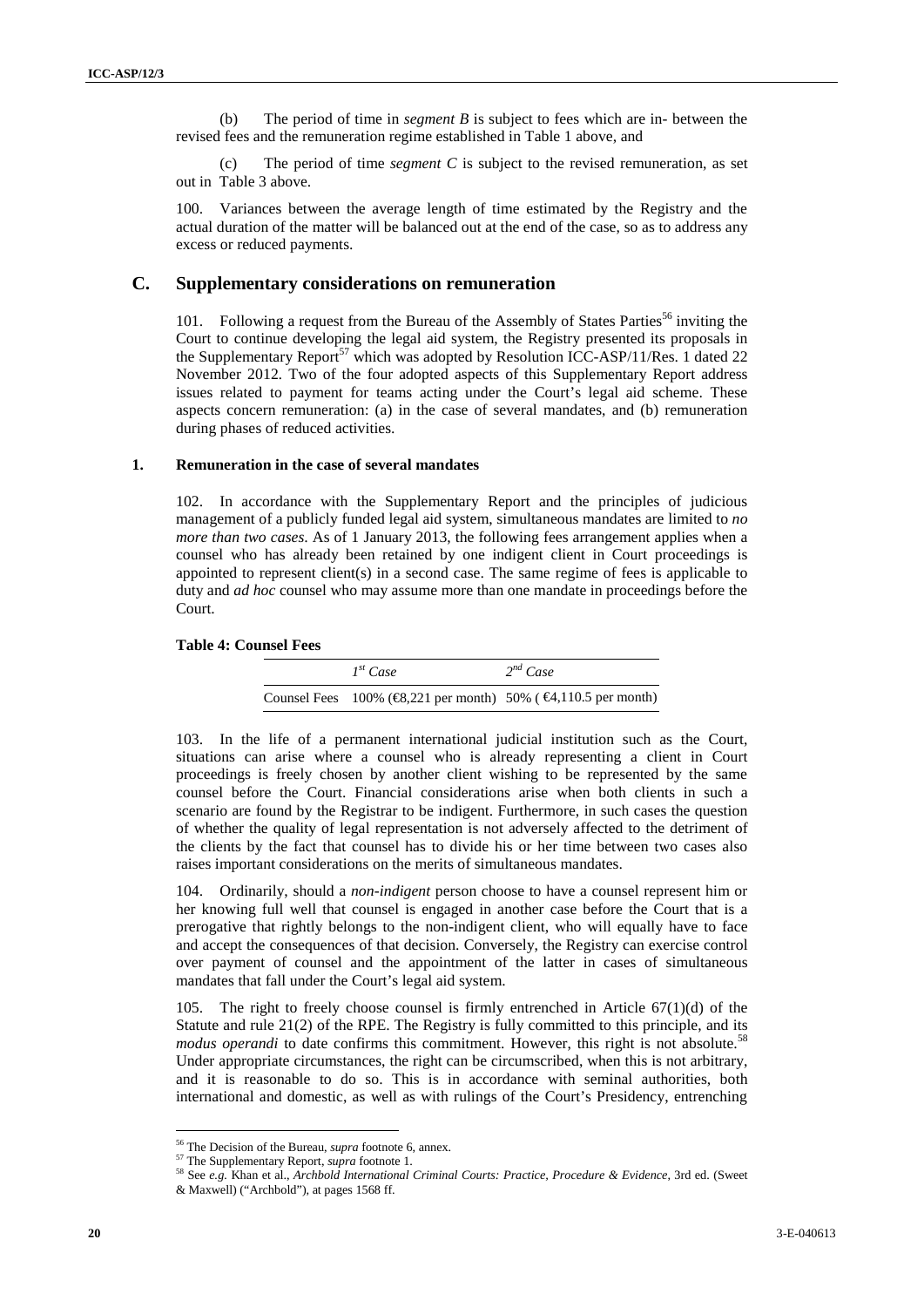this principle in the Court's jurisprudence.<sup>59</sup> One of the permitted exceptions to the right to freely choose counsel is when the person in need of legal representation is indigent.<sup>60</sup> Similarly, it should be borne in mind that it is "the Registrar in whom primary responsibility for managing the legal assistance scheme of the Court is vested, including overseeing the scheme of legal assistance by the Court and the determination of matters relating to qualification, appointment or assignment of counsel."<sup>61</sup> In other words, the right to freely choose counsel does not tie the Registry's hands, for example when simultaneous mandates under the Court's legal aid system produce inappropriate financial consequences (in that the same counsel is receiving two full monthly lump-sum payments as fees intended for full-time work), while also entailing a risk that clients' interests may be adversely affected.

106. In order to have in place a policy that, in addition to its potential cost savings for the Court's legal aid system, also ensures effective legal representation and is mindful of the right to freely choose counsel, the Registry has established a policy that limits simultaneous mandates to no more than two cases. Capping the number of cases to which counsel can be simultaneously appointed before the Court, in addition to potential cost savings, helps ensure that obligations owed to clients are honoured without the distraction and burden of additional cases, and, by diminishing the financial incentives to multiple mandates, counsel (and other team members in the case) are discouraged from taking on more cases than can reasonably be handled.

Experimental to the Court contents of Present the Present Court Court Court Court Court Court Court Court Court Court Court Court Court Court Court Court Court Court Court Court Court Court Court Court Court Court Court C 107. The prospect of the same counsel appearing in more than one case in proceedings before the Court may have negative implications for the quality of the legal representation provided. The Court's proceedings are, by their very nature, complex, and in order to navigate them efficiently and effectively and to best represent the interests of client(s), much energy and full dedication are required of counsel. To guard against a situation where multiple mandates may undermine the quality of the representation, the Registry implements a 'three conflicts' model in considering a case of simultaneous representation: (i) conflict of interests; (ii) conflicts in scheduling, availability and time commitment of counsel who desires to take on two cases simultaneously in Court proceedings, and (iii) conflicts in payments under the Court's legal aid system in view of the principles the Registrar is instructed by States Parties to follow in judiciously managing the system. In relation to the first two conflicts, the Registry will conduct a "due diligence" check before authorizing the second mandate, as a safeguard measure to ensure that the additional mandate is in conformity with the relevant texts and will not adversely affect the rights and interests of the clients involved or result in disruptions and delays in the proceedings. As part of this process, the Registry will carry out direct consultations with the relevant clients and obtain the necessary consents, and with the Chambers seized of the matter, prior to finalization of the appointment. This approach is similar to the practice at the UN-ICTY on the question of simultaneous mandates. $62$  The final decision of the Registrar on whether or not to authorize the appointment may be challenged by way of judicial review before the relevant Chamber, and the question will then be a matter of judicial discretion.

108. The third conflict relates to the fair compensation that counsel can expect to receive for services rendered in the second mandate. The current rate of  $\mathcal{R}$ , 221 paid monthly as legal fees to counsel per case under the Court's new legal aid system is based on the assumption that counsel guarantees a full-time commitment to the case to which he or she has been appointed. This policy has been set primarily with the interests of suspects,

<sup>59</sup> See e.g. Presidency, "Reasons for the Decision on the 'Application for Review of Decision of the Registrar's Division of Victims and Counsel dated 2 January 2008 not to Admit Prof. Dr. Sluiter to the List of Counsel'", ICC-Pres.-RoC72-01-8-10, 10 July 2008; Presidency, "Decision on the '*Demande urgente en vertu de la Regle 21- 3 du Réglement de procédure et de preuve*' and on the 'Urgent Request for the Appointment of a Duty Counsel' filed by Thomas Lubanga Dyilo before the Presidency on 7 May and 10 May, respectively," ICC-01/04-01/06- 937, para. 25.

See Article 67(1)(d) of the Statute. See also Archbold, at pages 1568 ff. See similarly, *Prosecutor v. Hadžihasanović et al*., Case no. IT-01-47-PT, (26 March 2002); *Prosecutor v. Blagojević et al*., Case no. IT-02- 60-PT, (9 December 2002); *Prosecutor v. Akayesu,* Case no. ICTR-96-4-A, 1 June 2001, at para. 61-62.); *Prosecutor v. Dusko Knezevic*, Case no. IT-95-4-PT/IT-95-8/1-PT, (6 September 2002); *Jean Kambanda (Appellant) v. the Prosecutor,* Case no. ICTR-97-23-A, 19 October 2000, at paras. 12 ff.

<sup>&</sup>lt;sup>61</sup> The Presidency, *Prosecutor v. Thomas Lubanga Dyilo*, Case/filing no. ICC-01/04-01/06-937, 29 June 2007, para. 16. <sup>62</sup> *Idem.*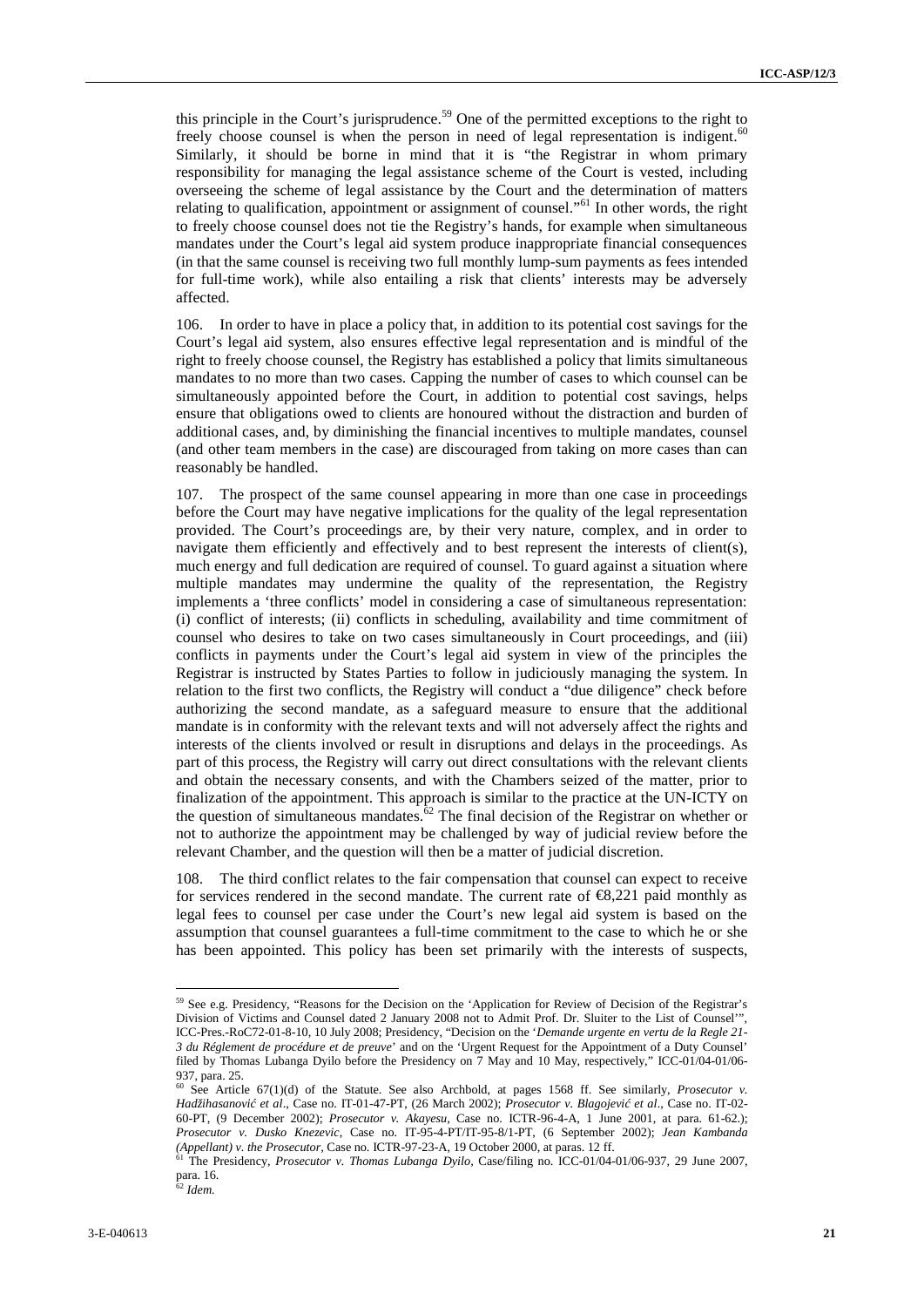accused persons and victims in mind and, secondly, to reasonably justify a lump-sum payment per month to counsel.

**<sup>22</sup>** 3-E-040613 ICC-ASP/9/[…] Page - <sup>22</sup> - 109. It should be noted that the Registry, having learned from the experience and challenges faced by the *ad hoc* tribunals, has attempted to integrate the remuneration of external counsel and their team members with that applicable within the Court, and to treat them on a par basis with staff of the Court, as far as feasible within the limits of managing a publicly funded legal aid system. Thus salary amounts for external team members under the Court's legal aid system are set so as to correspond to the net salaries received by Court staff performing equivalent duties, and are automatically fixed at Step V within the relevant grade from the commencement of the mandate of the team. It should be noted in this regard that the individual composition of each team — and hence the salary entitlements of its members — is comparable to that of teams in the Office of the Prosecutor, who simultaneously work on several cases in proceedings before the Court.

110. As manager of a publicly funded legal aid system, the Registry considers that paying an additional  $\mathfrak{B}$ , 221 to counsel who represents simultaneously a second indigent client (or set of clients in the case of victims) in proceedings before the Court is not in conformity with the principle of judicious management of the legal aid system as required by the Assembly of States Parties,<sup>63</sup> in particular where each person in need of legal representation implicated in the main Court proceedings benefits not from a single counsel, but from a team of lawyers and other relevant professionals who assist in the representation of the case.

111. It is based on the above rationale that the split remuneration outlined in Table 4 has been set.

112. Under the Court's legal aid system, the same proportionate reduction of fees equally applies to other team members appointed to two cases simultaneously.

113. Furthermore, there is no payment of professional charges in the second case if counsel (or other relevant team member) is already receiving such compensation in the first case.

114. In the event that proceedings in one case end prior to those in the second one, then remuneration in the second case will be restored to the full level.

#### **2. Remuneration during phases of reduced activity**

115. The Court's legal aid system is based on the assumption that counsel or relevant team members guarantee a full-time commitment to the case to which they have been assigned. Members of external legal teams are remunerated accordingly *in full* on a lump sum basis.

116. Judicious management of the publicly funded legal aid system cannot allow members of the team to continue to be remunerated in full on a lump-sum basis when this is not justified by the workload of the reduced period of activity. As of 1 January 2013, in instances where activity in the proceedings of the Court is considerably reduced, the default position is that the payment of lump-sum remuneration of team members under the Court's legal aid system ceases.

117. Non-exhaustive examples of periods where activities are reduced include the period between closing statements rendered at trial and the decision of the Chamber; stay, suspension or other protracted delays in the proceedings; and the waiting period after an appeal against the confirmation of charges by a Pre-Trial Chamber.

118. In instances of reduced activity in the proceedings, remuneration of counsel and each team member in all situations is determined on the basis of hours actually worked up to a monthly ceiling equal to the payment for each category under the Court's legal system.

119. Payment is made after a detailed review of time-sheets submitted by each team member for actual work undertaken as required by the demands of the phase in the case at that juncture. In reviewing the time-sheets, the Registry assesses whether sufficient grounds

<sup>63</sup>*Supra* footnote 8, para. 16.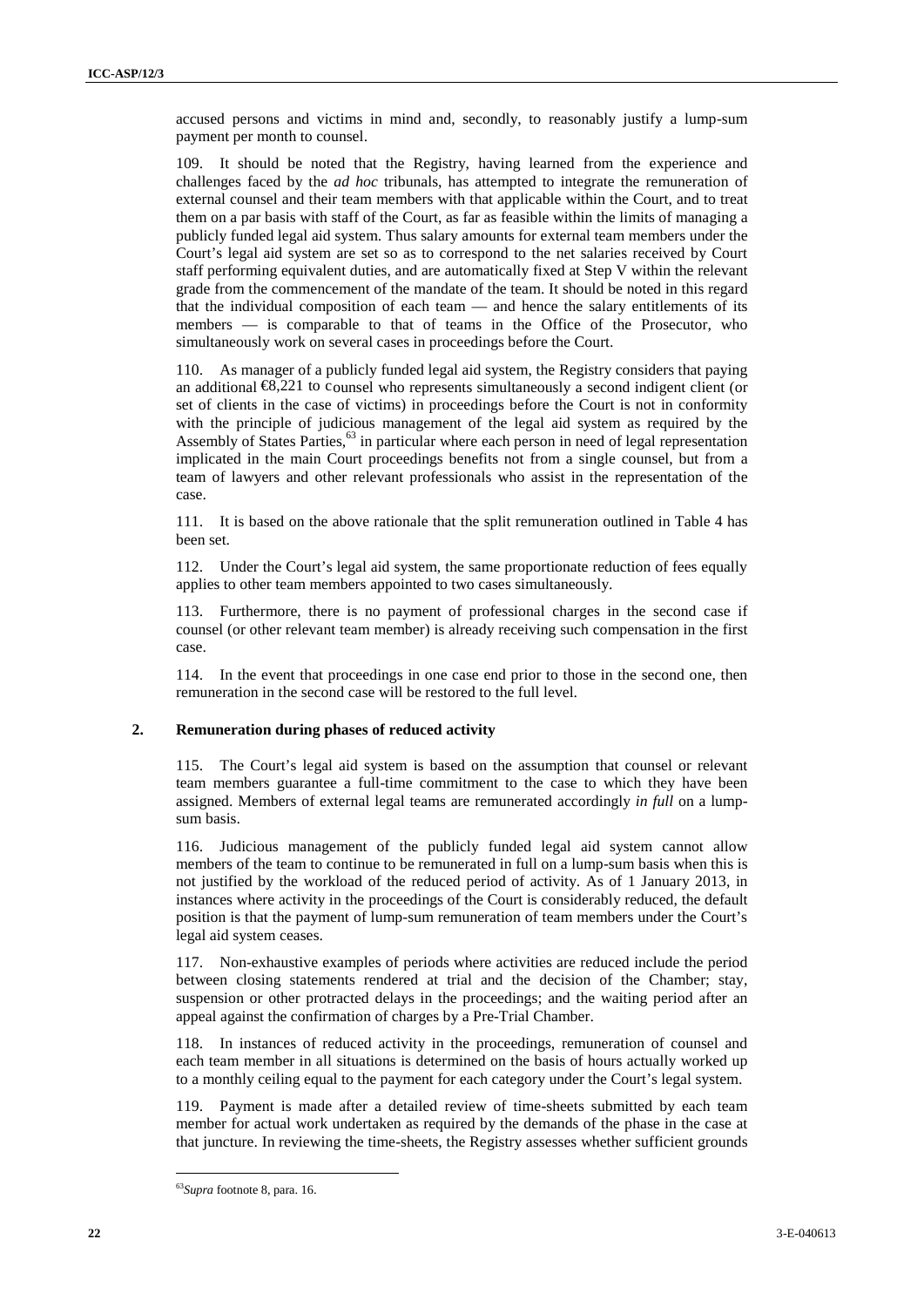exist for team members to be reasonably engaged in work on the case file. The Registry may consult with the relevant Chamber and the team members concerned to determine whether the requirements of the case at the time in question justify the work undertaken and billed.

120. Not every team member will necessarily be remunerated during such phases of reduced activity. The onus of demonstrating, to the satisfaction of the Registrar, the need for the work of each team member will fall on the counsel in charge of the case and on the team member(s) in question.

cale for some metrics in terms consider oring of in-sets on the state term interaction of the page of the state and the constraints of the state and the state and the state and the state and the state and the state and th 121. In practice, as soon as a phase in a case arises in the proceedings where activity will be reduced, and after the Registry has conducted the necessary consultations with, *inter alia*, the relevant Chamber or Presidency, the relevant section of the Registry – i.e. the Counsel Support Section – will notify counsel and/or the legal representative who has overall responsibility for the management of the team, that payments for the period in question will be stopped by the Registry, and that, instead, from that point forward, remuneration will be paid on an hourly basis for necessary work undertaken to ensure the effective and efficient legal representation of the client(s). The period of notice will be 30 calendar days, in accordance with the Registry's current practice regarding a phase of reduced activities in a case, or a change of phase of the proceedings, resulting in a change in the scope of the legal aid applicable. This will enable counsel to take any relevant action, including providing the Registry with further information, or inviting reconsideration of any relevant decision, requesting additional means under regulation 83(3) of the RoC or, if appropriate, referring the matter to the relevant Chamber for review under regulation 83(4) of the RoC. Moreover, particulars of the possibility of such a change in the remuneration regime will be duly notified to counsel upon their appointment, during the initial induction carried out with the relevant services of the Registry, and incorporated in the induction documents provided to counsel upon their appointment.

#### **D. Procedures for payment of legal fees**

122. *The action plan:* In accordance with regulation 134 of the RoR*, before* each phase of the proceedings, or every six months, counsel shall establish an action plan for the approval for the Registrar and in so doing, may consult the legal aid commissioners pursuant to regulation 136(1) of the RoR. This action plan details all the activities counsel deems most appropriate in order to represent his/her client(s) efficiently and effectively at each phase of the proceedings. This information is restricted to the Registry's internal use in the management of the legal aid scheme and is treated with the utmost confidentiality. At the end of each phase of the proceedings - or six months, whichever occurs first - counsel submits a report on implementation of the action plan to the Registry.

123. *Modality of payment of fees*: The payment of fees under the Court's legal aid system is processed on a monthly basis upon the submission of time-sheets duly completed and signed by counsel and each team member (in the case of the time-sheet of the team members other than counsel, the latter also has the obligation to review and sign the time sheets of his or her team members).

124. While remuneration under the Court's payment system is based on a monthly lump sum ceiling for each category of persons paid, time-sheets are nevertheless required before payment is made. Time-sheets are in effect a record or itemized statement of activity for each team member for the duration of the month in respect of which payment is being sought. The time-sheets enable the Registry to ensure that team members are effectively providing professional services in their respective capacities as members of the legal team before payment is released. Time-sheets are also requested and archived for internal auditing and record keeping purposes. Ordinarily, moneys owed are transferred into the bank accounts of team members within two to three weeks of submission and after processing by the relevant sections of the Registry.

125. Counsel and associate counsel are paid 75 per cent of monthly fees on receipt of the statement of hours worked submitted each month. The remaining 25 per cent is paid at the end of every phase of the proceedings or every six months, after a review of the implementation of the action plan initially approved by the Registry. This split payment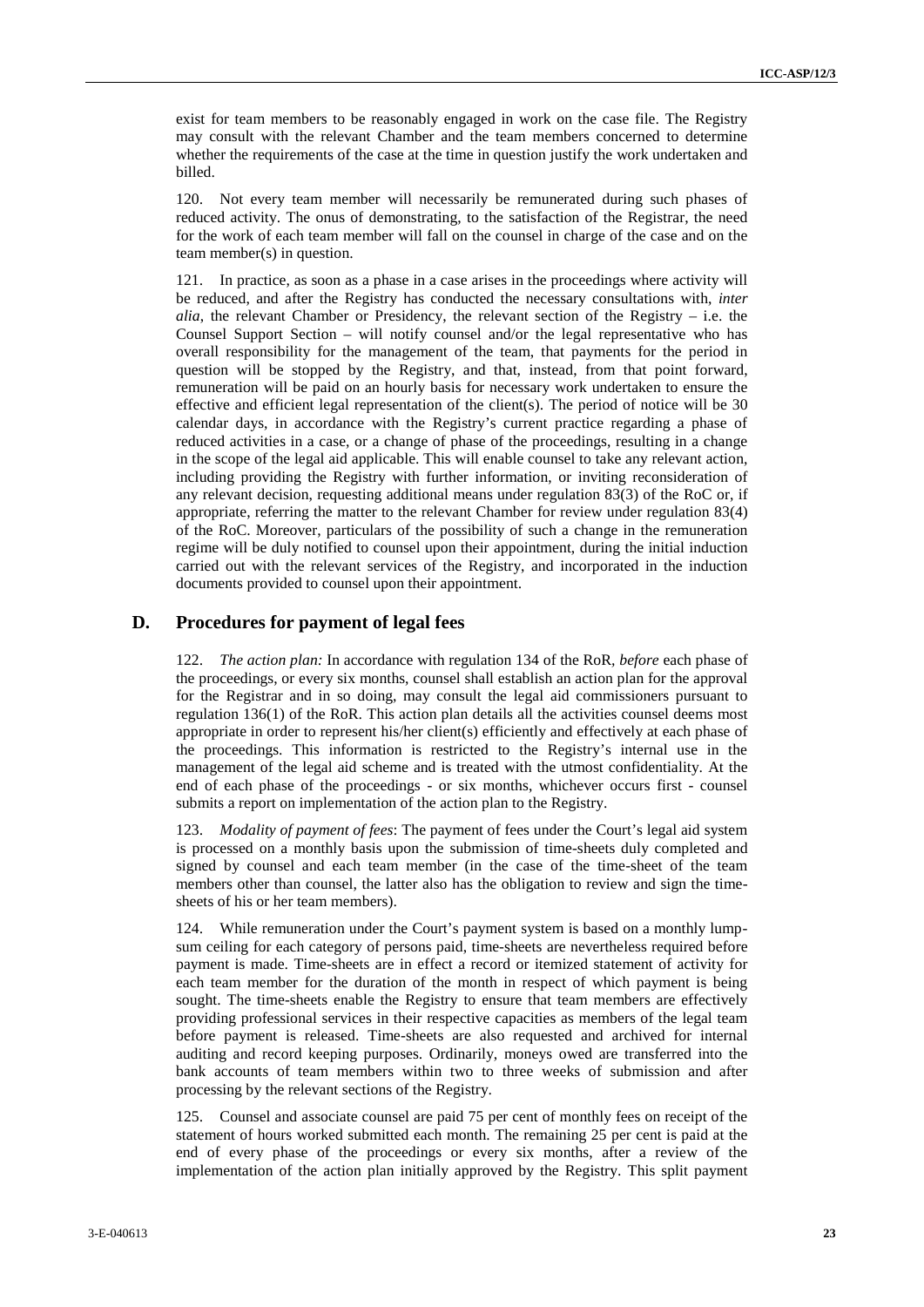procedure applies *only* to counsel and associate counsel and not the other members of the team. However, in the period from the effective start date of trial, as fixed by the Trial Chamber, to the closing arguments, counsel and associate counsel are also exempted from application of the split payment procedure.

#### **E. Disputes relating to fees**

126. Regulation 135 of the RoR requires the Registrar to take a decision on any dispute concerning the calculation and payment of fees or the reimbursement of expenses at the earliest possible juncture and notify counsel accordingly. Counsel may request the relevant Chamber to review any such decision within 15 calendar days of notification.

#### **F. Prohibition against fee-splitting**

127. The Court exercises a zero-tolerance policy for the offense of fee-splitting where legal assistance is paid exclusively by the Court. Violations would constitute misconduct under the Code of Professional Conduct for counsel and subject the counsel to disciplinary proceedings under that Code.

128. All counsel operating under the Court's legal aid system sign an undertaking pursuant Article 22 of the Code not to accept any form of remuneration from any other source other than the Court's legal aid system or transfer or lend all or part of the fees received for representation of a client or any other assets or monies to a client, his or her relatives, acquaintances, or any other third person or organization in relation to which the client has a personal interest.

## **VII. Compensation for professional charges**

129. In addition to fees, team members operating a professional practice, alone or in association with others, while working at the Court, are eligible to receive an additional amount to compensate for professional charges, which is paid up to a maximum of 40 per cent of fees.<sup>64</sup> Charges eligible for compensation must be *directly* linked to the work carried out in proceedings before the Court.

130. Compensation for professional charges is designed to cover costs related to operating a law practice, the payment of clerks and outside associates where necessary, and bar fees, which may increase in the event of appointment at the Court, as well as contributions to social security, pension and health insurance schemes to which counsel belongs, including international hospitalization coverage for high-risk countries.

131. The payment of such compensation is limited to the trial phase or to the pre-trial and appeals phase where the constraints imposed by the Court's calendar justify counsel's presence at the seat of the Court for a period exceeding 15 days.<sup>65</sup>

proximation coulder carry to consist and reacting comments of each that is a state of the state of the state of the state of the state of the state of the state of the state of the state of the state of the state of the s 132. The above regime of compensation for professional charges was completed by the Decision of the Bureau which introduced significant changes to this head of payment under the Court's legal aid system. While the above described system for compensation for professional charges is still in force and applicable to some of the existing cases before the Court, as of April 2012, all new legal team members will be subject to the compensation scheme outlined in the Decision of the Bureau and detailed below.

133. As a result of the Decision of the Bureau, remuneration of team members is based on a net base salary set in accordance with the Table 3 above, plus *a total global amount* to cover the totality of taxes or similar additional charges payable by the relevant team members. The percentage for professional charges indicated in this Table 3 is included in this global amount.

<sup>&</sup>lt;sup>64</sup> Report to the Assembly of States Parties on options for ensuring adequate defence counsel for accused persons (ICC-ASP/3/16) – Update to annex 2: Payment details of the ICC Legal Aid Scheme No. ICC-ASP/5/INF.1, 31 October 2006, para.5, and Report on the operation of the Court's legal aid system and proposals for its amendment, No. ICC-ASP/6/4, annex VIII.<br><sup>65</sup> The Adjustment Report, *supra* footnote 3, annex VIII, para. 5.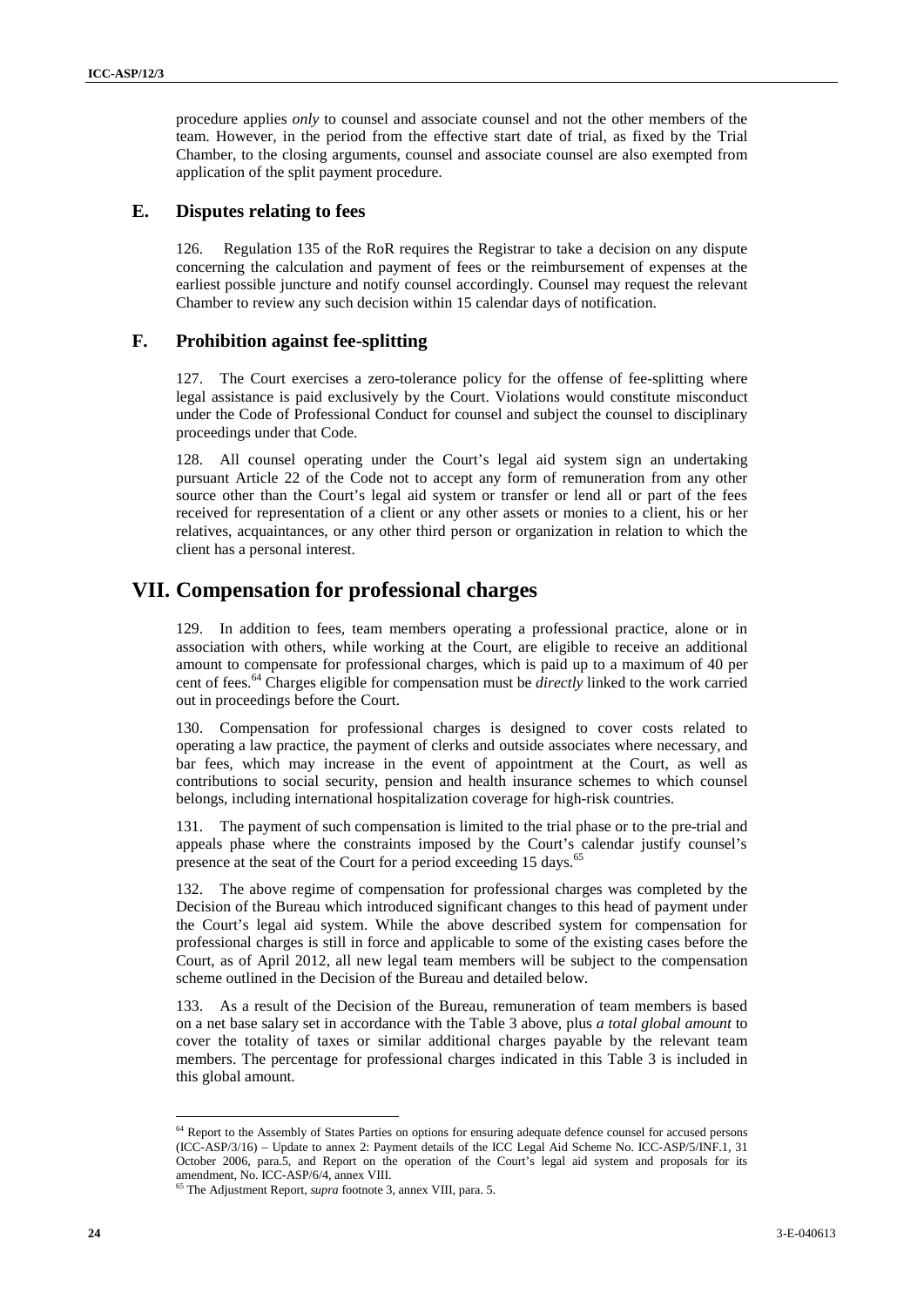134. Counsel, associate counsel, *ad hoc* and duty counsel may receive compensation for professional charges up to a maximum of 30 per cent of the net base salary as compensation for all charges combined (including pension and health insurance contributions) that are directly related to a legal representation before the Court. This percentage represents a weighting which ultimately provides counsel with at least the equivalent of the gross salary of the corresponding category within the Office of the Prosecutor. Legal assistants and case managers may also receive this compensation up to a maximum of 15 per cent of the net base salary, subject to the same conditions applied to counsel.

135. Professional investigators and resource persons are not entitled to compensation of professional charges<sup>66</sup>for two main reasons; firstly, because their fees are funded out of the budget for investigations and secondly, this budget would be considerably reduced if any percentage were to be applied to them.

136. In addition, where counsel and or a team member holds simultaneous mandates, the payment for compensation for professional charges is not applicable for the second case, if counsel or the team member is already receiving such compensation in the first case.<sup>67</sup>

137. Further, once the regime of remuneration during phases in which activities for legal teams are considerably reduced is triggered, the payment for professional charges for team members determined eligible to receive such compensation will be adjusted proportionally to reflect the changes in remuneration during the phases of reduced activity.<sup>68</sup>

138. Compensation of charges is not paid automatically and costs compensated must have a direct link with intervention and involvement in Court proceedings. It is conditional on the production (at the end of the year in respect of which compensation is claimed) of supporting evidence/documentation of actual payment of charges enabling the Registry to determine whether the person concerned is eligible for compensation and, if so, to calculate the applicable rate of compensation using objective criteria such as national statistics, where available. This determination will be proportionate to the amounts received from the Court's legal aid system and will also take particular circumstances into account. Where necessary, the Registrar can seek the advice of the legal aid commissioners.

### **VIII. Expenses**

139. The Court's legal aid system provides for a flat fixed-rate monthly allowance to cover the expenses of each legal team.<sup>69</sup> As of 1 January 2013, the monthly allotment made available to teams is  $\epsilon 3,000^{70}$  Unused amounts are carried over to the following month(s). The €3,000 monthly allotment is not provided directly to legal teams, but rather held in trust for them by the Registry, to be used when reasonably necessary expenses for an effective and efficient legal representation arise and are pre-approved by the Registry. Once approved, the costs of the expense are then deducted by the Registry from the monthly allotment.

134 Coord, notation coord, notation coord, notation procedure composition in the composition in the composition of the state interaction in the composition of the state in the composition of the state interaction in the c 140. This ceiling, which is separate from the investigation budget afforded to each legal team, is designed primarily to cover two categories of expenses: miscellaneous and travel. Miscellaneous expenses include office supplies (other than those already provided by the Court), translation costs related to material in a foreign language generated as part of investigations, as well as other reasonable expenses of the team directly linked to their mandate before the Court. The monthly expenses allotment may also be used when soliciting preliminary expert advice or opinions in the legal representation. However, if an expert - defence expert or otherwise - has been approved and requested to give testimony by the Chamber, the payment of his/her fees and expenses is assumed by the budget allocated for that purpose by the Victims and Witnesses Unit.<sup>71</sup>

<sup>&</sup>lt;sup>66</sup> The Decision of the Bureau, *supra* footnote 6, Appendix II, para. 52.

<sup>67</sup> TheSupplementary Report, *supra* footnote 1, para. 19.

<sup>&</sup>lt;sup>69</sup> The previous monthly allotment made available to teams was €4,000 [See Documents. ICC-ASP/3/16, 17 Aug.

<sup>2004,</sup> annex 2; ICC-ASP/5/INF.1,31 October 2006, page 3; ICC-ASP/4CBF.1/8,15 March 2005, page 2.

<sup>70</sup> ICC-ASP/11/20, page 19 and the Supplementary Report*, supra* footnote <sup>1</sup>*,* para. 32. <sup>71</sup> The Adjustment Report, *supra* footnote 3, para.51.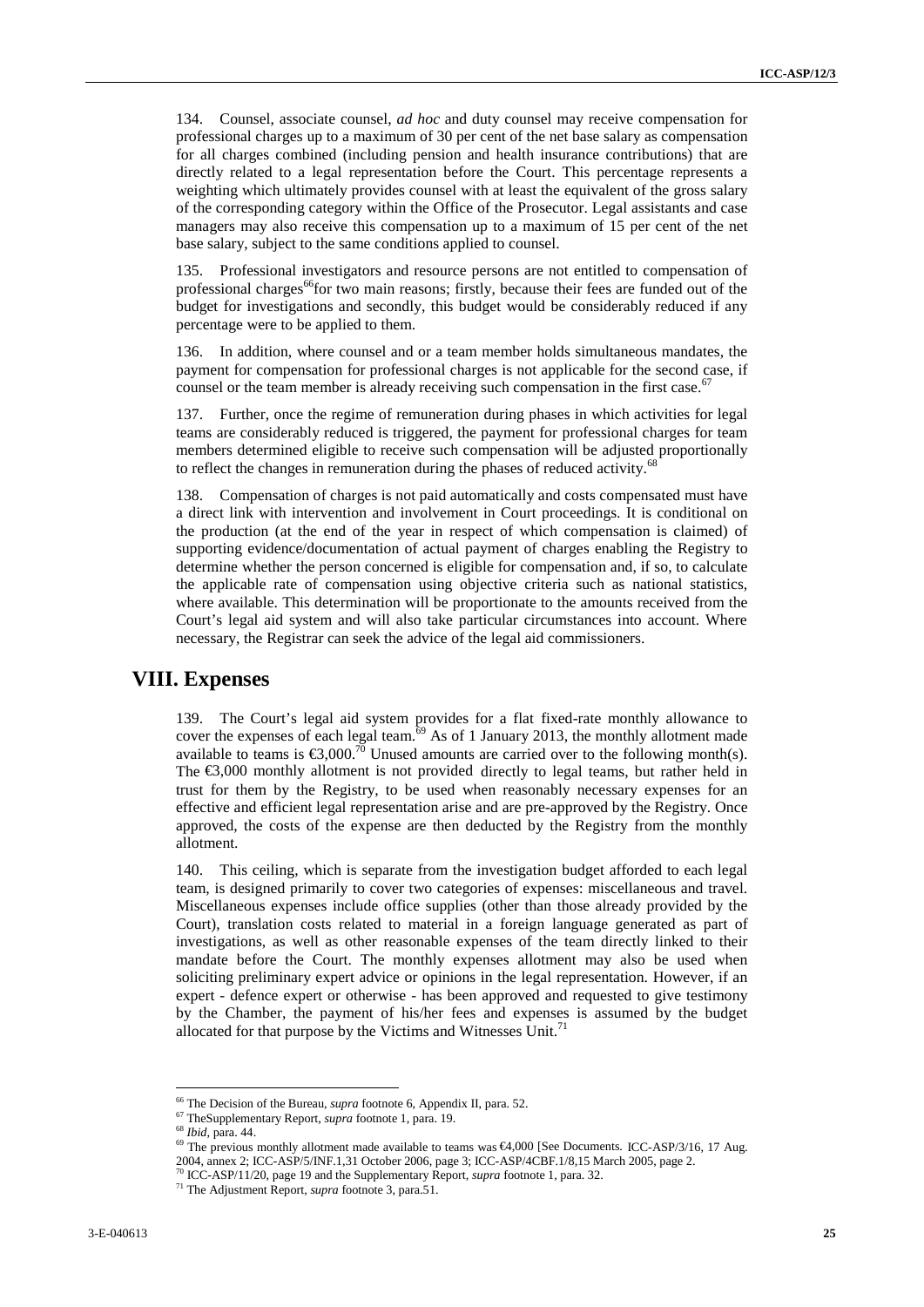141. The expenses budget covers the transportation expenses incurred by counsel and associate counsel to and from The Hague. While the costs of travel (by air, train, personal vehicle, etc.) of counsel and associate counsel to and from The Hague are covered by the €3,000 monthly expenses allotment, automatic application of Daily Subsistence Allowance and terminal expenses payments are not used to determine the entitlements of counsel and associate counsel in respect of their stay in The Hague.<sup>72</sup>

142. Costs of accommodation and other expenses related to the stay of counsel and associate counsel in The Hague on official business and deemed reasonably necessary by the Registrar will be covered up to the maximum monthly ceiling of  $\leq 0.00$ , upon provision of proof that such costs have actually been incurred.

143. Counsel and associate counsel are not reimbursed for the costs of their stay in The Hague if such costs are already assumed by any other judicial institution or entity. While the Registry conducts its own due diligence in this regard, the onus rests on counsel to inform the Registry that they are benefiting from funding from a third source.

144. Reimbursement of these expenses is not extended to other team members as they are presumed to be primarily based at the Seat of the Court.

**26** 3. The exponent better the matrix the mean cluster of the mean cluster and the effect of the matrix of the following the mean control in the following the mean control in the control in the effect of the effect of th 145. The monthly allotment is not provided directly to legal teams, but rather held in trust for them by the Registry, to be used when reasonably necessary expenses for an effective and efficient legal representation arise and are pre-approved by the Registry. Once approved, the costs of the expense are then deducted by the Registry from the monthly allotment, in any case, no more than  $\epsilon$ 3,000 per month maximum. While unused funds in one month can be transferred to future months for use, no expenses claimed will be reimbursed if they exceed the monthly ceiling or the accumulated reserves in the expenses budget, subject to a successful application under regulation 83(3) of the RoC.

## **IX. Legal Aid Commissioner**

146. The legal texts of the Court provide for the position of Legal Aid Commissioners, an innovation that did not previously exist at the UN *ad hoc* tribunals. In accordance with regulation 136(1) of the RoR, the Registrar must appoint three legal aid commissioners to serve for a period of three years, which is not renewable.

147. The role of the Legal aid commissioners is to provide the Registrar with advice regarding the management of the funds allocated by the Assembly to legal assistance paid by the Court. To that effect, the commissioners are mandated to evaluate the performance of the system put in place regarding legal assistance paid by the Court; propose amendments to the system; and at the request of either counsel or the Registrar, assess whether the means requested by legal teams in their action plans are reasonably necessary for the effective and efficient representation of their client(s).

148. The advice or recommendations provided by the legal aid commissioner(s) are not binding on the Registrar of the Court.

149. Legal aid commissioners are not staff of the Court and are called upon to perform their functions as required on an *ad hoc* basis. They are to perform their tasks with complete independence and with due regard to confidentiality.

<sup>72</sup> The Supplementary Report*, supra,* footnote 1 para. 34.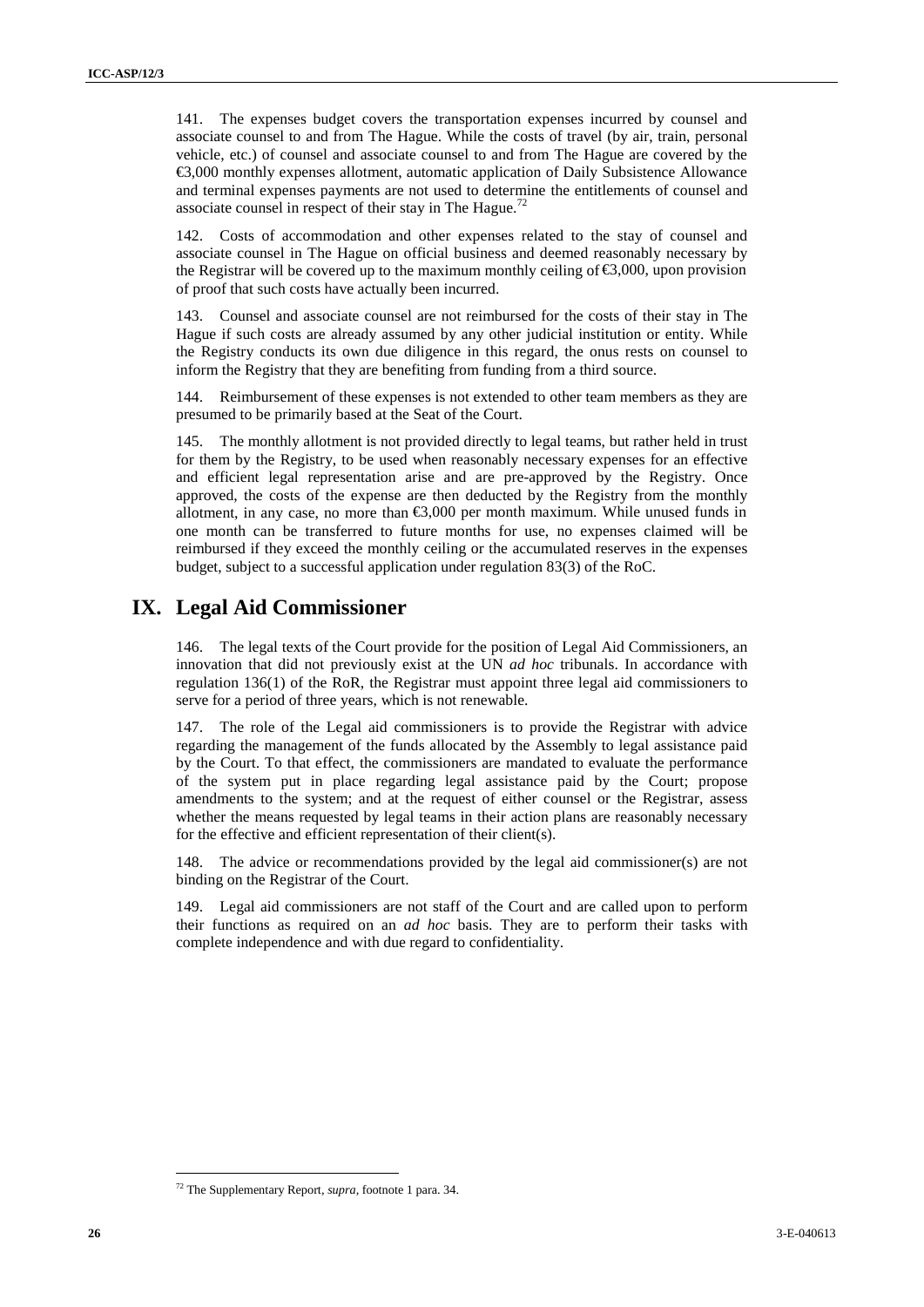## **Annex I**

## **List of relevant documents governing the Court's legal aid system**

| <b>Annex I</b>                                                                                                                                                                                                                                                            |                    |                  |
|---------------------------------------------------------------------------------------------------------------------------------------------------------------------------------------------------------------------------------------------------------------------------|--------------------|------------------|
| List of relevant documents governing the Court's legal aid system                                                                                                                                                                                                         |                    |                  |
| Report to the Assembly of States Parties on options for ensuring adequate defence ICC-ASP/3/16<br>counsel for accused persons                                                                                                                                             |                    | 17 August 2004   |
| Report by the Registry on the Formal Procedure for Assessment and Oversight of the ICC-ASP/4/CBF.2/3<br>Court's System of Legal Assistance                                                                                                                                |                    | 30 August 2005   |
| Report to the Assembly of States Parties on options for ensuring adequate defence ICC-ASP/4/CBF.1/8<br>counsel for accused persons (ICC-ASP/3/CBF.2/3) Update to annex 2: Payment details<br>of the ICC legal aid scheme                                                  |                    | 15 March 2005    |
| Report to the Assembly of States Parties on options for ensuring adequate defence ICC-ASP/5/INF.1<br>counsel for accused persons (ICC-ASP/3/16) - Update to annex 2: Payment details of the<br>ICC legal aid scheme; (previously issued as ICC-ASP/4/CBF.1/8 and Corr.1)  |                    | 31 October 2006  |
| Report on the operation of the Court's legal aid system and proposals for its amendment                                                                                                                                                                                   | ICC-ASP/6/CBF.1/1  | 29 March 2007    |
| Report of the Committee on Budget and Finance on the work of its eighth session                                                                                                                                                                                           | $ICC-ASP/6/2$      | 29 May 2007      |
| Report on the operation of the Court's legal aid system and proposals for its amendment; ICC-ASP/6/4<br>(previously issued as ICC-ASP/6/CBF.1/1 and Add.1)                                                                                                                |                    | 31 May 2007      |
| Report on the principles and criteria for the determination of indigence for the purposes ICC-ASP/6/INF.1<br>of legal aid (pursuant to paragraph 116 of the Report of the Committee on Budget and<br>Finance of 13 August 2004); (previously issued as ICC-ASP/4/CBF.1/2) |                    | 31 May 2007      |
| Report on appropriate resources for financial investigations under the Court's legal aid ICC-ASP/7/4<br>programme; (previously issued as ICC-ASP/7/CBF.1/1)                                                                                                               |                    | 26 May 2008      |
| Interim report on different legal aid mechanisms before international criminal jurisdictions ICC-ASP/7/12                                                                                                                                                                 |                    | 19 August 2008   |
| Report on different legal aid mechanisms before international criminal jurisdictions                                                                                                                                                                                      | $ICC-ASP/7/23$     | 31 October 2008  |
| Report of the Court on family visits to indigent detained persons                                                                                                                                                                                                         | ICC-ASP/7/24       | 5 November 2008  |
| Interim report of the Court on legal aid: Legal and financial aspects for funding victims' ICC-ASP/8/3<br>legal representation before the Court; (previously issued as ICC-ASP/8/CBF.1/2)                                                                                 |                    | 6 May 2009       |
| Interim report of the Court on legal aid: Alternative models for assessment of indigence; ICC-ASP/8/4<br>(previously issued as ICC-ASP/8/CBF.1/3)                                                                                                                         |                    | 6 May 2009       |
| Report of the Court on the financial aspects of enforcing the Court's obligation to fund ICC-ASP/8/9<br>family visits to indigent detained persons; (previously issued as ICC-ASP/8/CBF.1/7)                                                                              |                    | 6 May 2009       |
| Report of the Court on legal aid: Alternative models for assessment of indigence; ICC-ASP/8/24<br>(previously issued as ICC-ASP/8/CBF.2/8)                                                                                                                                |                    | 5 October 2009   |
| Report of the Court on legal aid: Legal and financial aspects of funding victims' legal ICC-ASP/8/25<br>representation before the Court; (previously issued as ICC-ASP/8/CBF.2/13)                                                                                        |                    | 5 October 2009   |
| Report of the Bureau on legal aid for victims' legal representation                                                                                                                                                                                                       | $ICC-ASP/8/38$     | 28 October 2009  |
| Report of the Bureau on Legal Aid (Defence): Alternate Methods for the Assessment of ICC-ASP/8/39<br>Indigence                                                                                                                                                            |                    | 28 October 2009  |
| Updated Report of the Court on legal aid: Legal and financial aspects of funding victims' ICC-ASP/9/9<br>legal representation before the Court, the comparison between internal and external<br>counsel; (previously issued as ICC-ASP/9/CBF.1/11)                        |                    | 30 July 2010     |
| Report of the Court regarding the desirability of absolute thresholds for the purposes of ICC-ASP/10/4<br>indigence calculation; (previously issued as CBF/16/4)                                                                                                          |                    | 17 June 2011     |
| Resolution ICC-ASP/10/Res.4 (Section J), Ninth $(9th)$ plenary meeting                                                                                                                                                                                                    | ICC-ASP/10/20      | 21 December 2011 |
| Report of the Bureau on legal aid                                                                                                                                                                                                                                         | $ICC-ASP/11/2$     | 23 October 2012  |
| Supplementary report of the Registry on four aspects of the Court's legal aid system; ICC-ASP/11/43<br>(previously issued as CBF/19/6 and Add.1)                                                                                                                          |                    | 1 November 2012  |
| First report of the Bureau on legal aid                                                                                                                                                                                                                                   | ICC-ASP/11/2/Add.1 | 8 November 2012  |
| Resolution ICC-ASP/11/Res.1 (Section H), Eighth $(8th)$ plenary meeting                                                                                                                                                                                                   | $ICC-ASP/11/20$    | 21 November 2012 |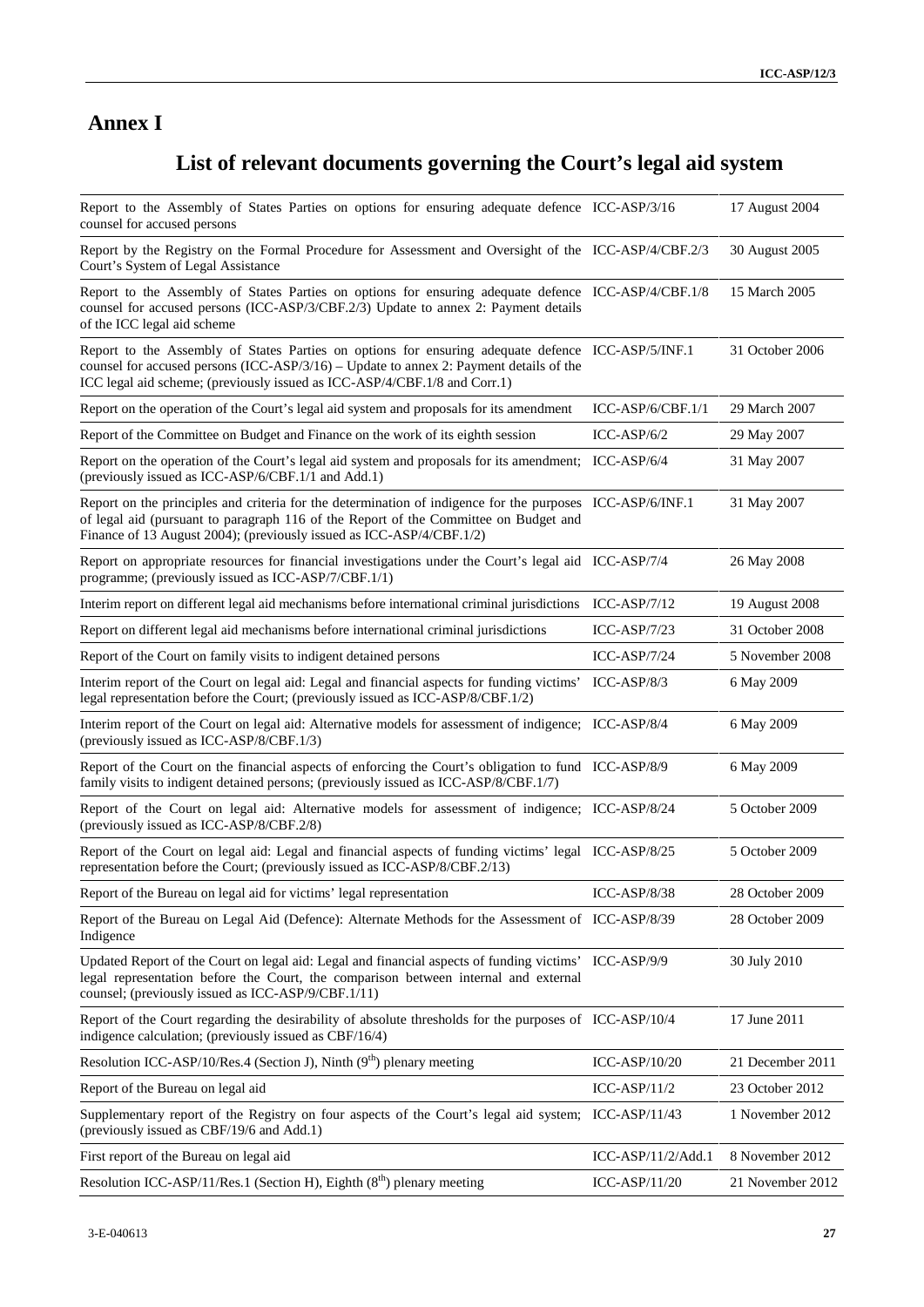## **Application form for legal aid**



## **FINANCIAL INFORMATION FORM**

## **PART I: IDENTIFICATION OF APPLICANT**

#### **1. General Details:**

| <b>Annex II</b>                                                                                  |                    |                                         |         |                                                   |          |                                                    |
|--------------------------------------------------------------------------------------------------|--------------------|-----------------------------------------|---------|---------------------------------------------------|----------|----------------------------------------------------|
| Application form for legal aid                                                                   |                    |                                         |         |                                                   |          |                                                    |
| Cour<br>Pénale<br><b>Internationale</b>                                                          |                    |                                         |         |                                                   |          |                                                    |
| <b>International</b><br><b>Criminal</b><br><b>Court</b>                                          |                    |                                         |         |                                                   |          |                                                    |
|                                                                                                  |                    |                                         |         | FINANCIAL INFORMATION FORM                        |          |                                                    |
| PART I: IDENTIFICATION OF APPLICANT                                                              |                    |                                         |         |                                                   |          |                                                    |
| 1.<br><b>General Details:</b><br>Family name:                                                    | <b>First name:</b> |                                         |         | Middle name:                                      |          | Other names (include<br>maiden name &<br>aliases): |
| Date of birth                                                                                    |                    |                                         |         |                                                   |          |                                                    |
| Place of birth                                                                                   |                    |                                         |         |                                                   |          |                                                    |
| Nationality (ies) at birth                                                                       |                    |                                         |         |                                                   |          |                                                    |
| <b>Present nationality</b>                                                                       |                    |                                         |         |                                                   |          |                                                    |
| Passport or travel document<br>number                                                            |                    |                                         |         |                                                   |          |                                                    |
| National ID card number, if any                                                                  |                    |                                         |         |                                                   |          |                                                    |
| <b>Sex</b>                                                                                       |                    | Male                                    |         |                                                   | Female   |                                                    |
| <b>Marital status</b>                                                                            |                    | Single                                  | Married | Separated                                         | Divorced | Widow(er)                                          |
| <b>Languages</b>                                                                                 |                    | Native language(s):<br>Other languages: |         |                                                   |          |                                                    |
| Please indicate your current<br>location                                                         |                    |                                         |         | Address (including country and telephone number): |          |                                                    |
| If married please give the following information:<br>2.                                          |                    |                                         |         |                                                   |          |                                                    |
| Name of spouse                                                                                   |                    |                                         |         |                                                   |          |                                                    |
| Age                                                                                              |                    |                                         |         |                                                   |          |                                                    |
| <b>Address</b>                                                                                   |                    |                                         |         |                                                   |          |                                                    |
| Telephone number (if any)                                                                        |                    |                                         |         |                                                   |          |                                                    |
| E-mail address (if any)                                                                          |                    |                                         |         |                                                   |          |                                                    |
| Profession/occupation                                                                            |                    |                                         |         |                                                   |          |                                                    |
|                                                                                                  |                    |                                         |         |                                                   |          |                                                    |
| * If you have more than one spouse, please provide the relevant information on a separate sheet. |                    |                                         |         |                                                   |          |                                                    |
| ${\bf 28}$                                                                                       |                    |                                         |         |                                                   |          | 3-E-040613                                         |

## **2. If married please give the following information:**

| Name of spouse            |  |
|---------------------------|--|
| Age                       |  |
| <b>Address</b>            |  |
| Telephone number (if any) |  |
| E-mail address (if any)   |  |
| Profession/occupation     |  |

If you have more than one spouse, please provide the relevant information on a separate sheet.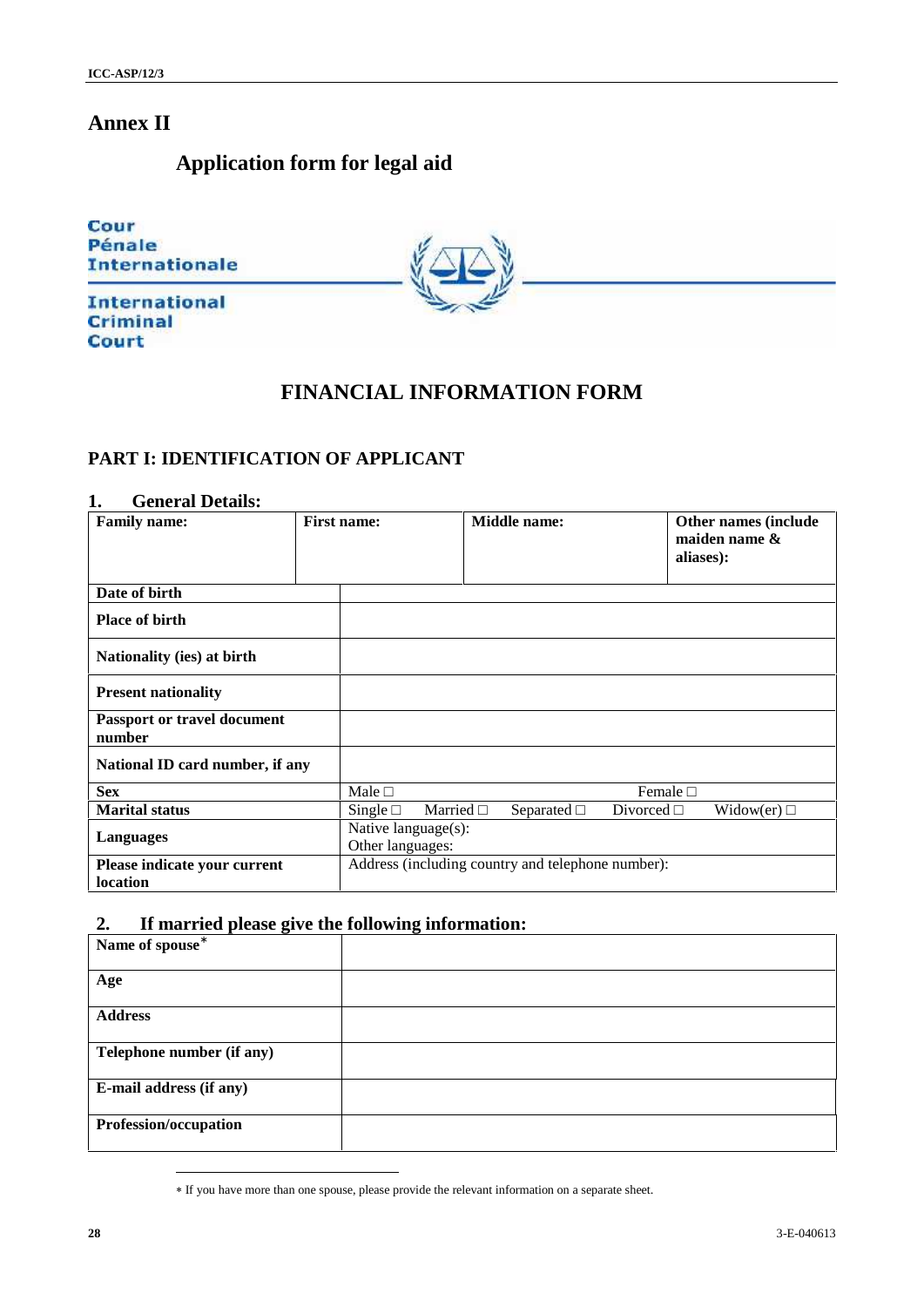| Title of his/her post<br><b>Gross salary</b><br>Net salary<br>Name of his/her employer<br>Name of his/her supervisor<br>E-mail address of employer/<br><b>Supervisor (if any)</b><br><b>Postal address</b><br>Telephone number (if any)<br>If divorced please give the following information<br>3.<br>Name of former spouse<br>Age<br><b>Address</b><br>Telephone number (if any)<br>E-mail address (if any)<br>Profession/occupation<br><b>Children or Dependants</b><br>4.<br>Yes<br>Do you have any children?<br>No<br>If YES, please give the following information<br>Occupation/<br>Address/Telephone/Email<br>Relationship<br><b>Name</b><br>Age<br>Profession<br>1.<br>2.<br>3.<br>4.<br>5.<br>6.<br>7.<br>* If you are divorced but have previously had more than one spouse at any given time, please provide the relevant<br>information on a separate sheet. |
|--------------------------------------------------------------------------------------------------------------------------------------------------------------------------------------------------------------------------------------------------------------------------------------------------------------------------------------------------------------------------------------------------------------------------------------------------------------------------------------------------------------------------------------------------------------------------------------------------------------------------------------------------------------------------------------------------------------------------------------------------------------------------------------------------------------------------------------------------------------------------|
|                                                                                                                                                                                                                                                                                                                                                                                                                                                                                                                                                                                                                                                                                                                                                                                                                                                                          |
|                                                                                                                                                                                                                                                                                                                                                                                                                                                                                                                                                                                                                                                                                                                                                                                                                                                                          |
|                                                                                                                                                                                                                                                                                                                                                                                                                                                                                                                                                                                                                                                                                                                                                                                                                                                                          |
|                                                                                                                                                                                                                                                                                                                                                                                                                                                                                                                                                                                                                                                                                                                                                                                                                                                                          |
|                                                                                                                                                                                                                                                                                                                                                                                                                                                                                                                                                                                                                                                                                                                                                                                                                                                                          |
|                                                                                                                                                                                                                                                                                                                                                                                                                                                                                                                                                                                                                                                                                                                                                                                                                                                                          |
|                                                                                                                                                                                                                                                                                                                                                                                                                                                                                                                                                                                                                                                                                                                                                                                                                                                                          |
|                                                                                                                                                                                                                                                                                                                                                                                                                                                                                                                                                                                                                                                                                                                                                                                                                                                                          |
|                                                                                                                                                                                                                                                                                                                                                                                                                                                                                                                                                                                                                                                                                                                                                                                                                                                                          |
|                                                                                                                                                                                                                                                                                                                                                                                                                                                                                                                                                                                                                                                                                                                                                                                                                                                                          |
|                                                                                                                                                                                                                                                                                                                                                                                                                                                                                                                                                                                                                                                                                                                                                                                                                                                                          |
|                                                                                                                                                                                                                                                                                                                                                                                                                                                                                                                                                                                                                                                                                                                                                                                                                                                                          |
|                                                                                                                                                                                                                                                                                                                                                                                                                                                                                                                                                                                                                                                                                                                                                                                                                                                                          |
|                                                                                                                                                                                                                                                                                                                                                                                                                                                                                                                                                                                                                                                                                                                                                                                                                                                                          |
|                                                                                                                                                                                                                                                                                                                                                                                                                                                                                                                                                                                                                                                                                                                                                                                                                                                                          |
|                                                                                                                                                                                                                                                                                                                                                                                                                                                                                                                                                                                                                                                                                                                                                                                                                                                                          |
|                                                                                                                                                                                                                                                                                                                                                                                                                                                                                                                                                                                                                                                                                                                                                                                                                                                                          |
|                                                                                                                                                                                                                                                                                                                                                                                                                                                                                                                                                                                                                                                                                                                                                                                                                                                                          |
|                                                                                                                                                                                                                                                                                                                                                                                                                                                                                                                                                                                                                                                                                                                                                                                                                                                                          |
|                                                                                                                                                                                                                                                                                                                                                                                                                                                                                                                                                                                                                                                                                                                                                                                                                                                                          |
|                                                                                                                                                                                                                                                                                                                                                                                                                                                                                                                                                                                                                                                                                                                                                                                                                                                                          |
|                                                                                                                                                                                                                                                                                                                                                                                                                                                                                                                                                                                                                                                                                                                                                                                                                                                                          |
|                                                                                                                                                                                                                                                                                                                                                                                                                                                                                                                                                                                                                                                                                                                                                                                                                                                                          |
|                                                                                                                                                                                                                                                                                                                                                                                                                                                                                                                                                                                                                                                                                                                                                                                                                                                                          |
|                                                                                                                                                                                                                                                                                                                                                                                                                                                                                                                                                                                                                                                                                                                                                                                                                                                                          |
|                                                                                                                                                                                                                                                                                                                                                                                                                                                                                                                                                                                                                                                                                                                                                                                                                                                                          |
|                                                                                                                                                                                                                                                                                                                                                                                                                                                                                                                                                                                                                                                                                                                                                                                                                                                                          |
|                                                                                                                                                                                                                                                                                                                                                                                                                                                                                                                                                                                                                                                                                                                                                                                                                                                                          |
|                                                                                                                                                                                                                                                                                                                                                                                                                                                                                                                                                                                                                                                                                                                                                                                                                                                                          |
|                                                                                                                                                                                                                                                                                                                                                                                                                                                                                                                                                                                                                                                                                                                                                                                                                                                                          |
|                                                                                                                                                                                                                                                                                                                                                                                                                                                                                                                                                                                                                                                                                                                                                                                                                                                                          |
| 3-E-040613<br>29                                                                                                                                                                                                                                                                                                                                                                                                                                                                                                                                                                                                                                                                                                                                                                                                                                                         |

### **3. If divorced please give the following information**

| Name of former spouse     |  |
|---------------------------|--|
| Age                       |  |
| <b>Address</b>            |  |
| Telephone number (if any) |  |
| E-mail address (if any)   |  |
| Profession/occupation     |  |

# **4. Children or Dependants**

| $\sim$<br>$\sim$ |  |
|------------------|--|
|                  |  |
|                  |  |

#### **If YES, please give the following information**

|    | Relationship | <b>Name</b> | Age | Address/Telephone/Email | Occupation/<br>Profession |
|----|--------------|-------------|-----|-------------------------|---------------------------|
| 1. |              |             |     |                         |                           |
| 2. |              |             |     |                         |                           |
| 3. |              |             |     |                         |                           |
| 4. |              |             |     |                         |                           |
| 5. |              |             |     |                         |                           |
| 6. |              |             |     |                         |                           |
| 7. |              |             |     |                         |                           |

If you are divorced but have previously had more than one spouse at any given time, please provide the relevant information on a separate sheet.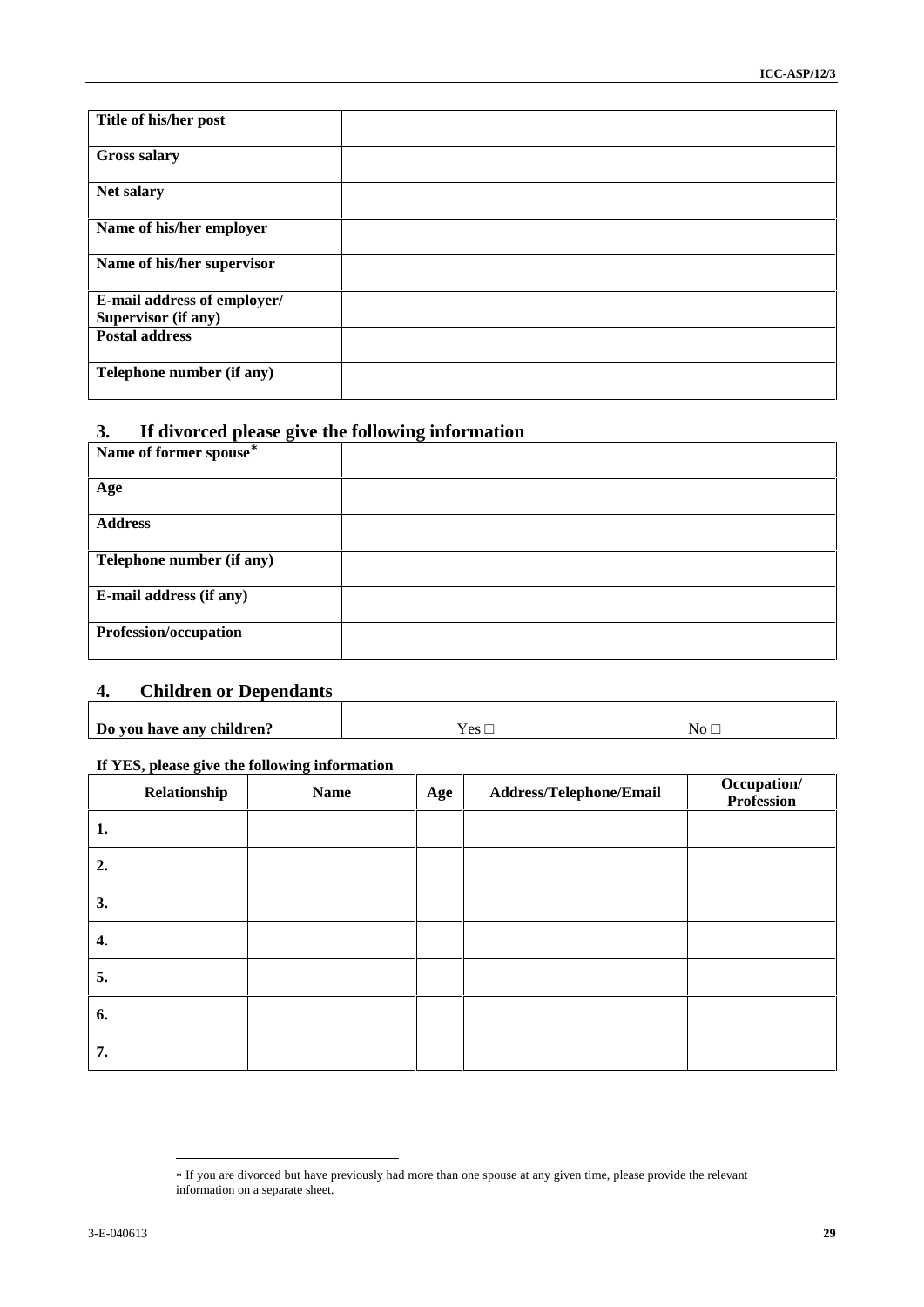## **5. Refugee Status**

| 5.       | <b>Refugee Status</b>                                                                                                                                                                                                                                                                 |             |     |                         |                           |
|----------|---------------------------------------------------------------------------------------------------------------------------------------------------------------------------------------------------------------------------------------------------------------------------------------|-------------|-----|-------------------------|---------------------------|
|          | Do you have a refugee status?                                                                                                                                                                                                                                                         |             | Yes |                         | $\rm No$                  |
|          | If so, please provide the following information:                                                                                                                                                                                                                                      |             |     |                         |                           |
|          | 1. When did you last leave your country of<br>origin?                                                                                                                                                                                                                                 |             |     |                         |                           |
|          | 2. Which country has granted you refugee<br>status?                                                                                                                                                                                                                                   |             |     |                         |                           |
|          | 3. When were you granted refugee status?                                                                                                                                                                                                                                              |             |     |                         |                           |
|          | 4. What country issued your last passport or<br>travel document?                                                                                                                                                                                                                      |             |     |                         |                           |
|          | 5. Please provide any other relevant details<br>associated with your status as refugee.                                                                                                                                                                                               |             |     |                         |                           |
|          | Are you in the process of seeking a refugee<br>status in any country?                                                                                                                                                                                                                 |             | Yes |                         | No                        |
|          | If so, please provide any relevant details<br>including country, reasons and stage of the<br>process                                                                                                                                                                                  |             |     |                         |                           |
| 1.       | Last address prior to arrest or surrender:<br><b>Complete address</b><br><b>Estimated value (if property)</b><br>Monthly rent (if rented)<br>Number of rooms<br>Monthly electricity and water bill<br>Monthly salary of domestic staff<br>Specify other household-related<br>expenses |             |     |                         |                           |
| 2.<br>1. | Persons living in your household:<br>Relationship                                                                                                                                                                                                                                     | <b>Name</b> | Age | Address/Telephone/Email | Occupation/<br>Profession |
| 2.       |                                                                                                                                                                                                                                                                                       |             |     |                         |                           |
| 3.       |                                                                                                                                                                                                                                                                                       |             |     |                         |                           |
| 4.       |                                                                                                                                                                                                                                                                                       |             |     |                         |                           |
| 5.       |                                                                                                                                                                                                                                                                                       |             |     |                         |                           |
| 6.       |                                                                                                                                                                                                                                                                                       |             |     |                         |                           |
| 7.       |                                                                                                                                                                                                                                                                                       |             |     |                         |                           |
| 30       |                                                                                                                                                                                                                                                                                       |             |     |                         | 3-E-040613                |

## **Part II: STATEMENT OF ASSETS** (Please answer **ALL** questions - **attach extra sheets if necessary**)

### **1. Last address prior to arrest or surrender:**

| <b>Complete address</b>              |  |
|--------------------------------------|--|
|                                      |  |
| <b>Estimated value (if property)</b> |  |
| Monthly rent (if rented)             |  |
| <b>Number of rooms</b>               |  |
| Monthly electricity and water bill   |  |
| Monthly salary of domestic staff     |  |
| Specify other household-related      |  |
| expenses                             |  |

## **2. Persons living in your household:**

|    | Relationship | <b>Name</b> | Age | Address/Telephone/Email | Occupation/<br>Profession |
|----|--------------|-------------|-----|-------------------------|---------------------------|
| 1. |              |             |     |                         |                           |
| 2. |              |             |     |                         |                           |
| 3. |              |             |     |                         |                           |
| 4. |              |             |     |                         |                           |
| 5. |              |             |     |                         |                           |
| 6. |              |             |     |                         |                           |
| 7. |              |             |     |                         |                           |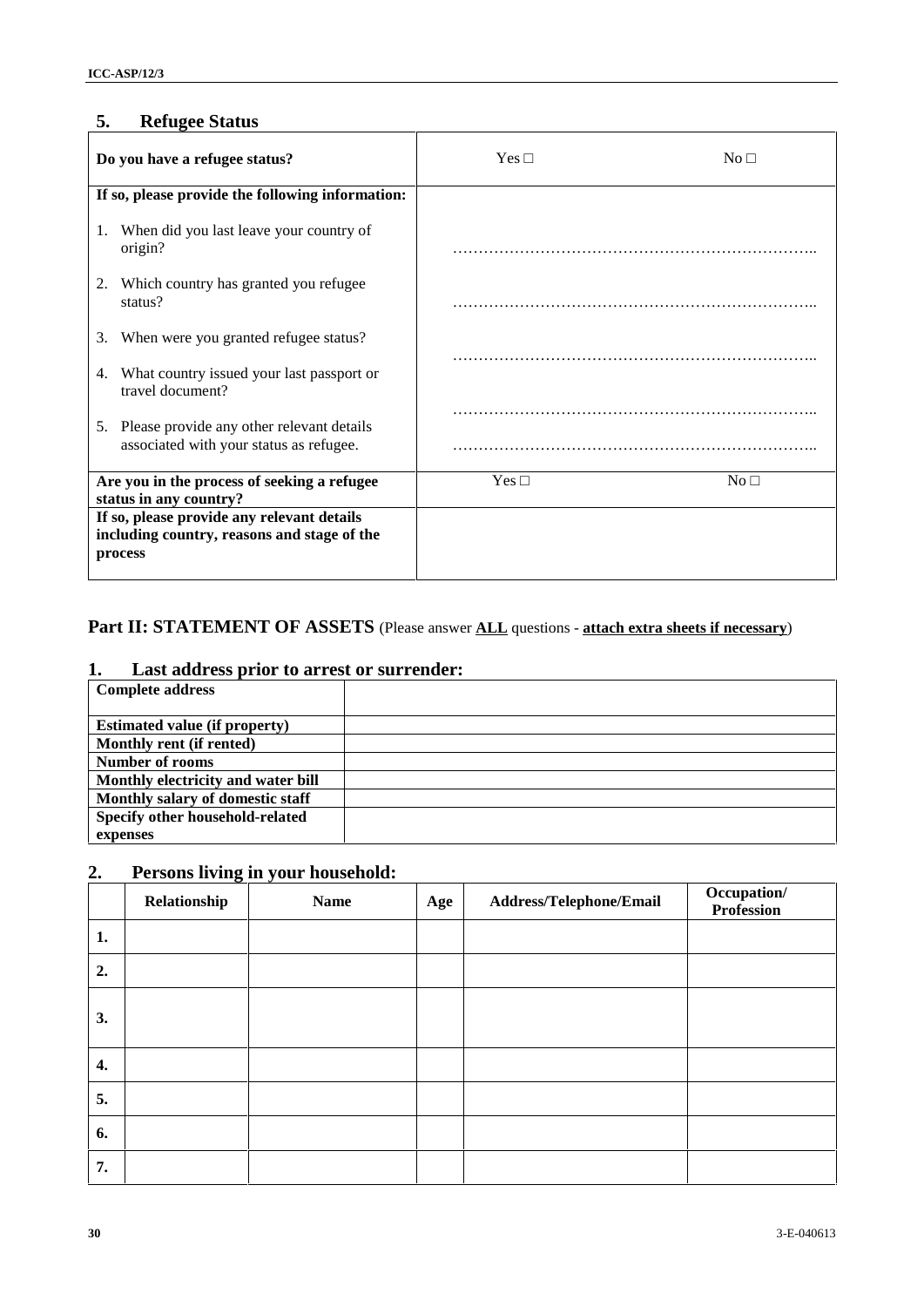| 3.1                                                | Last employment following your departure from _ | Name of country) |
|----------------------------------------------------|-------------------------------------------------|------------------|
| Occupation                                         |                                                 |                  |
| Title of post                                      |                                                 |                  |
| Period post was held                               | From (month/year)                               | To (month/year)  |
| <b>Gross salary</b>                                |                                                 |                  |
| Net salary                                         |                                                 |                  |
| Name of your employer                              |                                                 |                  |
| Name of supervisor                                 |                                                 |                  |
| E-mail address of employer /                       |                                                 |                  |
| supervisor (If any)<br><b>Postal address</b>       |                                                 |                  |
| Telephone number                                   |                                                 |                  |
| <b>Reasons for leaving</b>                         |                                                 |                  |
| Other information                                  |                                                 |                  |
| <b>Previous employment</b><br>3.2                  |                                                 |                  |
| Occupation                                         |                                                 |                  |
| Title of post                                      |                                                 |                  |
| Period post was held                               | From (month/year)                               | To (month/year)  |
| <b>Gross salary</b>                                |                                                 |                  |
| Net salary                                         |                                                 |                  |
|                                                    |                                                 |                  |
| Name of your employer                              |                                                 |                  |
| Name of supervisor<br>E-mail address of employer / |                                                 |                  |
| supervisor (if any)                                |                                                 |                  |
| <b>Postal address</b>                              |                                                 |                  |
| Telephone number (If any)                          |                                                 |                  |
| <b>Reasons for leaving</b>                         |                                                 |                  |
| Other information                                  |                                                 |                  |
| 3.3<br><b>Previous employment</b><br>Occupation    |                                                 |                  |
|                                                    |                                                 |                  |
| Title of post                                      |                                                 |                  |
| Period post was held                               | From (month/year)                               | To (month/year)  |

## **3.2 Previous employment**

| Occupation                                          |                   |                 |  |
|-----------------------------------------------------|-------------------|-----------------|--|
| Title of post                                       |                   |                 |  |
| Period post was held                                | From (month/year) | To (month/year) |  |
| <b>Gross salary</b>                                 |                   |                 |  |
| Net salary                                          |                   |                 |  |
| Name of your employer                               |                   |                 |  |
| Name of supervisor                                  |                   |                 |  |
| E-mail address of employer /<br>supervisor (if any) |                   |                 |  |
| <b>Postal address</b>                               |                   |                 |  |
| Telephone number (If any)                           |                   |                 |  |
| <b>Reasons for leaving</b>                          |                   |                 |  |
| <b>Other information</b>                            |                   |                 |  |

## **3.3 Previous employment**

| <b>Occupation</b>    |                   |                 |
|----------------------|-------------------|-----------------|
| Title of post        |                   |                 |
| Period post was held | From (month/year) | To (month/year) |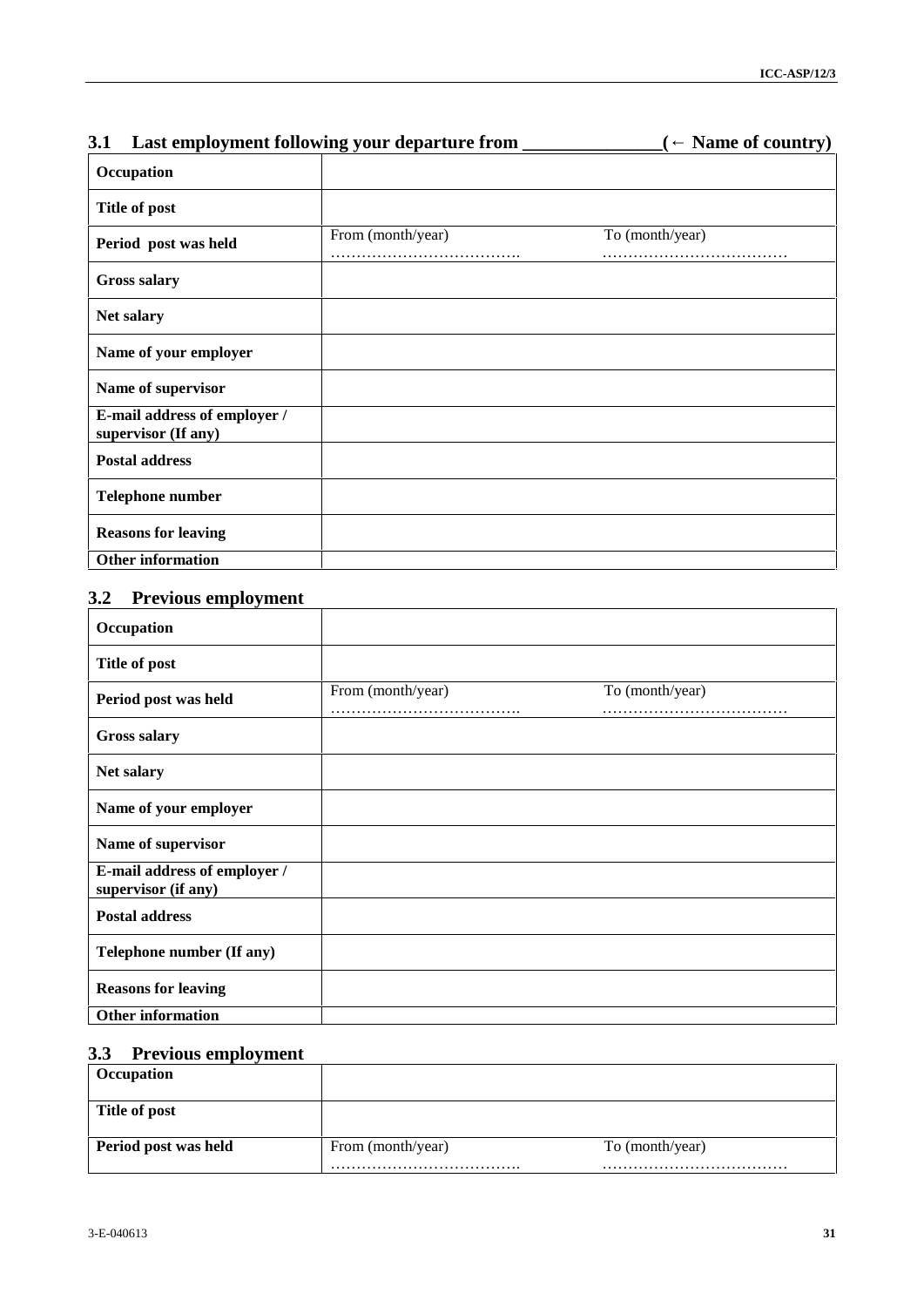| <b>Gross salary</b>                                 |  |
|-----------------------------------------------------|--|
| Net salary                                          |  |
| Name of your employer                               |  |
| Name of supervisor                                  |  |
| E-mail address of employer /<br>supervisor (if any) |  |
| <b>Postal address</b>                               |  |
| Telephone number (If any)                           |  |
| <b>Reasons for leaving</b>                          |  |
| <b>Other information</b>                            |  |

## **4. Person(s) and/or institution(s) responsible for the management of your assets:**

| <b>Gross salary</b>                                                                  |                 |                             |                                     |
|--------------------------------------------------------------------------------------|-----------------|-----------------------------|-------------------------------------|
| Net salary                                                                           |                 |                             |                                     |
| Name of your employer                                                                |                 |                             |                                     |
| Name of supervisor                                                                   |                 |                             |                                     |
| E-mail address of employer /<br>supervisor (if any)                                  |                 |                             |                                     |
| <b>Postal address</b>                                                                |                 |                             |                                     |
| Telephone number (If any)                                                            |                 |                             |                                     |
| <b>Reasons for leaving</b>                                                           |                 |                             |                                     |
| Other information                                                                    |                 |                             |                                     |
|                                                                                      |                 |                             |                                     |
| Person(s) and/or institution(s) responsible for the management of your assets:<br>4. |                 | Telephone or E-mail         |                                     |
| Name & address of person/institution                                                 | address         |                             | <b>Period</b>                       |
|                                                                                      |                 |                             |                                     |
|                                                                                      |                 |                             |                                     |
|                                                                                      |                 |                             |                                     |
|                                                                                      |                 |                             |                                     |
|                                                                                      |                 |                             |                                     |
|                                                                                      |                 |                             |                                     |
|                                                                                      |                 |                             |                                     |
|                                                                                      |                 |                             |                                     |
|                                                                                      |                 |                             |                                     |
|                                                                                      |                 |                             |                                     |
|                                                                                      |                 |                             |                                     |
|                                                                                      |                 |                             |                                     |
|                                                                                      |                 |                             |                                     |
|                                                                                      |                 |                             |                                     |
|                                                                                      |                 |                             |                                     |
| 5.<br>Your bank details:                                                             |                 |                             |                                     |
| Name & Address of Bank                                                               |                 | Telephone or E-mail address | Account number &<br>available funds |
|                                                                                      |                 |                             |                                     |
|                                                                                      |                 |                             |                                     |
|                                                                                      |                 |                             |                                     |
|                                                                                      |                 |                             |                                     |
| Value of other financial assets:<br>6.                                               |                 |                             |                                     |
| <b>Type</b><br><b>Rents</b>                                                          | <b>Personal</b> | Spouse(s)                   | Persons mentioned in table 2        |
| <b>Income derived from</b>                                                           |                 |                             |                                     |
| land properties                                                                      |                 |                             |                                     |
| <b>Pension benefits</b>                                                              |                 |                             |                                     |
| <b>Insurance claims</b>                                                              |                 |                             |                                     |
| <b>Bank interests</b>                                                                |                 |                             |                                     |
|                                                                                      |                 |                             |                                     |
|                                                                                      |                 |                             |                                     |
|                                                                                      |                 |                             |                                     |
| 32                                                                                   |                 |                             | 3-E-040613                          |

## **5. Your bank details:**

| Name & Address of Bank | <b>Telephone or E-mail address</b> | Account number $\&$<br>available funds |
|------------------------|------------------------------------|----------------------------------------|
|                        |                                    |                                        |
|                        |                                    |                                        |
|                        |                                    |                                        |
|                        |                                    |                                        |

## **6. Value of other financial assets:**

| <b>Type</b>                | <b>Personal</b> | $\text{Spouse}(s)$ | Persons mentioned in table 2 |
|----------------------------|-----------------|--------------------|------------------------------|
| <b>Rents</b>               |                 |                    |                              |
|                            |                 |                    |                              |
| <b>Income derived from</b> |                 |                    |                              |
| land properties            |                 |                    |                              |
| <b>Pension benefits</b>    |                 |                    |                              |
|                            |                 |                    |                              |
| <b>Insurance claims</b>    |                 |                    |                              |
|                            |                 |                    |                              |
| <b>Bank interests</b>      |                 |                    |                              |
|                            |                 |                    |                              |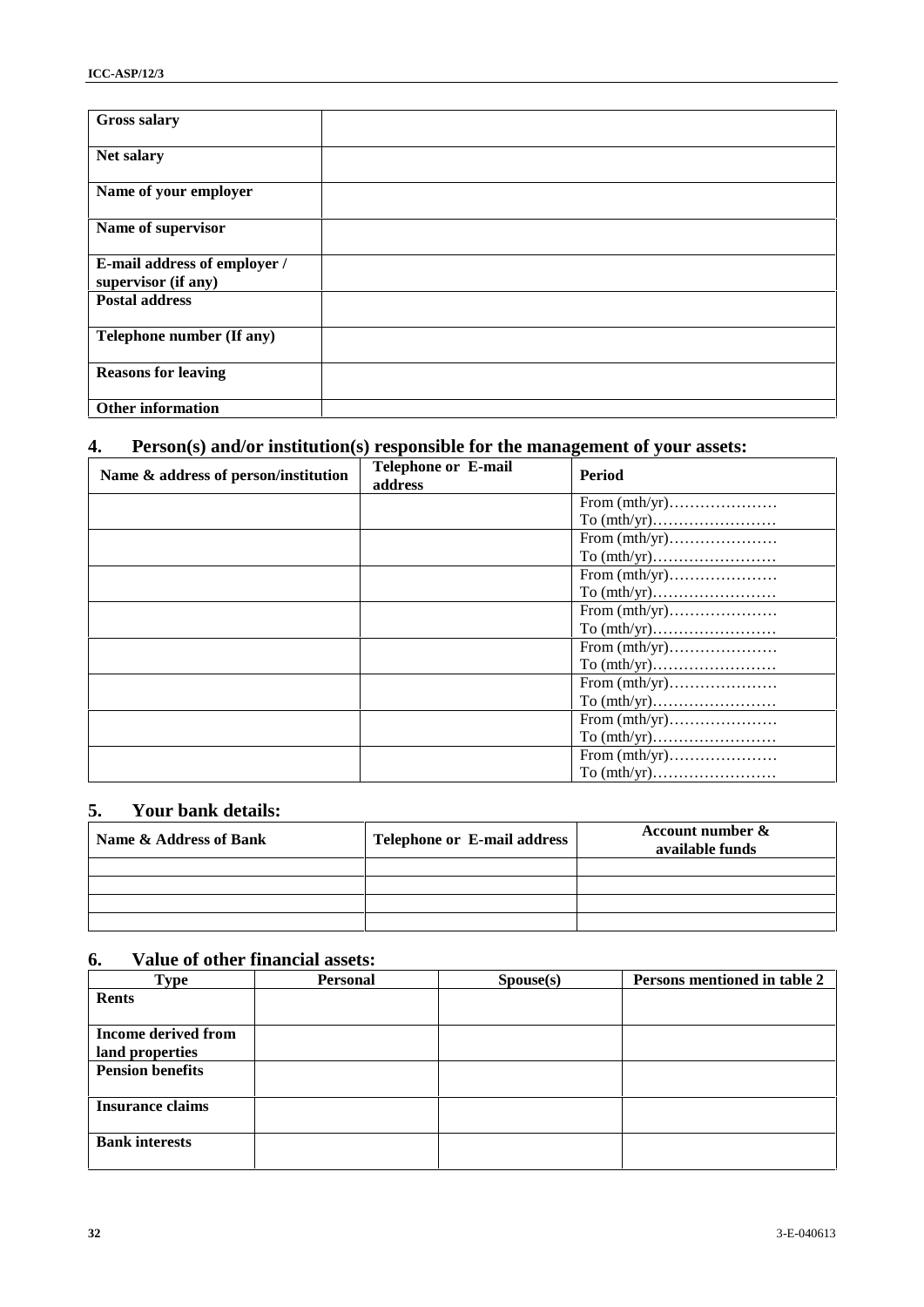| Interests on loans and<br>investments                                    |  |  |
|--------------------------------------------------------------------------|--|--|
| <b>Bonds and shares of</b><br>private companies<br>and State Corporation |  |  |
| <b>Others</b>                                                            |  |  |

## **7. Value of other movable and immovable property:**

| Interests on loans and<br>investments      |                                                                            |           |                                                                                       |
|--------------------------------------------|----------------------------------------------------------------------------|-----------|---------------------------------------------------------------------------------------|
| <b>Bonds and shares of</b>                 |                                                                            |           |                                                                                       |
| private companies<br>and State Corporation |                                                                            |           |                                                                                       |
| <b>Others</b>                              |                                                                            |           |                                                                                       |
|                                            |                                                                            |           |                                                                                       |
| 7.<br><b>Type</b>                          | Value of other movable and immovable property:<br>Personal                 | Spouse(s) | Persons mentioned in table 2                                                          |
| <b>Houses</b>                              |                                                                            |           |                                                                                       |
| Land                                       |                                                                            |           |                                                                                       |
| <b>Commercial Buildings</b>                |                                                                            |           |                                                                                       |
|                                            |                                                                            |           |                                                                                       |
| Cars                                       |                                                                            |           |                                                                                       |
| <b>Trucks</b>                              |                                                                            |           |                                                                                       |
| <b>Other Vehicles</b>                      |                                                                            |           |                                                                                       |
| Other effects:                             |                                                                            |           |                                                                                       |
| 1. Jewellery                               |                                                                            |           |                                                                                       |
|                                            |                                                                            |           |                                                                                       |
| 2. Household<br>Appliances                 |                                                                            |           |                                                                                       |
| 3. Electronic                              |                                                                            |           |                                                                                       |
| Appliances                                 |                                                                            |           |                                                                                       |
| 4. Electrical                              |                                                                            |           |                                                                                       |
| Appliances                                 |                                                                            |           |                                                                                       |
| 5. Other Assets                            |                                                                            |           |                                                                                       |
|                                            |                                                                            |           |                                                                                       |
|                                            | Are you in the process of receiving<br>inheritance? If yes, please explain |           |                                                                                       |
|                                            | and provide approximate value.                                             |           |                                                                                       |
| 8.                                         |                                                                            |           | Give names and addresses of persons, other than your family members and persons       |
|                                            |                                                                            |           | living in your household, who can attest the information provided in this declaration |
| $\mathbf{1}$                               | <b>Name</b>                                                                |           | <b>Full address</b>                                                                   |
|                                            |                                                                            |           |                                                                                       |
| $\overline{2}$                             |                                                                            |           |                                                                                       |
| 3 <sup>7</sup>                             |                                                                            |           |                                                                                       |
| $\overline{\mathbf{4}}$                    |                                                                            |           |                                                                                       |
| 5                                          |                                                                            |           |                                                                                       |
|                                            |                                                                            |           |                                                                                       |
|                                            |                                                                            |           |                                                                                       |
|                                            |                                                                            |           |                                                                                       |
|                                            |                                                                            |           |                                                                                       |
| 3-E-040613                                 |                                                                            |           | 33                                                                                    |
|                                            |                                                                            |           |                                                                                       |

| Are you in the process of receiving |  |
|-------------------------------------|--|
| inheritance? If yes, please explain |  |
| and provide approximate value.      |  |

### **8. Give names and addresses of persons, other than your family members and persons living in your household, who can attest the information provided in this declaration**

| <b>Name</b>    |  | <b>Full address</b> |
|----------------|--|---------------------|
|                |  |                     |
| ◠              |  |                     |
| $\mathbf{a}$   |  |                     |
|                |  |                     |
| $\overline{c}$ |  |                     |